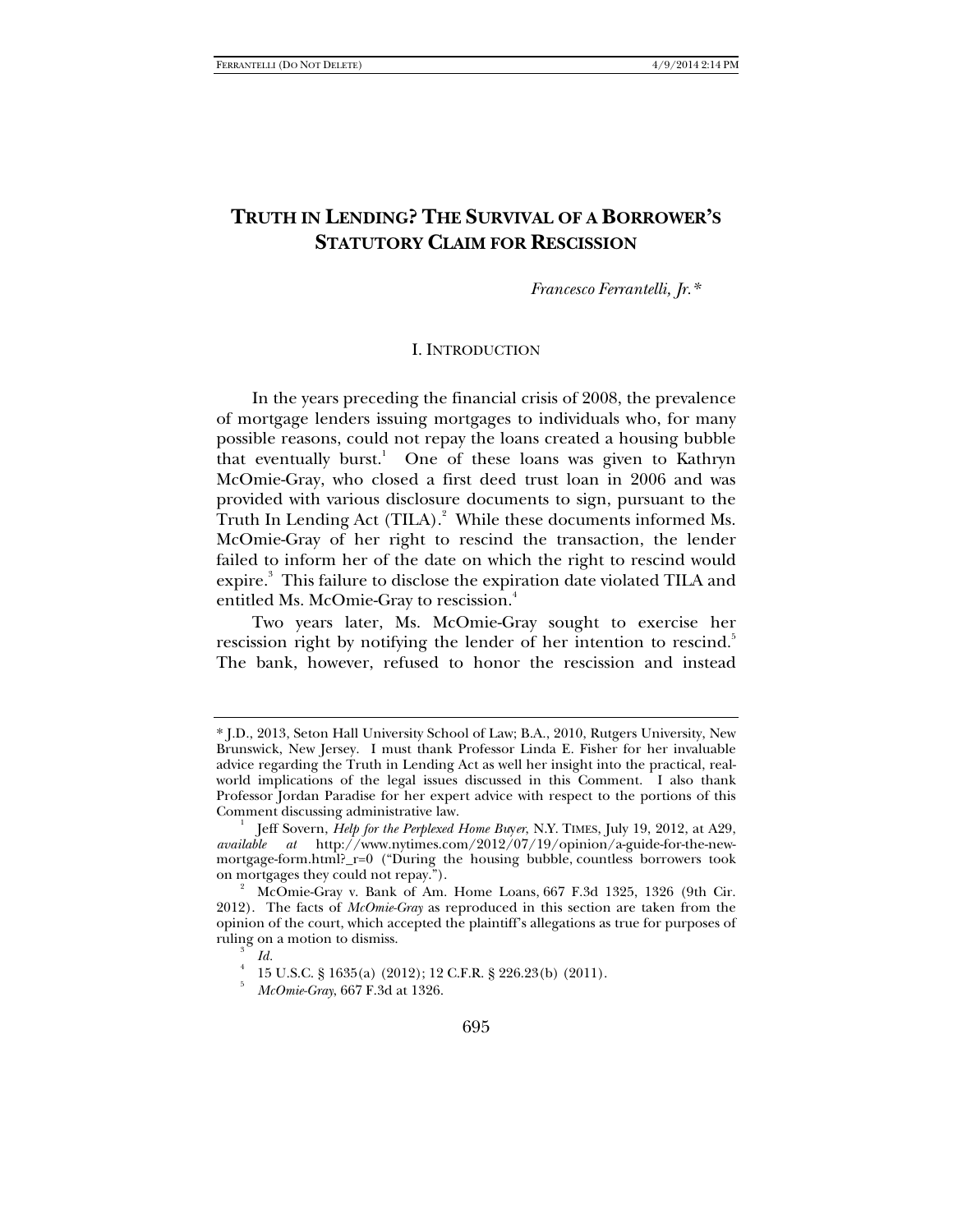began a year-long negotiation regarding the loan terms.<sup>6</sup> After negotiations failed, Ms. McOmie-Gray finally filed a claim to enforce the rescission, but the claim was dismissed by the court as untimely.<sup>7</sup> The court held that because the claim was filed over three years after the loan was created, it was barred under TILA.<sup>8</sup> The court precluded relief even though Ms. McOmie-Gray exercised the right to rescind by notifying the lender a year earlier, in accordance with the statutory and regulatory requirements.<sup>9</sup> In essence, the bank avoided rescission liability for its own TILA violation by delaying and negotiating with Ms. McOmie-Gray until the statutory time limit expired. $10$ 

 $TILA<sup>11</sup>$  requires lenders to make a number of disclosures to consumers before finalizing loans, in order to promote the informed use of credit and to protect consumers against deceptive lender practices.<sup>12</sup> Though TILA was originally passed in 1968, the surge in foreclosure filings following the bursting of the mortgage bubble in 2008 has brought TILA's disclosure regime to the forefront of policymaking.13 Indeed, the issuance of loans to borrowers who simply did not understand the terms of their loans was a significant factor contributing to the mortgage crisis. $14$  Thus, disclosure requirements are seen as an essential tool to protect consumers from abusive practices by the lending industry and to avoid another

*M* 15 U.S.C. §§ 1601–1667f (2012).<br><sup>12</sup> 15 U.S.C. § 1601(a) (2012) ("It is the purpose of this title to assure a meaningful disclosure of credit terms so that the consumer will be able to compare more readily the various credit terms available to him and avoid the uninformed use of credit, and to protect the consumer against inaccurate and unfair credit billing and credit card practices."); *see also* Chase Bank USA, NA v. McCoy, 131 S. Ct. 871,  $874-75$  (2011) (quoting 15 U.S.C. § 1601(a)) ("Congress passed TILA to promote consumers' 'informed use of credit' by requiring 'meaningful disclosure of credit

terms.'"). 13 *See* Jeff Sovern, *Preventing Future Economic Crises Through Consumer Protection Law or How the Truth in Lending Act Failed the Subprime Borrowers*, 71 OHIO ST. L.J. 761 (2010); Les Christie, *Foreclosures up a record 81% in 2008*, CNN MONEY (Jan. 15, 2009, 3:48 AM), http://money.cnn.com/2009/01/15/real\_estate/<br>millions\_in\_foreclosure/index.htm.

See, e.g., Richard Gandon, UNDERSTANDING THE MORTGAGE MELTDOWN WHAT HAPPENED AND WHO'S TO BLAME, http://www.moneymatters101.com/mortgage /meltdown.asp.

<sup>6</sup> *Id.* 

*Id.* 

*Id.*; 15 U.S.C. § 1635(f) (2006).

*McOmie-Gray*, 667 F.3d at 1326; 15 U.S.C. § 1635(a); 15 U.S.C. § 1635(f); 12 C.F.R. § 226.23(a)(2).<br><sup>10</sup> *McOmie-Gray*, 667 F.3d at 1326.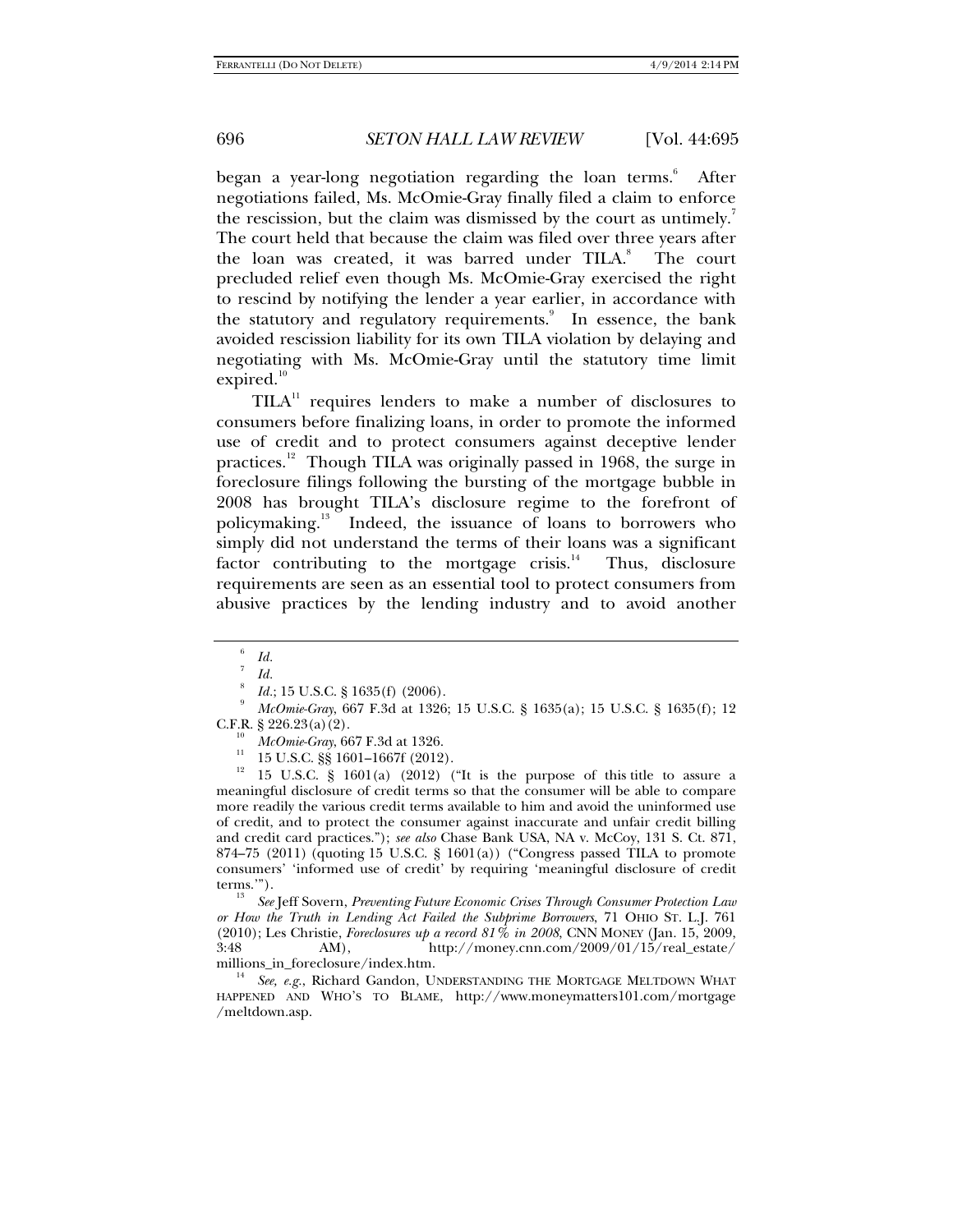mortgage bubble.<sup>15</sup> The recent passage of the Dodd-Frank Wall Street Reform and Consumer Protection Act (hereinafter "Dodd-Frank"), a broad piece of legislation focused in large part on protecting consumers from abusive financial services practices, underscores the importance of TILA disclosures in protecting consumers.16 Under Dodd-Frank, TILA rulemaking authority was transferred from the Federal Reserve to the newly created Consumer Financial Protection Bureau.<sup>17</sup>

In addition to mandating disclosure requirements, TILA also provides an important substantive right for consumers: the right to rescind certain mortgage transactions—mostly refinancing arrangements and financing for remodeling efforts on principal dwellings—when adequate disclosures are not provided.<sup>18</sup> As foreclosure filings increased during the financial crisis of 2008, the number of rescission cases also increased.<sup>19</sup> Rescission has become an effective tool for borrowers seeking to protect their homes against lenders who, in the lead-up to the financial crisis, engaged in abusive or deceptive credit practices by failing to provide required disclosure forms.<sup>20</sup> Often, for borrowers who have taken on loans they cannot repay due to inadequate lender disclosures, rescission is not only the most powerful remedy, but the *sole* remedy.<sup>2</sup>

granting TILA rulemaking authority to the Consumer Financial Protection Bureau);<br>1 THOMPSON & RENUART, TRUTH IN LENDING, § 1.2.11, at 11 (7th ed. 2010).

<sup>18</sup> 15 U.S.C. § 1635 (2012); *see* citations and accompanying text, *supra* notes 47, <br>48.

<sup>15</sup> CONSUMER FIN. PROTECTION BUREAU, LEARN ABOUT THE BUREAU, http://www.consumerfinance.gov/the-bureau/ ("An informed consumer is the first line of defense against abusive practices.").<br><sup>16</sup> Preamble, Dodd-Frank Wall Street Reform and Consumer Protection Act,

Pub. L. No. 111-203, 124 Stat. 1376 (2010) ("An Act To promote the financial stability of the United States by improving accountability and transparency in the financial system, to end "too big to fail", to protect the American taxpayer by ending bailouts, to protect consumers from abusive financial services practices, and for other purposes.") (emphasis added). 17 Dodd-Frank § 1100A; *see also* 15 U.S.C. § 1604(a) (2012) (current statute

<sup>48. 19</sup> Carter Dougherty, *Banks Push Fed to Curb Borrowers' Right to Rescind Mortgages*, BLOOMBERG (Dec. 16, 2010 12:01 AM), http://www.bloomberg.com/news/2010-12- 16/fed-mortgage-recission-plan-sparks-fight-between-lenders-consumer-groups.html (citing an estimate from Kathleen Day, spokeswoman for the Center for Responsible Lending, estimating "thousands" of rescission cases pending due to the economic

crisis). 20 Editorial, *The Fed and Foreclosures*, N.Y. TIMES, Nov. 29, 2010, at A24, *available at*

*Hd.* (describing rescission as "the most effective legal tool that borrowers have to fight foreclosures").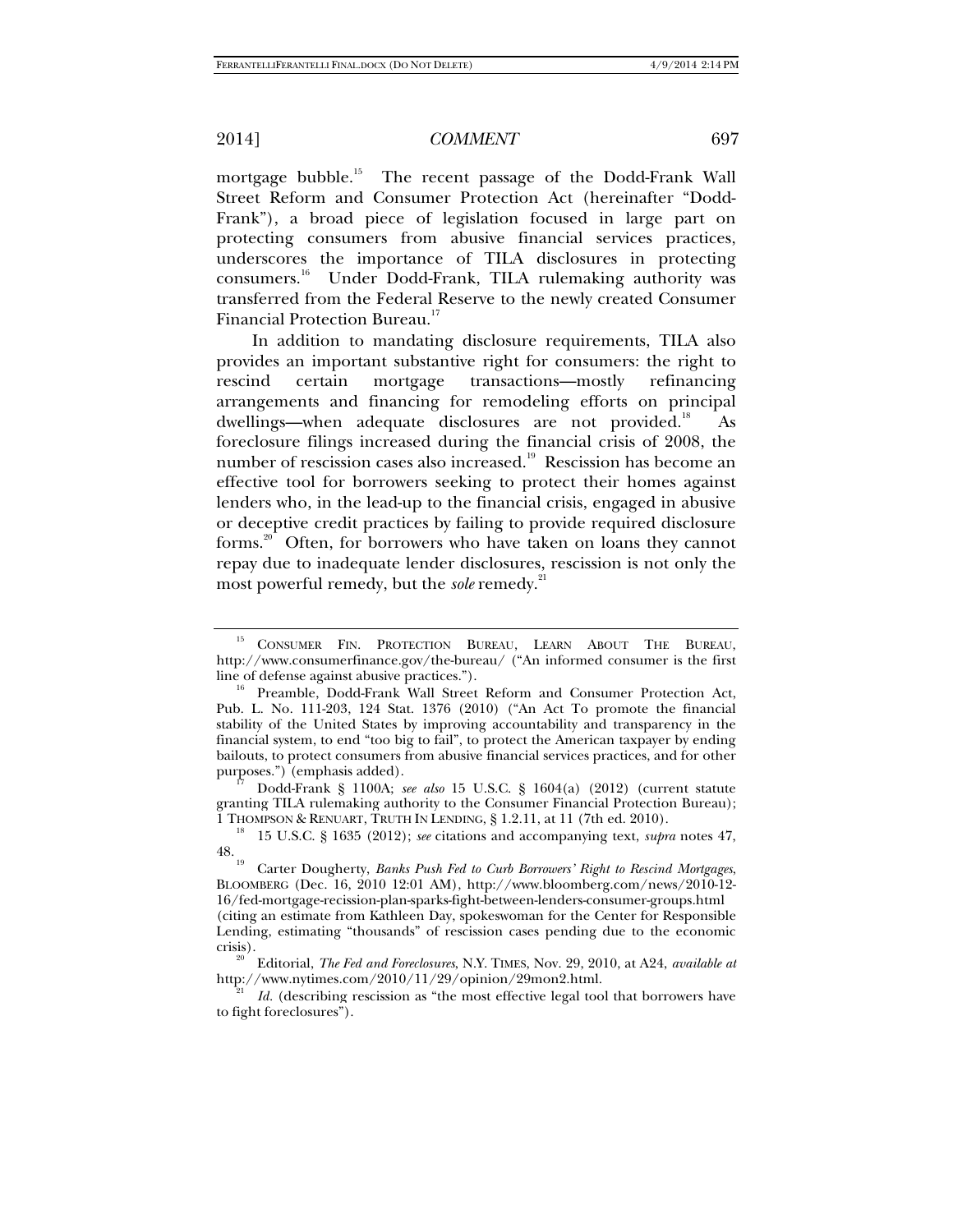TILA provides a general three-day period for a borrower to rescind the transaction, which is exercised by notifying the lender. When rescission is exercised within this three-day period, it is known as "buyer's remorse" rescission.<sup>22</sup> If required disclosures are never provided, under 15 U.S.C. § 1635(f) (hereinafter "§ 1635(f)"), the right of rescission extends to three years after the close of the transaction or sale of the property.<sup>23</sup> While it is clear that a borrower must simply notify the lender to exercise the three-*day* buyer's remorse rescission, the method of exercising rescission during the extended three-*year* rescission period under § 1635(f) is less clear because that specific subsection of the statute is silent on the issue. $24$ The Supreme Court has not provided any guidance on this issue. In *Beach v. Ocwen Federal Bank*, the Court described § 1635(f) as a strict bar on claims filed *outside* the three-year period, but the Court did not address the actual method of properly exercising rescission *within* the three-year period. $25$ 

While the statute, $26$  accompanying regulation, $27$  and even the model disclosure forms $^{28}$  all suggest that a borrower exercises rescission by notifying the lender, a dispute has developed among the circuits concerning how the consumer may satisfy the extended three-year limit for exercising rescission. Many courts have correctly concluded that notifying the lender of rescission in accordance with the statute and regulations suffices. $29$  As the statutory and regulatory language indicates, these courts have held that § 1635(f) does not contain a filing requirement and only limits a borrower's right to assert rescission. The majority of courts, however, often relying upon the Supreme Court's decision in *Beach*, have required that a borrower

29 *See, e.g.*, Sherzer v. Homestar Mortg. Servs., No. 11-4254, 2013 U.S. App. LEXIS 2486 (3d Cir. Feb. 5, 2013); Gilbert v. Residential Funding LLC, 678 F.3d 271 (4th Cir. 2012); Barnes v. Chase Home Fin., LLC, No. 11-cv-142, 2011 WL 4950111 10 (D. Or. Oct. 18, 2011); Johnson v. Long Beach Mortg. Loan Trust, 451 F. Supp. 2d 16 (D.D.C. 2006); *In re* Hunter, 400 B.R. 651 (Bankr. N.D. Ill. 2009).

<sup>&</sup>lt;sup>22</sup> 15 U.S.C. § 1635(a); Jacob Werrett, *Achieving Meaningful Mortgage Reform*, 42 CONN. L. REV. 319, 337 (2009).

<sup>15</sup> U.S.C. § 1635(f) (2012).

 $24$  15 U.S.C. § 1635(f). The accompanying regulation states that a borrower exercises rescission the same way under  $\S$  1635(f) as under  $\S$  1635(a), but this has not been enough to allay the confusion among the circuits. *See, e.g.*, McOmie-Gray v. Bank of Am. Home Loans, 667 F.3d 1325 (9th Cir. 2012); *see also* discussion *infra* Part

IV.C (arguing in favor of deference to the regulation).<br><sup>25</sup> Beach v. Ocwen Fed. Bank, 523 U.S. 410 (1998); *see* discussion *infra* Part III.B.<br><sup>26</sup> 15 U.S.C. § 1635(a), (f).<br><sup>27</sup> 19 C.E.B. § 986 98(a)(9), (9911).

<sup>27 12</sup> C.F.R. § 226.23(a)(2) (2011).

<sup>28 12</sup> C.F.R. § 226, app. H-8 (2011).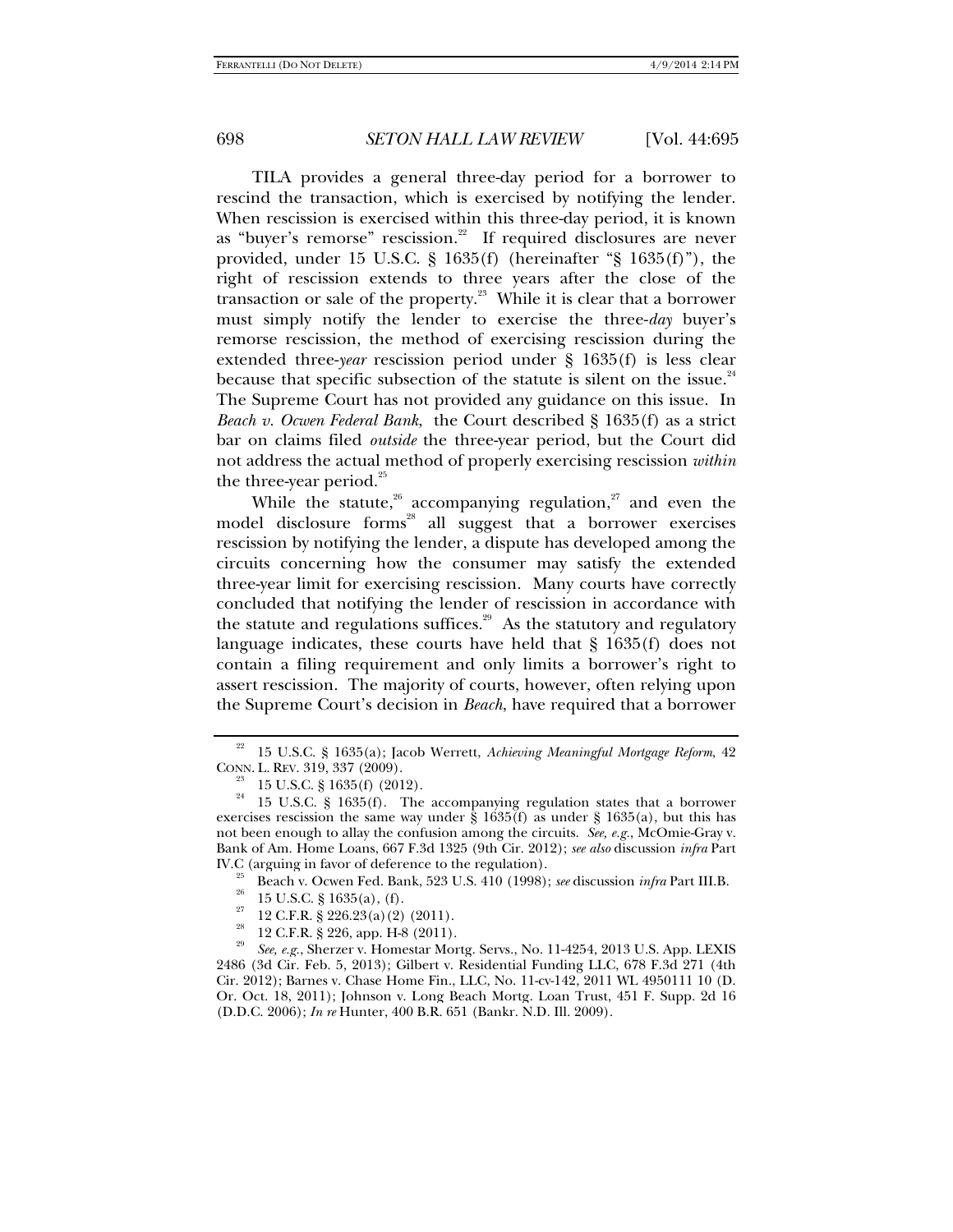also file a lawsuit within three years to avoid extinguishment of the rescission right.<sup>30</sup> Ms. McOmie-Gray's story typifies the situation of many borrowers after appellate courts adopted this approach. Instead of retaining rescission as a powerful remedial tool for borrowers to use without judicial intervention,<sup>31</sup> these courts have unfortunately shifted the power of rescission into the hands of banks that can stonewall until the statutory time period expires, even after the borrower makes their intent to rescind clear—the situation that befell Ms. McOmie Gray.

This Comment addresses the unresolved circuit split over what a borrower must do to satisfy the three-year time limitation for rescission under TILA, and argues that § 1635(f) and its accompanying regulation must be read plainly, to only require that borrowers notify the lender to exercise rescission. Part II provides an overview of TILA and the history of its passage, and details the statutory mechanism for rescission under TILA and the accompanying regulations. Part III describes the recent circuit split regarding TILA's rescission requirements and provides summaries of the reasoning applied in the most recent Courts of Appeals decisions. Part IV argues for an interpretation of §1635(f) that will protect borrowers without overburdening lenders. Finally, Part V proposes legislative and judicial solutions to solve this problem uniformly throughout the circuits. Courts that have read a filing requirement into the statute have misread the statute, misinterpreted Supreme Court precedent, and misunderstood important policy implications.

## II. OVERVIEW OF RESCISSION UNDER THE TRUTH IN LENDING ACT

#### *A. Background of the Truth In Lending Act*

In 1968, President Johnson signed the Consumer Credit Protection Act, which included the Truth In Lending Act.<sup>32</sup> TILA was

<sup>30</sup> *See, e.g.*, Keiran v. Home Capital, 720 F.3d 721 (8th Cir. 2013); Rosenfield v. HSBC Bank, USA, 681 F.3d 1172 (10th Cir. 2012); McOmie-Gray v. Bank of Am. Home Loans, 667 F.3d 1325 (9th Cir. 2012); Geraghty v. BAC Home Loans Serv. LP, No. 11-336, 2011 WL 3920248 (D. Minn. Sept. 7, 2011); Bradford v. HSBC Mortg. Corp., 799 F. Supp. 2d 625 (E.D. Va. 2011); DeCosta v. U.S. Bancorp, No. 10-0301,

 $31$  Belini v. Wash. Mut. Bank, FA, 412 F.3d 17, 25 (1st Cir. 2005) ("[S]ection 1635 is written with the goal of making the rescission process a private one, worked out between creditor and debtor without the intervention of the courts.").

Truth in Lending Act, Pub. L. No.  $90-321$ , 82 Stat. 146, 146 (1968) (codified as amended in 15 U.S.C. §§ 1601–1667f (2012)); THOMPSON & RENUART, *supra* note 17, § 1.2.1, at 4.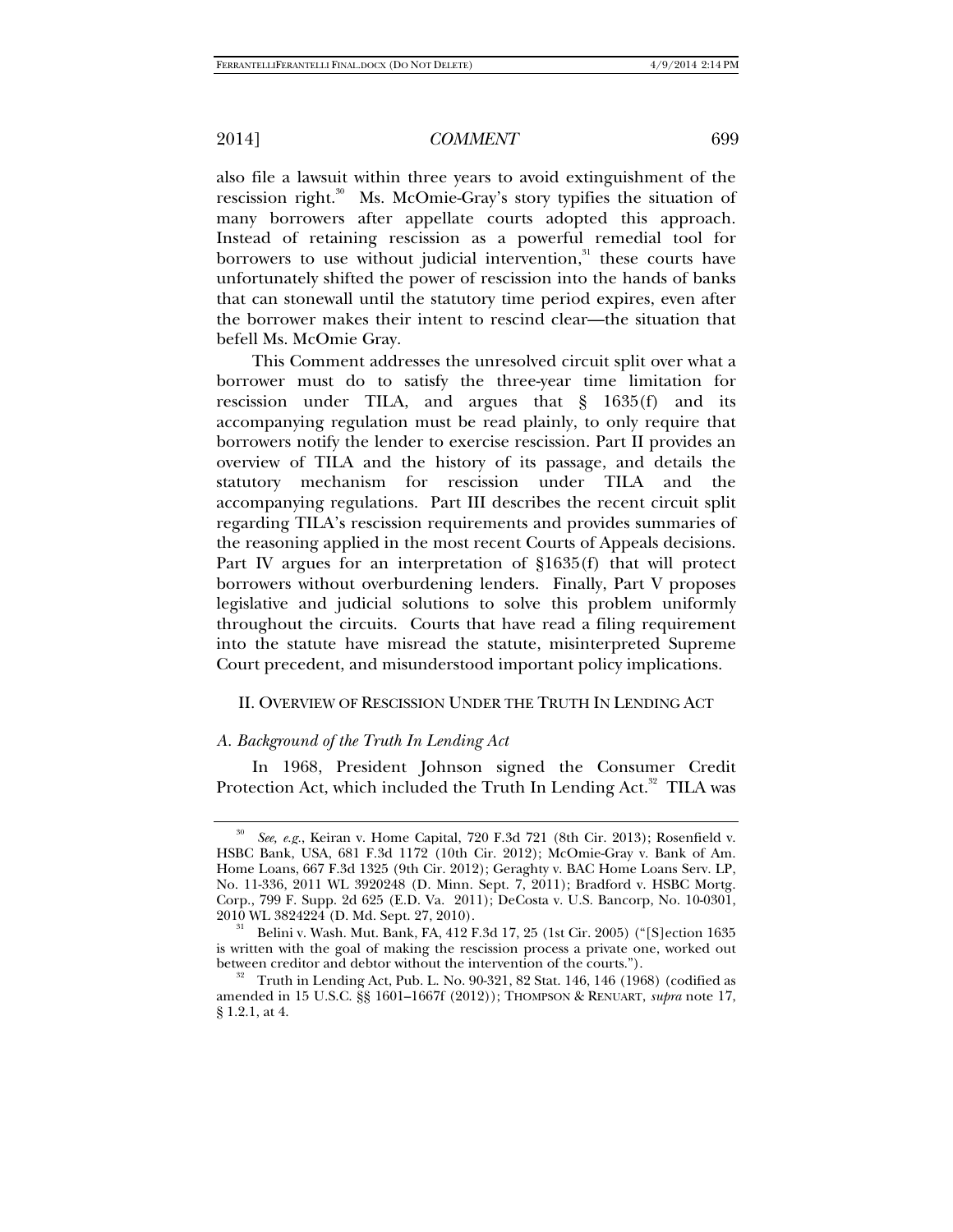passed as one of the later legislative achievements of President Johnson's Great Society agenda, and its passage is now considered to be the "birth of modern consumer legislative activism."<sup>33</sup> By its own terms, the goal of TILA is to ensure meaningful disclosures of credit terms in consumer credit transactions.<sup>34</sup> The drafters of TILA reasoned that meaningful disclosure would help consumers avoid the uninformed use of credit, and would protect them from inaccurate and unfair practices related to credit. $35$  In originally passing TILA, Congress believed that a meaningful disclosure of credit terms would also promote economic stability and competition.<sup>36</sup>

In addition to the stated goal of TILA, the legislation has always been understood as remedial. $3^7$  Courts agree that TILA is a remedial statute because of its clear purpose to protect consumers against the uninformed use of credit offered by potentially deceptive creditors.<sup>38</sup> Given TILA's remedial nature, courts have also agreed that the statute should be interpreted liberally to protect consumers.<sup>39</sup> TILA's grant of the powerful right of rescission to borrowers for certain loans that violate TILA's requirements is emblematic of Congress's proconsumer intent, which has also been recognized by the courts.<sup>40</sup>

<sup>37</sup> THOMPSON & RENUART, *supra* note 17, at 5 (describing the passage of TILA as the "birth of modern consumer legislative activism").

 *See* Littlefield v. Walt Flanagan & Co., 498 F.2d 1133, 1136 (10th Cir. 1974) (quoting N. C. Freed Co. v. Bd. of Governors of Fed. Reserve Sys., 473 F.2d 1210, 1214 (2d Cir. 1973)) ("The Act . . . designed to prevent 'unscrupulous and predatory creditor practices' . . . is remedial."); Begala v. PNC Bank, N.A., 163 F.3d 948, 950 (6th Cir. Ohio 1998) ("We have repeatedly stated that TILA is a remedial statute."); Smith v. No. 2 Galesburg Crown Finance Corp., 615 F.2d 407, 415 (7th Cir. 1980) (finding that TILA action survives as remedial claim, and recognizing that "courts have tended to emphasize the remedial character of the statute").

See Bragg v. Bill Heard Chevrolet, Inc., 374 F.3d 1060, 1065 (11th Cir. 2004) ("As a remedial statute, TILA must be construed liberally in favor of the consumer."); *Begala*, 163 F.3d at 950 ("We have repeatedly stated that TILA is a remedial statute and, therefore, should be given a broad, liberal construction in favor of the consumer."); King v. California, 784 F.2d 910, 915 (9th Cir. 1986) ("The courts have construed TILA as a remedial statute, interpreting it liberally for the consumer.") (citation omitted); James v. Home Constr. Co., 621 F.2d 727, 729 (5th Cir. 1980) ("[T]he Truth-in-Lending Act, a remedial act, has usually been given a broad liberal interpretation since it is assumed that was the intent of Congress.") (citation omitted). 40 15 U.S.C § 1635 (2012); *see* THOMAS & RENUART, *supra* note 32, § 1.2.1, at 5; *see*

<sup>&</sup>lt;sup>33</sup> THOMPSON & RENUART, *supra* note 17, at 5.<br><sup>34</sup> 15 U.S.C. § 1601(a) (2012).

<sup>35</sup> *Id.* The language pertaining to protecting consumers from unfair and inaccurate credit practices was added by Congress in a 1974 amendment. P.L. 93-495 (Oct. 28, 1974), Title III, § 302; 88 Stat. 1511. 36 15 U.S.C. § 1601(a).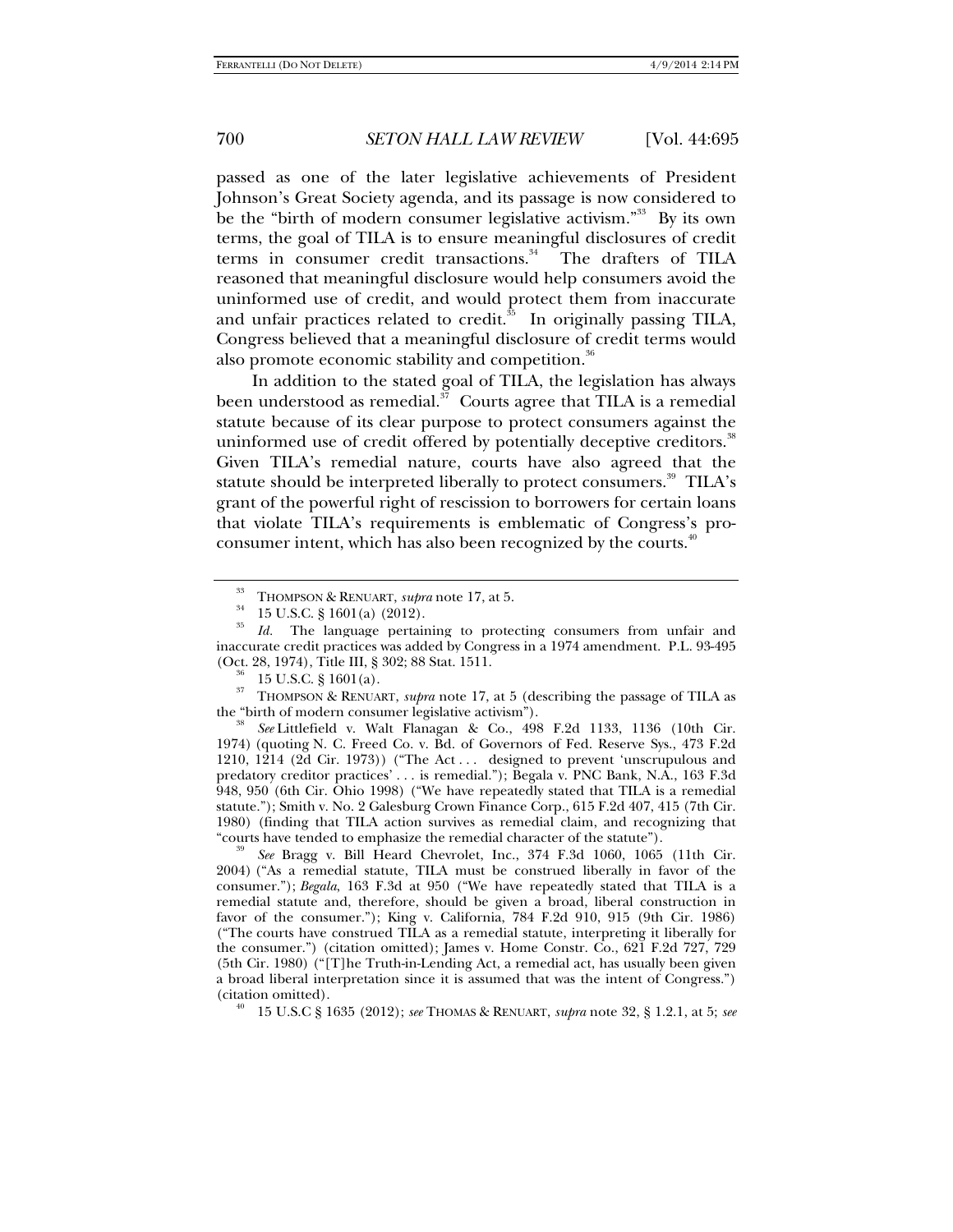TILA promotes its goals primarily by mandating disclosure requirements for various types of credit transactions. TILA contains disclosure requirements for open-end credit loans<sup>41</sup>—defined as "plan[s] under which the creditor reasonably contemplates repeated transactions, which prescribes the terms of such transactions, and which provides for a finance charge which may be computed from time to time on the outstanding unpaid balance"<sup>42</sup>—as well as closedend credit loans,<sup>43</sup> which are defined as credit loans that are not open-end, such as mortgages.44 For closed-end transactions such as mortgages, TILA requires disclosure of the identity of the creditor, the amount financed, the finance charge, the annualized percentage rate  $(APR)$ , and more.<sup>45</sup> To give force to these disclosure requirements, TILA provides consumers with a powerful substantive right: the right to rescind certain loan transactions.<sup>46</sup> This right applies to any consumer credit transaction secured by a principal dwelling, $\frac{47}{1}$  except for "residential mortgage transactions," which are defined as purchase money mortgages on the consumer's principal  $dwelling.<sup>48</sup>$ 

Congress revised TILA numerous times in the three decades since its inception.<sup>49</sup> The first amendment affecting rescission rights occurred in  $1974$ <sup>50</sup>. While the extended rescission right was initially

 *Id.* Though the statute does not define "principal dwelling," the official staff interpretations published by the Federal Reserve Board contain some guidance. 12 C.F.R. § 226, Supp. I at  $226.23(a)(1)(1997)$  ("A consumer can only have one principal dwelling at a time . . . . A vacation or other second home would not be a principal dwelling.").<br><sup>48</sup> 12 C.F.R. 226.23(f)(1) (2011). A "residential mortgage transaction" is defined

as a "transaction in which a mortgage . . . is created or retained against the consumer's dwelling to finance the acquisition or initial construction of such dwelling." 15 U.S.C. § 1602(w) (2012). Thus, generally, the rescission right applies to refinancing loans and home improvement loans with respect to a borrower's principal dwelling. *Id.* 49 For an overview of all of the amendments to TILA, see THOMPSON & RENUART,

*supra* note 17, § 1.2.1.<br><sup>50</sup> Fair Credit Billing Act, Pub. L. No. 93-495, title IV, §§ 404, 405, 412, 88 Stat.

1517, 1519 (1974).

cases cited *supra* notes 38, 39. 41 15 U.S.C. § 1637 (2012).

 $^{42}$  15 U.S.C. § 1602(j) (2012).

 $^{43}$  15 U.S.C. § 1638 (2012).

<sup>44 12</sup> C.F.R. § 226.2(10) (2011); King v. California, 784 F.2d 910, 913 (9th Cir. 1986) ("The transaction here would qualify as closed-end, because it does not fit any of the definitions of an open-end credit transaction.").<br><sup>45</sup> 12 U.S.C. § 1638.

 $^{46}$  15 U.S.C. § 1635 (2012).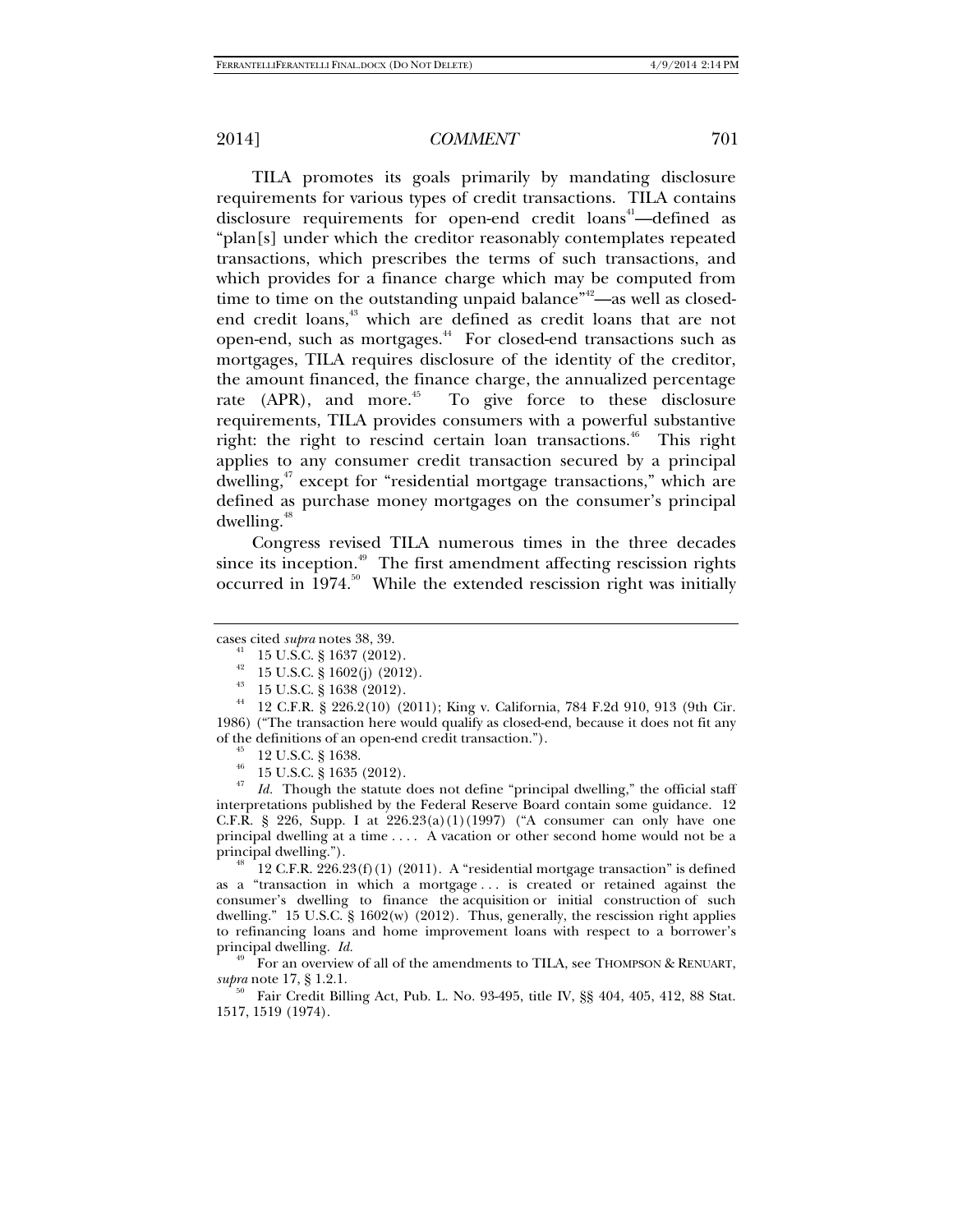open-ended once triggered, Congress responded to complaints from the lending industry by amending the statute to add a three-year time limit for rescission—§ 1635(f).<sup>51</sup> Congress again tweaked the statute in 1980 to limit rescission rights to loans secured by a "principal dwelling," as opposed to a "residence."<sup>52</sup> Despite these minor limitations on the rescission right, TILA remained a significant source of borrower's rights after the early amendments.<sup>5</sup>

During the early 1990s, TILA's rescission requirement became an important consumer defense against the possibility of foreclosure.54 Home equity borrowing had increased and had become a primary credit tool.<sup>55</sup> As a result of the mass securitization of residential mortgages, the homes of many borrowers became exposed to financial risk, and rescission became a vital tool for consumer protection.<sup>56</sup> In addition, the credit industry was still concerned about the law, especially after an Eleventh Circuit decision, *Rodash v. AIB Mortgage Company*, interpreted TILA's disclosure requirements in a way that exposed many existing mortgages to rescission.<sup>57</sup> Thereafter, Congress passed The Truth in Lending Act Amendments of 1995 (the "1995 Amendments").<sup>58</sup> The 1995 Amendments adjusted the disclosure requirements and provided retroactive immunity for certain loans exposed to rescission

(discussing the deregulation of the residential mortgage market). 56 THOMPSON & RENUART, *supra* note 17, § 1.2.5 at 8. A number of questionable creditor practices also contributed to a proliferation of TILA violations. For instance, some creditors "unbundled" the costs of originating loans, and instead passed the costs onto consumers piece-by-piece without disclosing these costs at the initial transaction. *Id.* For a discussion of other creditor practices that result in widespread TILA violations and created an impetus behind the 1995 amendments, see *id.*

57 Rodash v. AIB Mort. Co., 16 F.3d 1142 (11th Cir. 1994) (holding that "intangible taxes" were "finance charges" under TILA—a categorization that made these charges a disclosure requirement). The *Rodash* decision resulted in some borrowers rushing to refinance their loans into rescindable mortgage transactions because most creditors did not quickly update their disclosure terms to reflect the decision. THOMPSON & RENUART, *supra* note 17, § 1.2.5 at 8–9.

Truth in Lending Act Amendments of 1995, Pub. L. No. 104-29, 109 Stat. 271 (1995); THOMPSON & RENUART, *supra* note 17, § 1.2.5 at 8.

Jamerson v. Miles, 421 F. Supp. 107, 110 (N.D. Tex. 1976) ("The open-ended nature of the rescission right, however, ended on October 28, 1974, when Congress amended section  $1635$  to include a new subsection  $(f)$ , which imposed a three-year limitation on the right to rescind.").

<sup>&</sup>lt;sup>52</sup> Monetary Control Act of 1980, Pub. L. No. 96-221, § 612, 94 Stat. 132 (1980).

<sup>&</sup>lt;sup>53</sup> THOMPSON & RENUART, *supra* note 17, § 1.2.2 at 7.<br><sup>54</sup> *Id.* at § 1.2.5 at 8.<br><sup>55</sup> *Id.* (siting MATO) M. CONSULTER JAW. CENTER

*Id.* (citing NATIONAL CONSUMER LAW CENTER, THE COST OF CREDIT: REGULATION, PREEMPTION, AND INDUSTRY ABUSES § 2.4 (4th ed. 2009 and Supp.)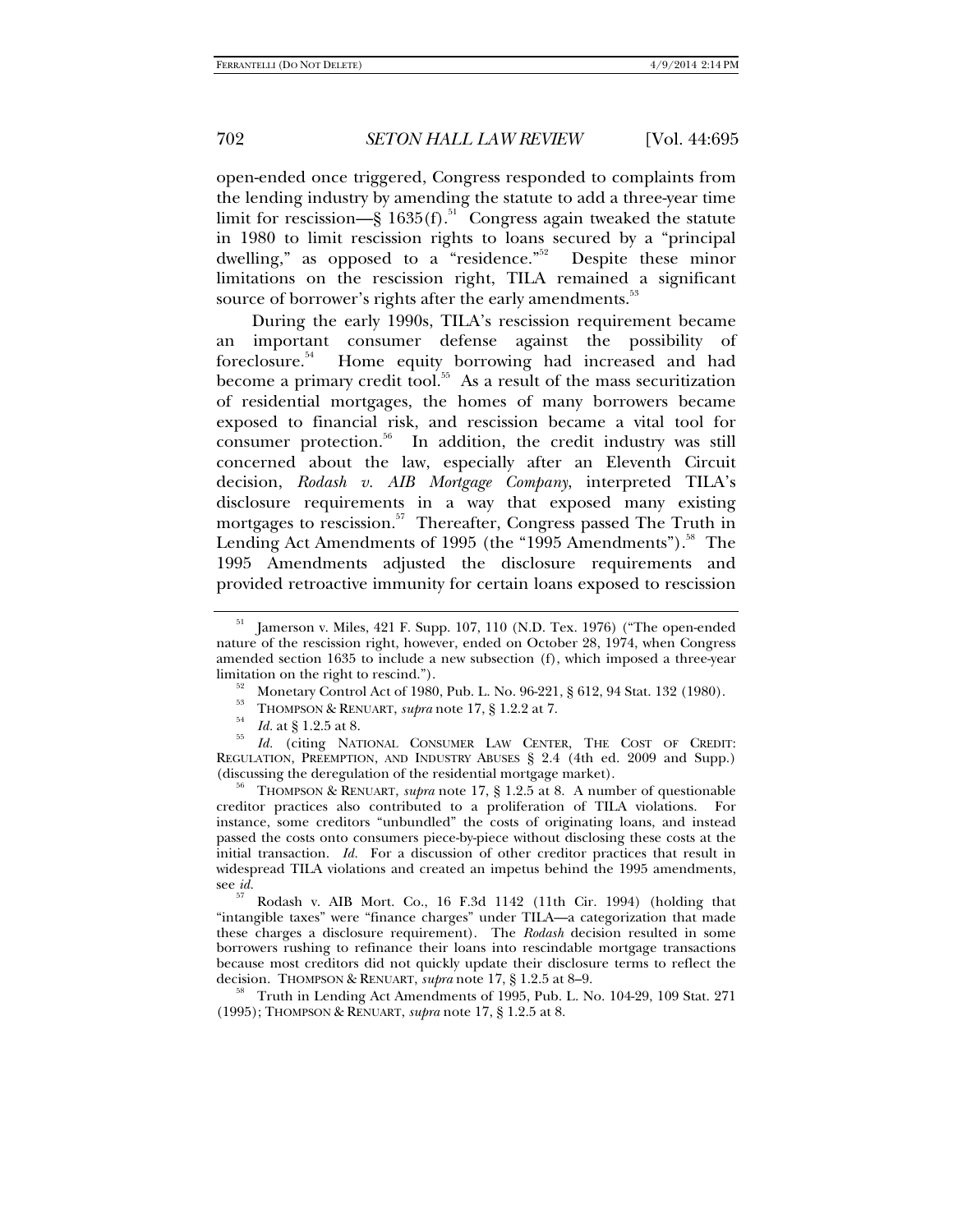by the *Rodash* decision.<sup>59</sup> Important for the right to rescind, the 1995 Amendments created special rules for rescission claims raised as a defense in foreclosure.<sup>60</sup> In particular, some of the retroactive immunity granted by the law did not apply to these claims, and the tolerance level for disclosure violations was made much lower for parties seeking rescission.<sup>61</sup> Congress's decision to provide special treatment to rescission claims raised in foreclosure and to retain rescission as a powerful consumer remedy ensured the importance of rescission as a remedy for borrowers who did not receive proper disclosure forms.<sup>62</sup>

Subsequent amendments related primarily to the disclosure requirements and had no effect on the rescission remedy.<sup>63</sup> Nonetheless, the trend of these amendments was in line with the purpose of TILA: to protect consumers. For instance, an otherwise pro-creditor<sup>64</sup> bankruptcy amendment package in 2005 actually heightened some disclosure requirements for certain transactions.<sup>65</sup>

Although the 1995 Amendments were considered to be creditorfriendly in some aspects, $66$  the 2008 financial crisis provided the impetus for further amendments intended to protect consumers.<sup>67</sup>

Stat. 1632 (2009); Higher Education Opportunity Act of 2008, Pub. L. 110-315, 122 Stat. 3078 (2008); Housing and Economic Recovery Act of 2008, Pub. L. No. 110-289, §§ 2502(a), 122 Stat. 2654 (2008) (codified at 15 U.S.C. § 1638(b)(2)); Bankruptcy Abuse Prevention and Consumer Protection Act of 2005, Pub. L. No. 109-8, §§ 1301– 1309, 119 Stat. 23 (2005).

<sup>64</sup> See Timothy Egan, *Newly Bankrupt Raking in Piles of Credit Offers*, N.Y. TIMES, Dec. 11, 2005, http://www.nytimes.com/2005/12/11/national/11credit.html?\_r=0.

Bankruptcy Abuse Prevention and Consumer Protection Act of 2005, Pub. L. No. 109–8, §§ 1301–1309, 119 Stat. 23 (2005). 66 THOMPSON & RENUART, *supra* note 17, § 1.2.5, at 9 ("[T]he 1995 amendments

provided some additional leeway to creditors in making certain TIL disclosures."). The credit-friendly nature of the 1995 amendments should not be overstated, however, considering that rescission remained a powerful remedy and rescission claims raised in foreclosure, though limited to only certain disclosure violations, were provided with lower tolerance for disclosure violations compared to other claims. *See supra* note 62 and accompanying text. 67 *See* Dodd-Frank Wall Street Reform and Consumer Protection Act, Pub. L. No.

111-203, § 1100A, 124 Stat. 1376 (2010); Credit Card Accountability Responsibility

<sup>59</sup> Truth in Lending Act Amendments §§ 2, 4.

<sup>60</sup>  $\frac{1}{61}$  *Id.* at § 8.

*Id.* The 1995 Amendments also limited rescission in foreclosure to only certain disclosure violations. 62 THOMPSON & RENUART, *supra* note 17, § 1.2.5 at 9 ("[T]he retention of the

rescission remedy and the relatively low tolerance for defensive claims re-emphasized the particular important of TILA in providing a remedy for borrowers in foreclosure."). 63 The Helping Families Save Their Homes Act of 2009, Pub. L. No. 111-22, 123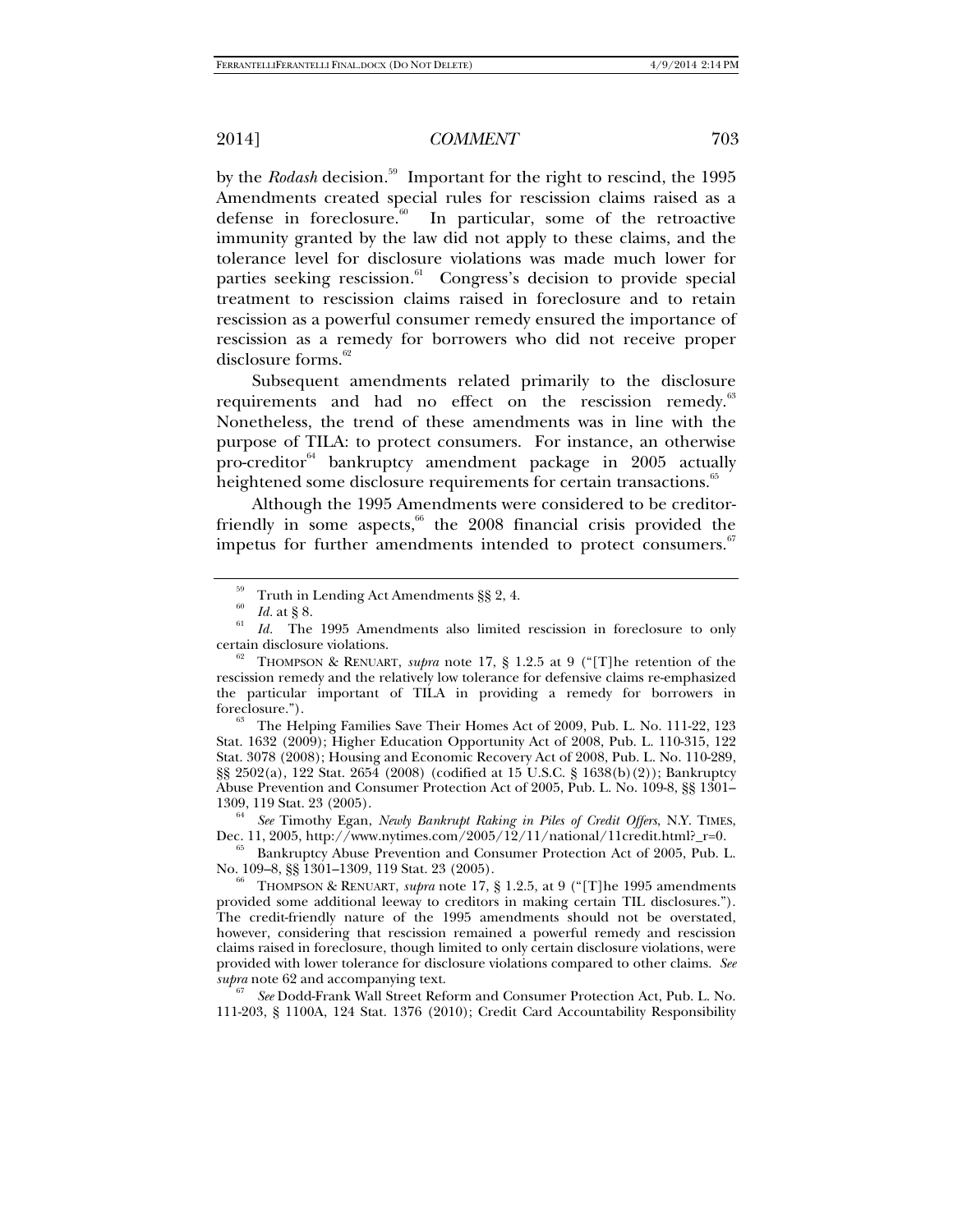The crisis was fueled by a mortgage industry collapse caused in large part by the mass issuance of loans to borrowers who could not afford them.<sup>68</sup> TILA's rescission right became increasingly important as foreclosure filings increased. $69$  Perhaps in response to criticism that TILA's inadequate disclosure requirements were a partial cause of the mortgage crisis,<sup>70</sup> Congress once again acted to protect consumers by amending  $\text{TIIA}^{\tau_1}$  For instance, the post-financial crisis amendments provided further protection to borrowers by requiring early disclosures of credit terms for loans secured by a principal dwelling.<sup>72</sup> Congress also provided a safe-harbor for loan servicers from TILA violations to encourage loan modifications in lieu of foreclosure.<sup>73</sup> And most importantly, an amendment in 2010 created and transferred rule-making authority for implementing TILA to an agency with a decidedly more consumer-oriented approach.<sup>74</sup> Originally, rulemaking authority to implement TILA was granted to the Federal Reserve Board.<sup>75</sup> However, in 2010, a Congress interested in expanding consumer protection transferred rulemaking authority to the newly created CFPB, as part of Dodd-Frank.<sup>76</sup> In an early

<sup>69</sup> Dougherty, *supra* note 19 (citing an estimate from Kathleen Day, spokeswoman for the Center for Responsible Lending, estimating "thousands" of rescission cases pending due to the economic crisis).<br><sup>70</sup> Sovern, *supra* note 13.<br><sup>71</sup> See sources cited, *subra* note 67.

<sup>72</sup> Housing and Economic Recovery Act of 2008, Pub. L. No. 110-289, § 2502, 122 Stat. 2654 (2008) (to be codified at 15 U.S.C. § 1638(b)(2)). Previously, the law had only required disclosures to be provided "before the credit is extended." 15 U.S.C. § 1638(b)(1) (2012). The Housing and Economic Recovery Act, however, amended TILA to require that disclosures be provided before a consumer was

required to pay an application fee for the credit. 15 U.S.C. § 1638(b)(2)(E) (2012).<br><sup>73</sup> Prevent Mortgage Foreclosure and Enhance Mortgage Credit Availability, Pub.<br>L. No. 111-22, § 201, 123 Stat. 1632 (2009).

Dougherty, *supra* note 19 ("Since the financial crisis began, the Fed has come under criticism for having failed to meet its existing legal mandate to protect consumers from deceptive mortgages and other financial products. That track record was one reason behind Congress's push to create an independent consumer agency.").<br><sup>75</sup> Consumer Credit Protection Act, Pub. L. No. 90-321, § 105, 82 Stat. 148

 $(1968)$ .<br><sup>76</sup> Dodd-Frank Wall Street Reform and Consumer Protection Act, Pub. L. No.

and Disclosure Act of 2009, Pub. L. No. 111-24, 123 Stat. 1734 (2009); Prevent Mortgage Foreclosure and Enhance Mortgage Credit Availability, Pub. L. No. 111-22, § 201, 123 Stat. 1632 (2009); Higher Education Opportunity Act, Pub. L. 110-315, § 1101, 122 Stat. 3078 (2008); Housing and Economic Recovery Act of 2008, Pub. L. No. 110-289, §§ 2502(a), 122 Stat. 2654 (2008) (to be codified at 15 U.S.C. §  $1638(b)(2)$ ).<br><sup>68</sup> *See* Sovern, *supra* note 1.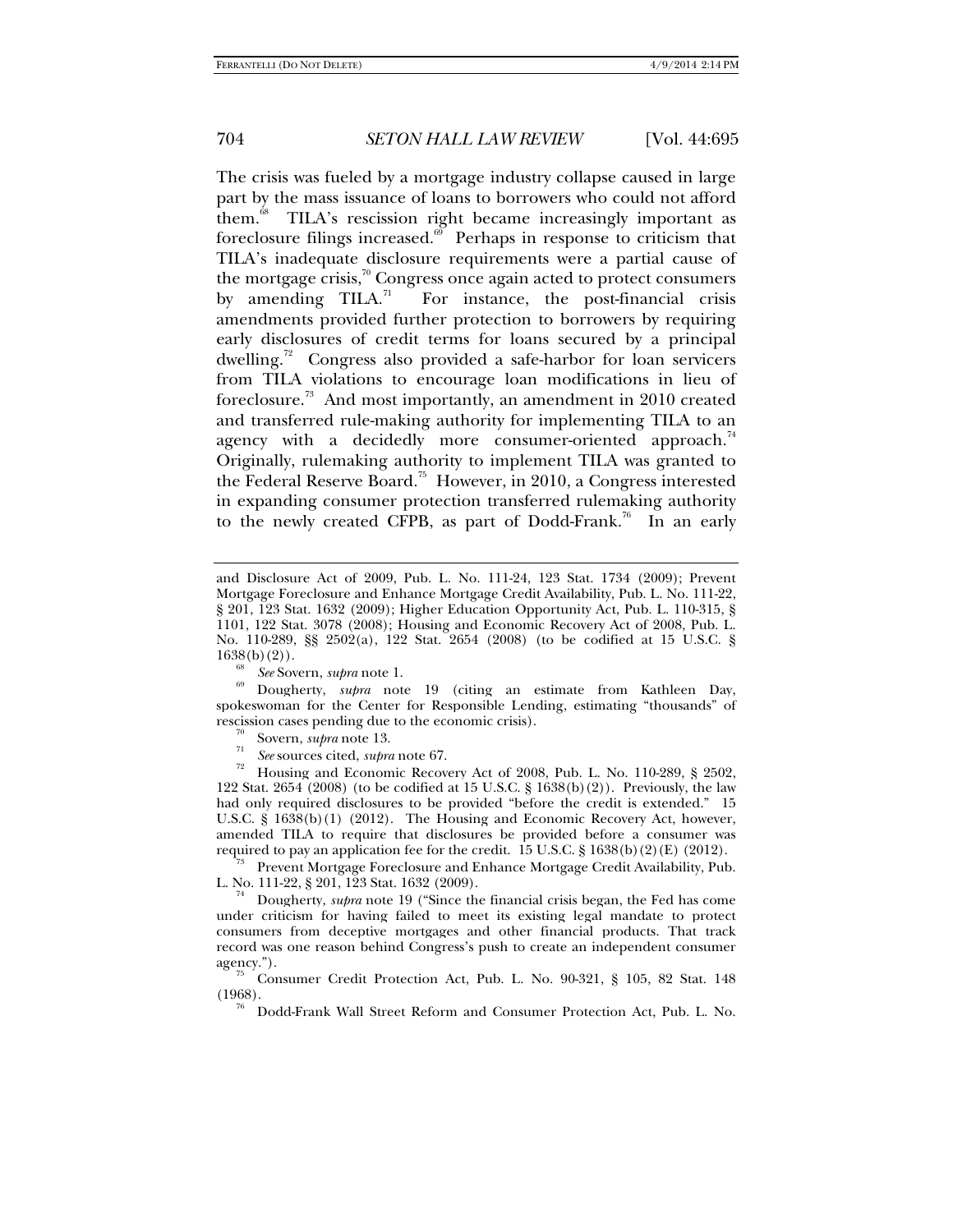exercise of rulemaking authority, the CFPB has proposed new disclosure guidelines to provide borrowers with simplified information regarding credit terms. $\frac{7}{7}$ 

### *B. The TILA Rescission Process and its Effect on Transactions*

Since its inception, TILA has included a substantive right of rescission for the borrowers whose loans are secured by principal dwellings.<sup>78</sup> This right only applies to loans that are not residential mortgage transactions, $\frac{79}{2}$  which are secured loans used to finance the acquisition of property or the initial construction of property.<sup>80</sup> Thus, the rescission right applies most often to loans that are refinancing arrangements on principal dwellings, and loans that are given to finance remodeling efforts on principal dwellings.<sup>81</sup> This section provides a brief overview of this rescission process and the legal effect of rescission.

#### 1. The Rescission Process

For the transactions for which the rescission remedy is available, the law requires lenders to disclose the existence of a security agreement, the borrower's general right to rescind, the effect of rescission, the date on which rescission expires, and the method of rescission—with a form for notification of rescission provided. $82$  To help implement TILA, Congress originally granted rulemaking authority to the Federal Reserve Board, which promulgated influential regulations known as "Regulation Z."83 The regulations provide a sample disclosure form that serves as a guideline to

- $\frac{60}{80}$  *See* citations and accompanying text, *supra* note 48. 80 15 U.S.C. § 1602(w) (2012).
- $^{80}$  15 U.S.C. § 1602(w) (2012).
- 
- <sup>81</sup> *See* citations and accompanying text, supra note 48.<br><sup>82</sup> 15 U.S.C. § 1635(a) (2012); 12 § C.F.R. 226.23(b)(1) (2011).

<sup>111-203, § 1100</sup>A, 124 Stat. 1376 (2010); *see also* 15 U.S.C. § 1604(a) (2012) (current statute granting TILA rulemaking authority to the Consumer Financial Protection Bureau); THOMPSON & RENUART, *supra* note 17, § 1.2.11, at 11.

<sup>&</sup>lt;sup>77</sup> See Press Release, Consumer Fin. Protection Bureau, Consumer Financial Protection Bureau Proposes "Know Before You Owe" Mortgage Forms (July 9, 2012), *available at* http://www.consumerfinance.gov/pressreleases/

consumer-financial-protection-bureau-proposes-know-before-you-owe-mortgage

<sup>-</sup>forms/; *see also* Sovern, *supra* note 1. 78 15 U.S.C. § 1635 (2012). *See supra* note 47 for information regarding the

<sup>83</sup> Consumer Credit Protection Act, Pub. L. 90-321, Title I, Ch 1, § 105, 82 Stat. 148 (May 29, 1968); 12 C.F.R. §§ 226–226.59. Congress has since transferred rulemaking authority to the more consumer-oriented Consumer Financial Protection Bureau. Sources cited *supra* note 76.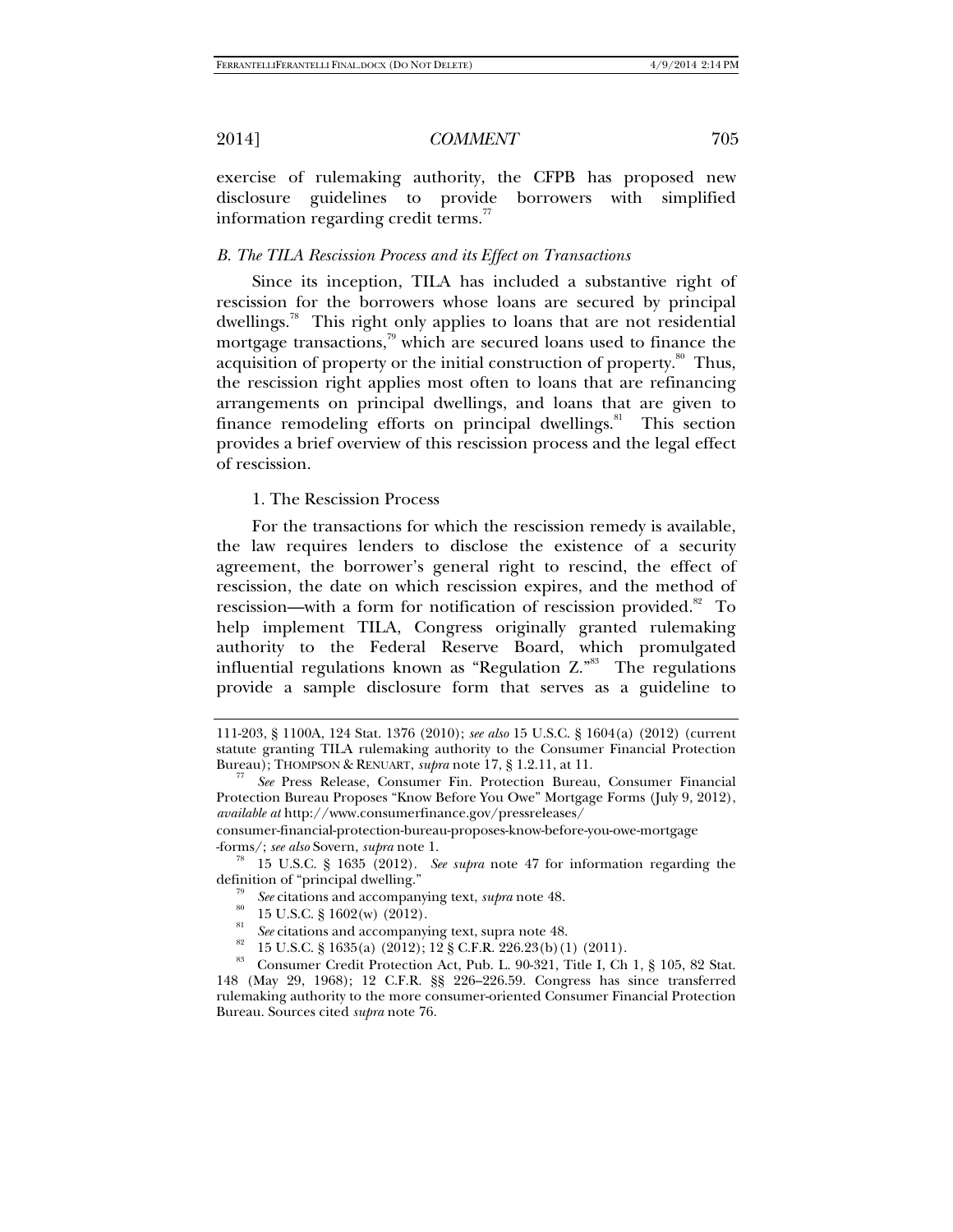lenders.<sup>84</sup>

**Figure 1—Sample Notice of Right to Cancel, Regulation**  $Z^{ss}$ 

# NOTICE OF RIGHT TO CANCEL

## Your Right to Cancel

You are entering into a transaction that will result in a [mortgage/lien/security interest] [on/in] your home. You have a legal right under federal law to cancel this transaction, without cost, within three business days from whichever of the following events occurs last:

(1) the date of the transaction, which is \_\_\_\_\_\_\_\_\_\_; or

(2) the date you received your Truth in Lending disclosures; or

(3) the date you received this notice of your right to cancel.

If you cancel the transaction, the [mortgage/lien/security interest] is also cancelled. Within 20 calendar days after we receive your notice, we must take the steps necessary to reflect the fact that the [mortgage/lien/security interest] [on/in] your home has been cancelled, and we must return to you any money or property you have given to us or to anyone else in connection with this transaction.

You may keep any money or property we have given you until we have done the things mentioned above, but you must then offer to return the money or property. If it is impractical or unfair for you to return the property, you must offer its reasonable value. You may offer to return the property at your home or at the location of the property. Money must be returned to the address below. If we do not take possession of the money or property within 20 calendar days of your offer, you may keep it without further obligation.

#### *How to Cancel*

*If you decide to cancel this transaction, you may do so by notifying us in writing*, at

(creditor's name and business address).

You may use any written statement that is signed and dated by you and states your intention to cancel, or you may use this notice by dating and signing below. Keep one copy of this notice because it contains important information about your rights.

If you cancel by mail or telegram, you must send the notice no later than midnight of (date) (or midnight of the third business day

See infra Figure 1.<br>12 C.F.R. § 226, app. H-8 (2011) (emphasis added).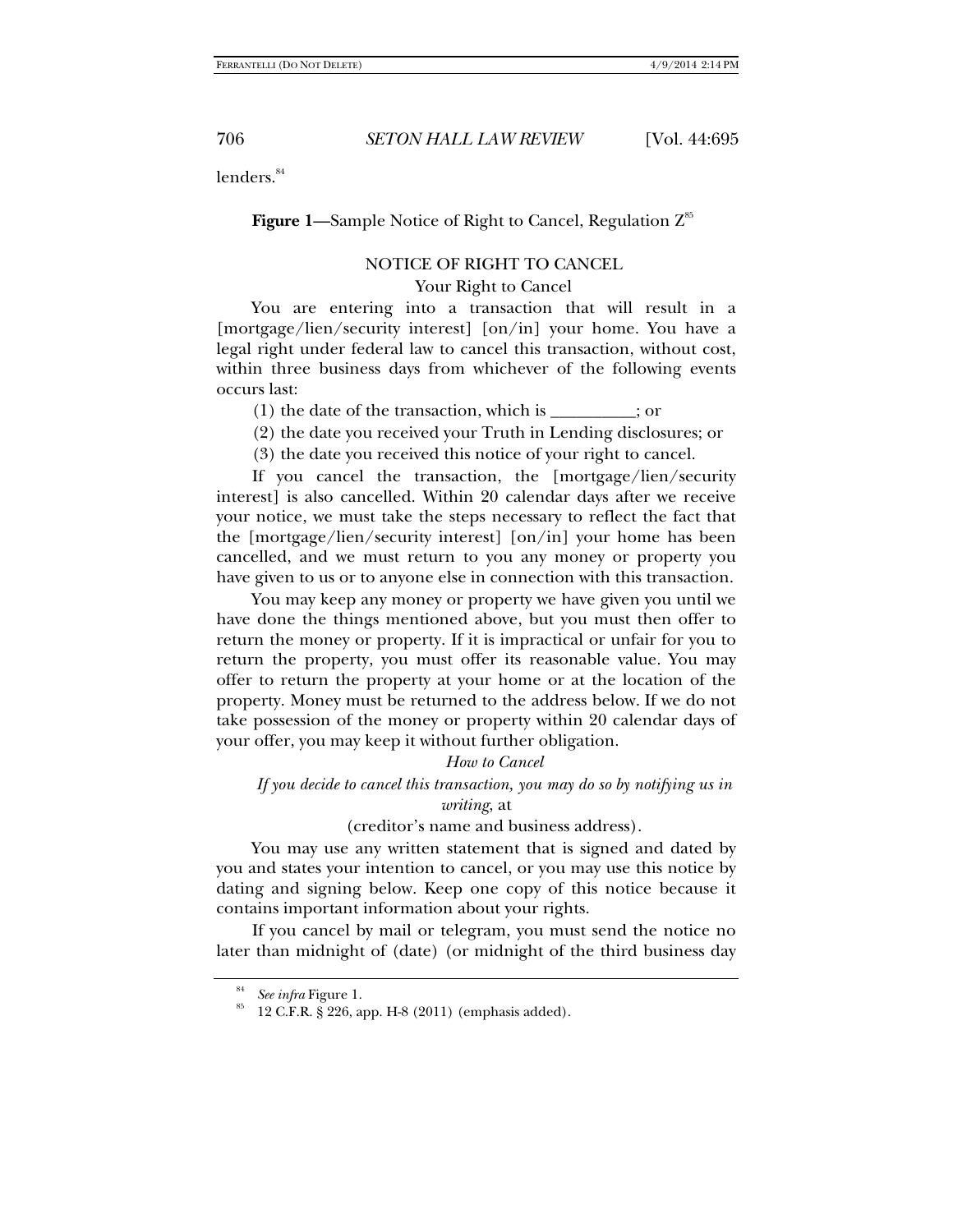following the latest of the three events listed above). If you send or deliver your written notice to cancel some other way, it must be delivered to the above address no later than that time.

### I WISH TO CANCEL

#### Consumer's Signature Date

\_\_\_\_\_\_\_\_\_\_\_\_\_\_\_\_\_\_\_\_ \_\_\_\_\_\_\_\_\_\_

Delivery of the rescission notice, along with other disclosure forms, is only the first step in the TILA rescission process.<sup>86</sup> The law provides a three-day window for the borrower to rescind the transaction<sup>87</sup>—the so-called "buyer's remorse" provision.<sup>88</sup> This threeday window begins at either the close of the transaction or delivery of the required disclosure forms, whichever comes later.<sup>89</sup> In the event that the required disclosure forms are never provided, the borrower's window to exercise the right to rescind is extended for three years under  $\frac{1}{2}$  1635(f).<sup>90</sup> This extension begins at either the close of the transaction or the sale of the property, whichever occurs first.

During the three-day buyer's remorse window, the statute is clear that the borrower may rescind the transaction by "notifying the creditor, in accordance with regulations of the [CFPB], of his intention to do so."<sup>92</sup> The regulation requires borrowers to "notify" the creditor of the rescission by mail, telegram or other means of written communication."<sup>93</sup> Thus, courts agree that notification is sufficient to exercise rescission under the buyer's remorse provision.<sup>94</sup> Under § 1635(f)'s three-year time extension, in contrast, the manner in which a borrower must exercise the right to rescind is not

<sup>15</sup> U.S.C. § 1635 (2012).

<sup>15</sup> U.S.C. § 1635(a) (2012).

<sup>88</sup> *See* Werrett, *supra* note 22.<br>§ 1635(a) (2012).

<sup>15</sup> U.S.C. § 1635(f) (2012).

<sup>91</sup> *Id.* The sample notice of right to rescind does not specifically include information regarding this extended right to rescind. *See* Figure 1. 92 § 1635(a).

 $^{93}$  12 C.F.R. § 226.23(a)(2)(2011).

<sup>94</sup> *See, e.g.*, Aquino v. Pub. Fin. Consumer Disc. Co., 606 F. Supp. 504, 507–08 (E.D. Pa. 1985) ("Section 1635(a) only requires the obligor to notify the creditor of his or her intention to rescind in accordance with regulations promulgated by the Board . . . . If Congress had wished either to place an additional burden on the obligor or to grant the creditor additional time to respond to this type of rescission notice, it would have done so.").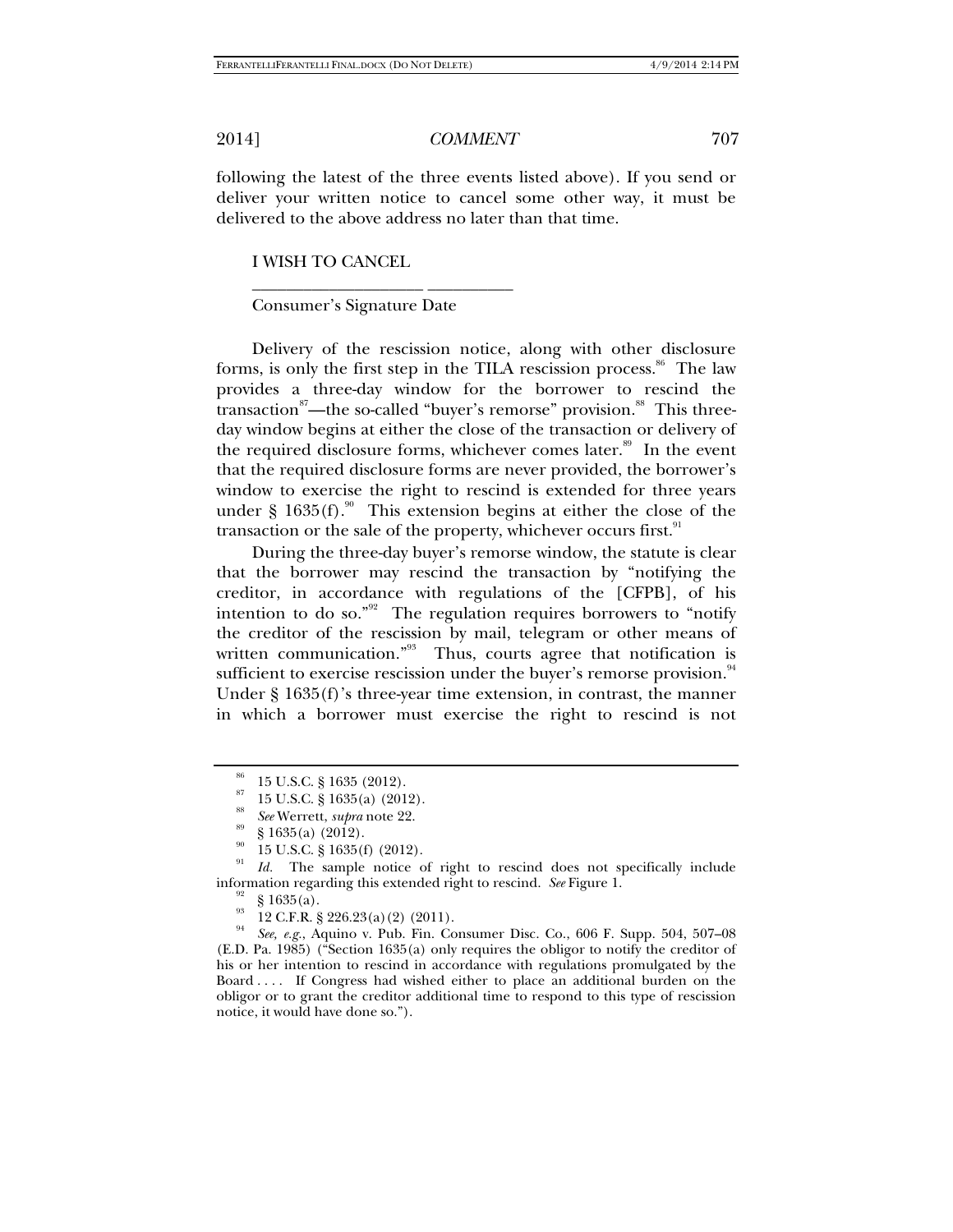specifically described.<sup>95</sup> On the other hand, § 1635(f) also does not contain a requirement that the borrower must file a lawsuit to exercise the right. $96$ 

The actual rescission process, once properly exercised by a borrower, is governed by a set of default rules located at § 1635(b) and the implementing regulation.<sup>97</sup> After the borrower exercises the right, the lender is obligated, within twenty days, to return any money or property that was provided by the borrower back to the borrower.<sup>98</sup> Thus, the onus is on the lender to cancel the security interest. Only then is the borrower required to tender the money given in return for the security interest or, if preferable and reasonable, the property to the lender, in return for cancellation of the security interest.<sup>99</sup> The aim of this process is to return each party—the borrower and lender—to the status quo before the transaction was consummated.<sup>100</sup>

15 U.S.C. § 1635(b) (2012) (giving a lender twenty days "return to the obligor any money or property given as earnest money, downpayment, or otherwise, and. . . take any action necessary or appropriate to reflect the termination of any security

interest created under the transaction").<br><sup>99</sup> 12 C.F.R. § 226.23(d) (2011). Some courts, however, have used their equitable power over the TILA rescission process to require a showing that the borrower has the ability to tender before granting rescission. *See generally*, Lea Krivinskas Shepard, *It's All About the Principal: Preserving Consumers' Right of Rescission Under the Truth In Lending Act*, 89 N.C. L. REV. 171 (2010).

<sup>95</sup> *Compare* 15 U.S.C. § 1635(f) (2012) (silent on method of rescission), *with* 15 U.S.C. § 1635(a) (2012) (rescission exercised by "notifying the creditor, in accordance with regulations of the Bureau, of his intention to do so").<br><sup>96</sup> 15 U.S.C. § 1635(f).<br><sup>97</sup> 15 U.S.C. § 1635(b). (9019). 19 C.E.B. § 996 93(d). (9011).

<sup>97 15</sup> U.S.C. § 1635(b) (2012), 12 C.F.R. § 226.23(d) (2011). The 1995 TILA amendments created special rules regarding rescission raised as a shield against foreclosure. THOMPSON & RENUART, *supra* note 17 § 1.2.5 at 9; *see also supra* Part II.A. These rules limit rescission after foreclosure to one of two disclosure failures: (1) when the mortgage broker fee is not included in the finance charge disclosure, and (2) when the required rescission rights disclosure forms are not provided. 15 U.S.C.  $\S$  1635(i) (2012); 12 C.F.R.  $\S$  226.23(h) (2011).

*See* McKenna v. First Horizon Home Loan Corp., 475 F.3d 418, 421 (1st Cir. 2007) ("Rescission essentially restores the status quo ante; the creditor terminates its security interest and returns any monies paid by the debtor in exchange for the latter's return of all disbursed funds or property interests."); Yamamoto v. Bank of N.Y., 329 F.3d 1167, 1172 (9th Cir. 2003) (quoting Quenzer v. Advanta Mortgage Corp. USA, 288 B.R. 884, 888 (D. Kan. 2003)) ("[W]ithin the meaning of [TILA], 'rescission' does not mean an annulment that is definitively accomplished by unilateral pronouncement, but rather a remedy that restores the status quo ante."); Sosa v. Fite, 498 F.2d 114, 119 (5th Cir. 1974) ("[S]ection 1635(b) is clearly designed to restore the parties as much as possible to the status quo ante."); Bynum v. Equitable Mortg. Group, No. 99 CV 2266-SBC-JMF, 2005 U.S. Dist. LEXIS 6363, at \*41 (D.D.C. Apr. 7, 2005) ("[§ 1635(b)] is clearly designed to restore the parties as much as possible to the status quo ante.").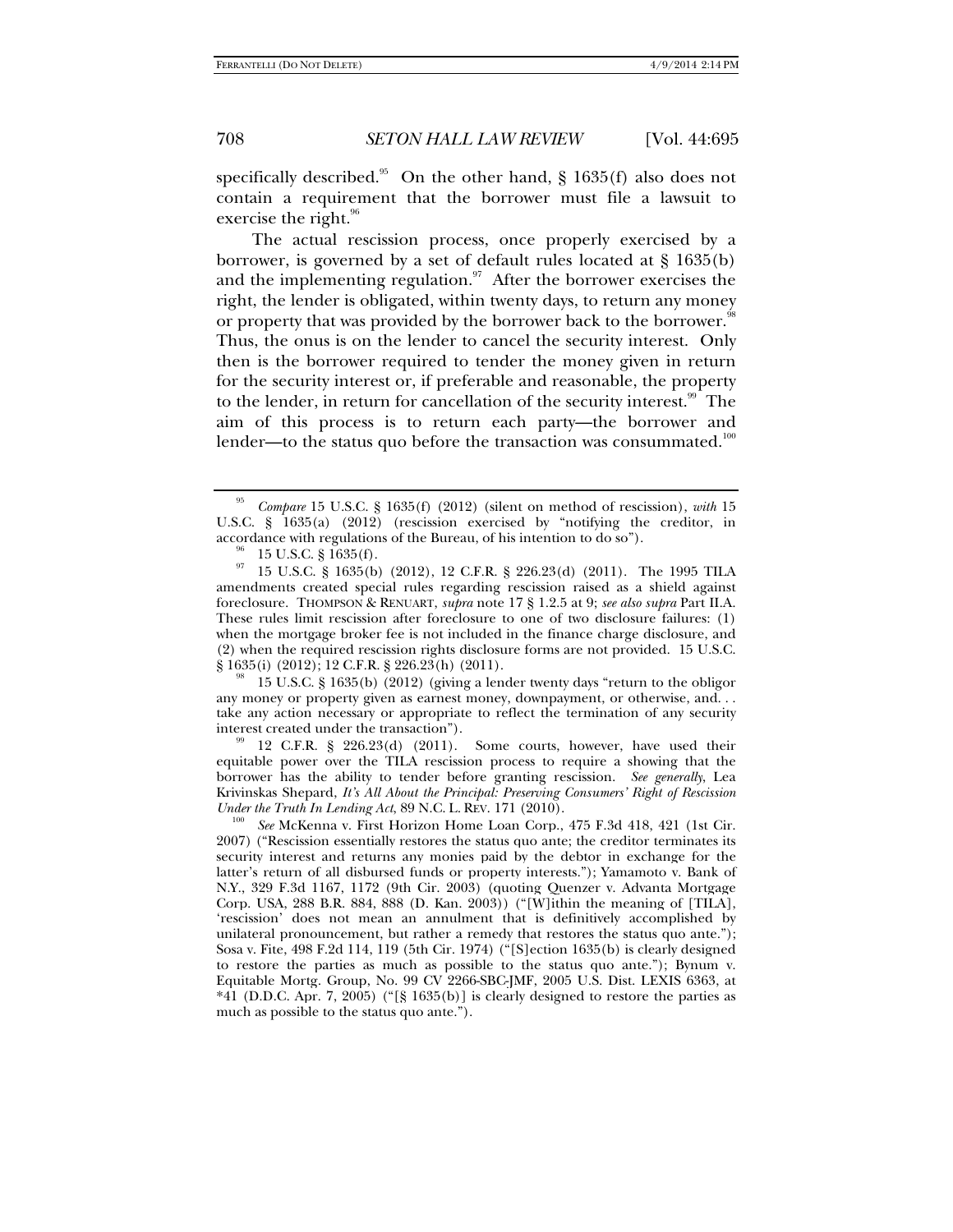While this procedure may be modified by court order, $101$  there is no suggestion that a court must oversee the process, which some opinions have characterized as a private non-judicial procedure.<sup>102</sup> Indeed, this process has been described as enhancing common law rescission to provide more protection for consumers in the specific context of mortgages. $103$ 

In terms of damages, the law allows individuals to recover money damages for various TILA violations.<sup>104</sup> For instance, the lender can be subject to a cause of action seeking damages for failing to honor rescission.<sup>105</sup> TILA allows this by permitting consumers who are forced to file suit to have rescission properly effected to recover costs and attorneys' fees.<sup>106</sup> The cause of action seeking damages for a TILA violation, such as failing to honor the rescission properly demanded by the borrower, must be brought within one year of the violation.<sup>107</sup>

Practically speaking, rescission is often used by borrowers facing foreclosure to force a refinancing with an entirely new lender.<sup>108</sup> The original lender is required to return interest and fees to the consumer, and a second lender pays the principal due to the first lender while negotiating a new loan with the borrower.<sup>109</sup> The end result is protecting borrowers from being foreclosed upon on the basis of illegal loans, returning the lender to her status quo by having the principal repaid, and allowing the borrower to live in the home and make payments under a loan that complies with the law.

- 
- 

<sup>101 12</sup> C.F.R. § 226.23(d)(4) (2011). 102 *See, e.g.*, Belini v. Wash. Mut. Bank, F.A., 412 F.3d 17, 25 (1st Cir. 2005) ("[S]ection 1635 is written with the goal of making the rescission process a *private one*, worked out between creditor and debtor *without the intervention of the courts*.") (emphasis added). 103 *See* Shepard*, supra* note 99, at 188 ("TILA's rescission provisions shift

significant leverage to consumers by enhancing the protections provided to consumers under common law causes of action and remedies.").<br>
<sup>104</sup> 15 U.S.C. § 1640 (2012).<br> *Id.* at § 1640(a)(1).<br> *Id.* at § 1640(a)(3).<br> *Id.* at § 1640(e).

<sup>&</sup>lt;sup>108</sup> Dougherty, *supra* note 19.<br><sup>109</sup> *Id.* ("Borrowers usually exercise the right of rescission during a foreclosure or other legal proceedings, effectively forcing a loan modification. The borrower seeks a new lender, the original lender returns interest and fees, and the principal is repaid by the second lender.").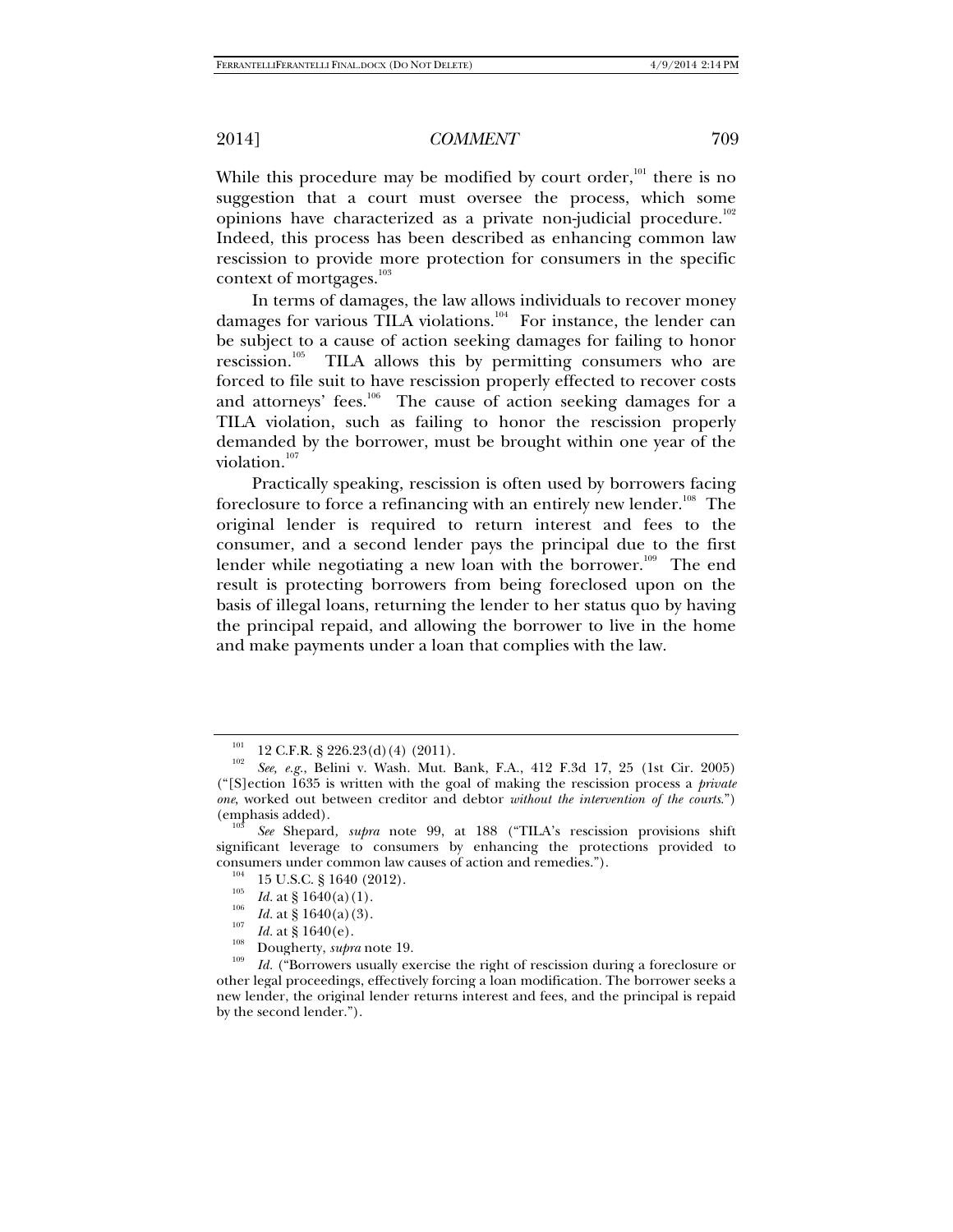2. Effecting Rescission: When is the Transaction Voided?

There is also a dispute among the courts as to whether exercising the right to rescind in accordance with § 1635(b) and the accompanying regulations effectively voids the transaction, or merely advances a claim for rescission that must then be confirmed by a  $\text{court.}^{^{110}}$ 

This issue is important because some courts confuse the issue of effecting rescission with the issue of exercising the rescission right for the purposes of the statute's time limitations.<sup>111</sup> This Comment is only concerned with the latter issue. The statute's language and Regulation Z suggest that the loan (and security interest) is automatically voided as a matter of law when the borrower exercises the rescission right, $112$  and some courts have adopted this view. In affirming the borrower's right to rescind, for instance, the Northern District of Illinois, in *Lippner v. Deutsche Bank Nat'l Trust Co.*,<sup>113</sup> allowed rescission as a remedy even after a judgment of foreclosure and sale was entered, because the borrower had demanded rescission earlier in a notice that was ignored by the lender.<sup>114</sup> Under this approach, the lender can refuse to honor the rescission and seek a declaratory judgment, but if the rescission was valid the lender has an obligation to respond by initiating the rescission process, and a failure to do so violates TILA.<sup>115</sup> Other courts have held that a borrower who Other courts have held that a borrower who

See, e.g., Rosenfield v. HSBC Bank, USA, 681 F.3d 1172, 1187 (10th Cir. 2012); Keiran v. Home Capital, 720 F.3d 721 (8th Cir. 2013).

 *See* 15 U.S.C. § 1635(b) (2012), 12 C.F.R. § 226.23(d)(1) (2011); *see* cases discussed *supra* note 110.<br><sup>113</sup> *Lippner*, 544 F. Supp. 2d at 702.

Lippner, 544 F. Supp. 2d at 702 ("Section 1635 states in unqualified terms that a creditor must honor an obligor's valid demand for rescission by taking the statutorily enumerated steps within 20 days "except when otherwise ordered by

<sup>110</sup> *Compare* Lippner v. Deutsche Bank Nat'l Trust Co., 544 F. Supp. 2d 695 (N.D. Ill. 2008) (borrower entitled to rescission when lender failed to respond to rescission notice) *and* 15 U.S.C. § 1635(b) (2012) ("[W]hen an obligor exercises his right to rescind under  $[\S 1635(a)]$ , he is not liable for any finance or other charge, and any security interest given by the obligor, including any such interest arising by operation of law, becomes void upon such a rescission."), *with* Large v. Conseco Fin. Servicing Corp., 292 F.3d 49, 54–55 (1st Cir. 2002) ("[T]he security interest becomes void when the obligor exercises a right to rescind that is available in the particular case, either because the creditor acknowledges that the right of rescission is available, or because the appropriate decision maker has so determined.").

*Lippner*, 544 F. Supp. 2d at 702. 114 The Third Circuit has also recently adopted this position. *See* Sherzer v. Homestar Mortg. Servs., No. 11-4254, 2013 U.S. App. LEXIS 2486, at \*8 (3d Cir. Feb. 5, 2013) ("[T]he text of § 1635 and its implementing regulation (Regulation Z) supports the view that to timely rescind a loan agreement, an obligor need only send a valid notice of rescission.").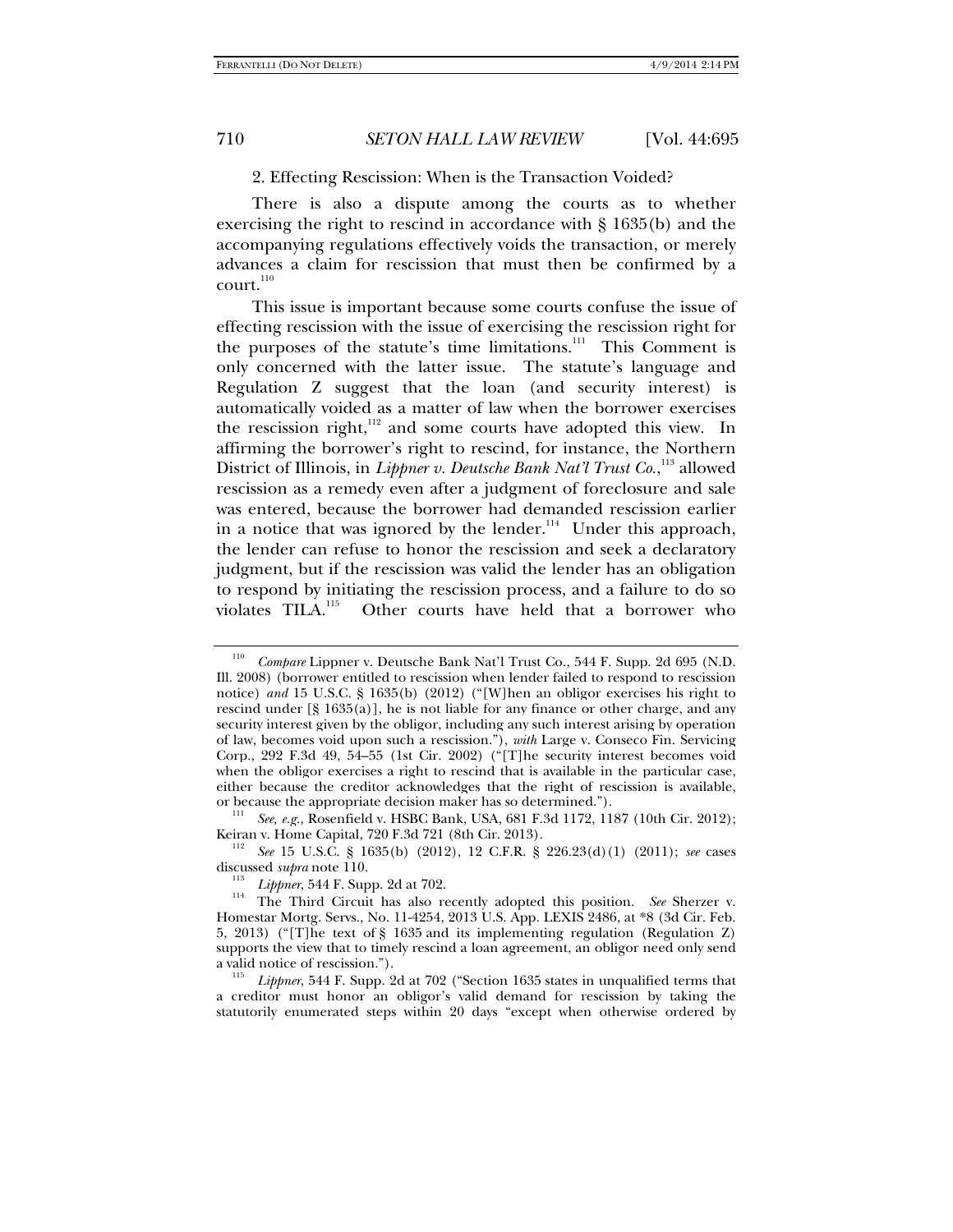exercises rescission rights "has merely asserted a claim seeking rescission."116 Under this view, rescission is not recognized by the law until either the lender honors it, or it is confirmed by a court.

Though the issue of when rescission is effected is not the primary subject of this Comment, it is sometimes confused with satisfying the temporal limitation under § 1635(f), which *is* the subject of this Comment.<sup>117</sup> For the purposes of exercising rescission within three years to satisfy  $\S 1635(f)$ , the moment at which rescission is recognized by the law is irrelevant. Indeed, it is consistent for a court to hold that an exercise of rescission did not automatically void the transaction, but that it was timely under  $\S 1635(f).$ <sup>118</sup>

III. FROM 1976 TO *BEACH*: EARLY CASE LAW DEVELOPMENTS REGARDING EXERCISING RESCISSION RIGHTS UNDER § 1635(F)

Since § 1635(f) was enacted in 1976, two distinct issues of statutory interpretation have arisen in the courts. Some cases dealt with the method of exercising rescission rights (hereinafter "the Exercising Rights cases") and others with the nature of the time limitation under §1635(f): whether it is a strict three-year limitation or flexible ("Limitations cases"). Both lines of cases will be summarized in this section. Then, this section summarizes the Supreme Court case that is the definitive Limitations case—*Beach v. Ocwen Federal Bank*<sup>119</sup>—upon which many courts have improperly

 *See, e.g.*, Rosenfield v. HSBC Bank, USA, 681 F.3d 1172, 1187 (10th Cir. 2012). This Comment addresses the problem of borrowers who "lose" the rescission right after three years after reasonably relying on the notice of intent to rescind form which a reasonable borrower *believes* is sufficient for rescission. Regardless of whether the notice actually *effects* rescission, this Comment argues that the door to the courts should remain open to these borrowers because they have at least satisfied the three-year requirement in §  $1635(f)$ .

Gilbert v. Residential Funding LLC, 678 F.3d 271 (4th Cir. 2012) ("We must not conflate the issue of whether a borrower has exercised her right to rescind with the issue of whether the rescission has, in fact, been completed and the contract voided. The former is the concern of  $\S 1635(f)$  and Regulation Z, and a borrower exercises her right of rescission by merely communicating in writing to her creditor her intention to rescind.").<br> $^{119}$  523 U.S. 410 (1998).

court" . . . . TILA explicitly states that the obligor's duty to tender the property to the debtor only arises once the creditor's obligations under [TILA]" are completed.") (internal quotation omitted).<br><sup>116</sup> Moore v. Wells Fargo Bank, N.A, 597 F. Supp. 2d 612, 616 (E.D. Va. 2009); see

*also, e.g.*, Am. Mortgage Network, Inc. v. Shelton, 486 F.3d 815 (4th Cir. 2007); Yamamoto v. Bank of N.Y., 329 F.3d 1167 (9th Cir. 2003); *In re* Merriman, 329 B.R. 710, 719 (D. Kan. 2005) ("The plain language of the statute indicates that exercising the right to rescind is a discrete event; and rescission is a separate discrete event.").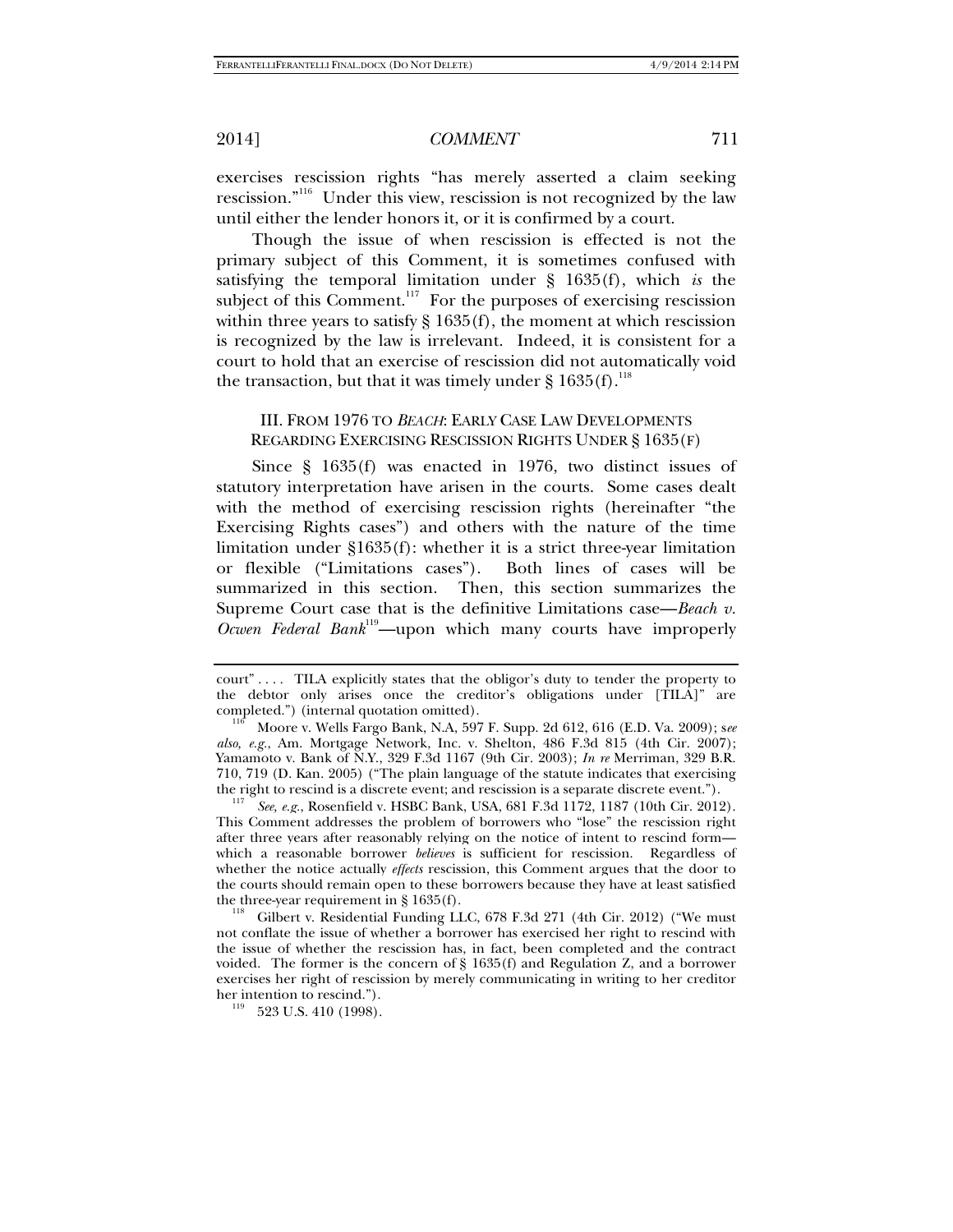relied in applying its holding to the Exercising Rights issue.

### *A. Pre-*Beach *Cases Interpreting § 1635(f)*

1. The Exercising Rights Cases

The courts have never agreed on the proper method of exercising rescission during the three year time window. Some of the first rulings on this issue were in conflict. For example, in *Clemmer v.*  Liberty Financial Planning, Inc.,<sup>120</sup> the Western District of North Carolina held that the borrower properly exercised rescission by sending a rescission letter to the lender. However, in *Jamerson v. Miles*,<sup>121</sup> the Northern District of Texas dismissed an action because the plaintiff failed to file an action seeking enforcement of rescission with three years. $122$ 

In later cases, many courts seemed to coalesce around the argument that exercising rescission is accomplished by simply notifying the lender. For example, in *Rowland v. Novus Financial*  Corp.,<sup>123</sup> the District Court of Hawaii allowed a TILA claim when the borrower asserted the right to rescind within three years.<sup>124</sup> And in *Rowland v. Magna Millikin Bank, N.A.*, 125 the Central District of Illinois held that the borrowers exercised rescission and effected rescission by letter to the lender within three years. Finally, in *Stone v. Mehlberg*,<sup>126</sup> the Western District of Michigan held that the borrowers exercised rescission by notifying the lender by letter. $127$ 

Of course, some courts still held to the view that a borrower must file an action to satisfy § 1635(f). For instance, the Third Circuit in *Smith v. Fidelity Consumer Discount Company*128 noted in dicta

 $120$  467 F. Supp. 272 (W.D.N.C. 1979). This case applied TILA as it existed before the § 1635(f) time limitation was enacted.<br><sup>121</sup> 421 F. Supp. 107 (N.D. Tex. 1976).<br>*122 Id.* at 111.

<sup>&</sup>lt;sup>123</sup> 949 F. Supp. 1447, 1455 (D. Haw. 1996).<br><sup>124</sup> *Id.* at 1455 ("Plaintiff asserted his right to rescind [within three years of consummation of the loan]. This notice of rescission was timely if, as Plaintiff alleges, Defendant did not provide the requisite notice of right to rescind or the material disclosures.").<br><sup>125</sup> 812 F. Supp. 875 (C.D. Ill. 1992).<br><sup>126</sup> 728 F. Supp. 1341 (W.D. Mich. 1989).<br><sup>127</sup> *Id.* at 1347 (borrowers "properly exercised their right by informing the

<sup>[</sup>lenders] of their intent to rescind by letter"); *see also, e.g.*, McCoy v. Harriman Utility Bd., 790 F.2d 493 (6th Cir. 1986) (holding that rescission claim survives because "Plaintiff mailed her notice of rescission . . . within three years of all relevant dates").  $^{128}$  898 F.2d 896, 903 (3d Cir. 1990).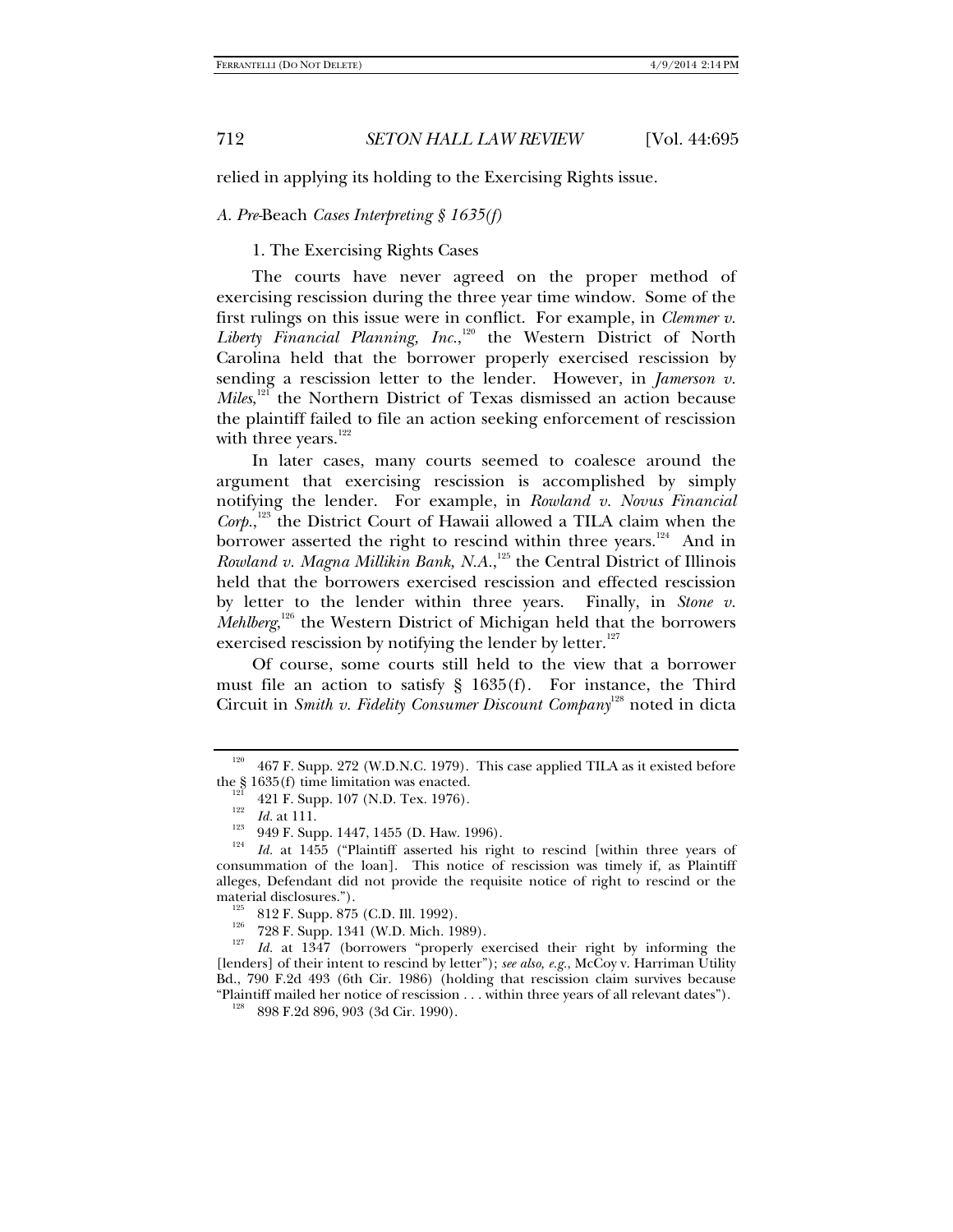that a borrower has three years after consummation of a loan "within which to *bring an action* for rescission."<sup>129</sup> In many other cases, the issue simply did not arise because a lawsuit seeking rescission was filed within the three year window anyway or because the court declined to rule on the issue.<sup>130</sup> In sum, there was confusion among the courts as to the method of exercising rescission under  $\S$  1635(f) since the inception of TILA.

#### 2. The Limitations Cases

Another line of cases arose parallel to the Exercising Rights cases, dealing with the issue of the nature of § 1635(f)'s three-year time window. The split in these cases was resolved by the 1998 Supreme Court decision in *Beach*. 131

Some of the Limitations cases held that, even outside the threeyear window, rescission could be raised as a defense to foreclosure. For example, in *Dawe v. Merchants Mortgage & Trust Corp.*, the borrower attempted to demand rescission two years after the lender filed suit seeking judgment on the loan. <sup>132</sup> The Colorado Supreme Court allowed the rescission claim to survive  $\S$  1635(f)'s time limit, even though it was raised outside of the three-year time window.<sup>133</sup> The court held that rescission raised as a defense in the nature of recoupment is not barred by § 1635(f).<sup>134</sup> A number of other courts throughout the country reached similar conclusions, characterizing rescission claims raised defensively in recoupment actions as exceptions to § 1635(f).<sup>135</sup> These courts reasoned that an alternative reading of the statute "would allow a creditor to wait three years to file its suit and thereby defeat the purpose of the Act."<sup>136</sup>

*Id.*

<sup>129</sup>  $\frac{125}{130}$  *Id.* 

*See, e.g.*, Hefferman v. Bitton, 882 F.2d 379, 383–84 (9th Cir. 1989) (declining to decide whether 1635(f) only requires notice); Dougherty v. Hoolihan, Neils,  $\tilde{\mathbf{x}}$ Boland, 531 F. Supp. 717, 721–22 (D. Minn. 1982).<br><sup>131</sup> See discussion *infra* Part III.B.

<sup>&</sup>lt;sup>132</sup> 683 P.2d 796 (Colo. 1984).<br><sup>133</sup> *Id.* at 801.

<sup>&</sup>lt;sup>134</sup> *Id.* ("[P]etitioners' demand for rescission constitutes a defense in the nature of recoupment and is not barred by the limitations period set forth in 15 U.S.C. §  $1635(f).$ ").

*See, e.g.*, *In re* Barsky, 210 B.R. 683, 685 (Bankr. E.D. Pa. 1997) ("holding that "rescission can be asserted defensively even if it is effected after the  $\S$  1635(f) threeyear period has run."); Westbank v. Maurer, 276 Ill. App. 3d 553, 564 (Ill. App. Ct. 1995) ("[B]ecause defendant raised her claim for rescission of the mortgage in response to plaintiff's foreclosure action, she was not barred by the three-year limitation contained in section  $1635(f)$  of the Act.").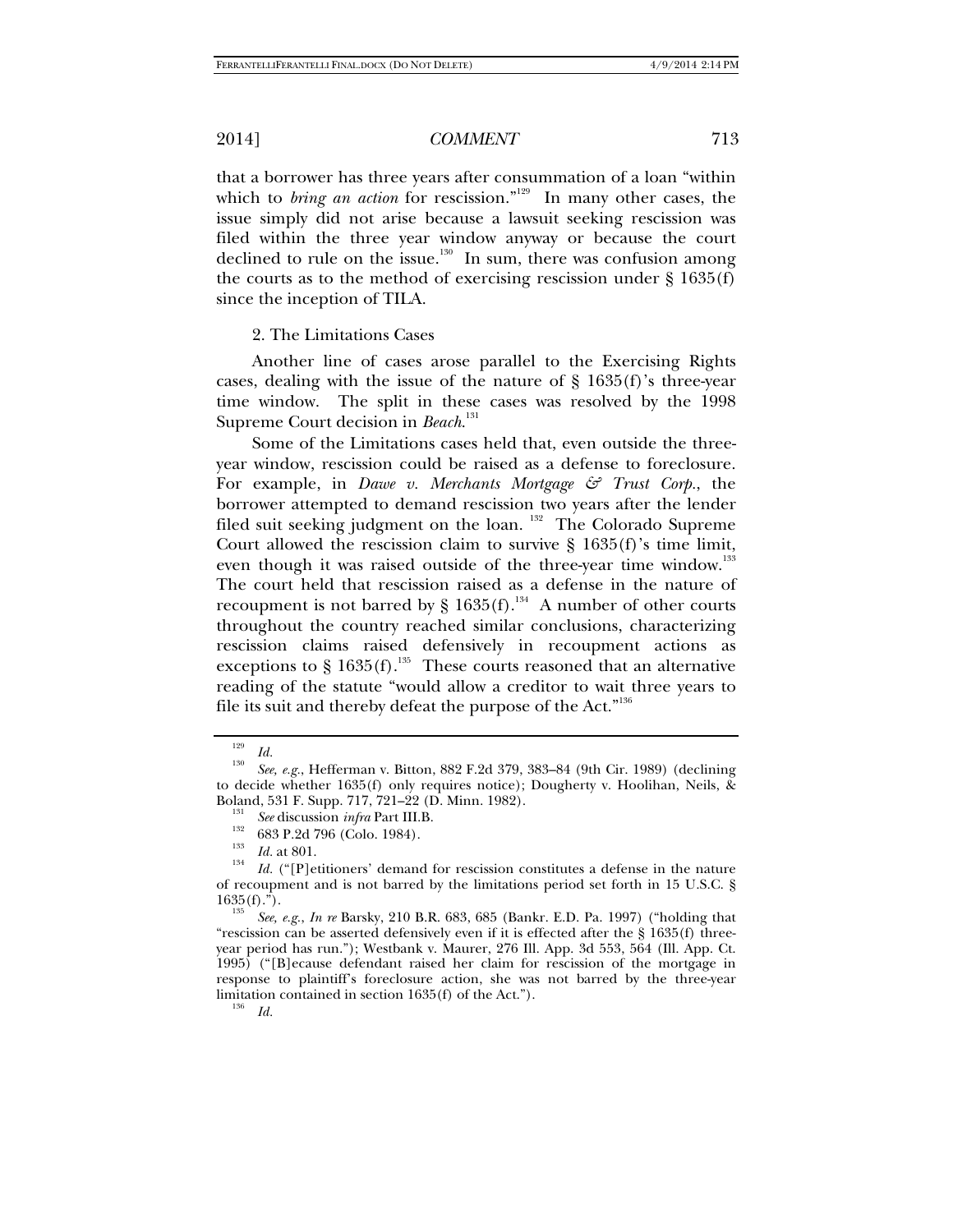Concurrently, other courts were holding that the rescission period is strict and that no claims asserted outside the three-year period could survive. These courts explicitly rejected a tolling theory for § 1635(f), finding it to be a strict statute that cannot be tolled.<sup>13</sup> Other courts rejected the exception for rescission raised as a defense to recoupment, holding that a borrower "cannot revive a time-barred claim by characterizing his suit as a defense to an illegal claim under the recoupment theory provided by the statute."<sup>138</sup> These courts characterized § 1635(f) as a strict repose period for the "right of rescission," but did not rule on whether notification of rescission within the repose period satisfies the statute. $139$ 

#### *B. The Supreme Court's Decision in* Beach v. Ocwen Federal Bank

The major Supreme Court decision concerning § 1635(f) is Beach v. Ocwen Federal Bank.<sup>140</sup> Beach was decided in 1998, after the 1995 TILA amendments, and continues to be the primary point of reference for courts interpreting  $\S 1635(f).$ <sup>141</sup>

In *Beach*, the defendant borrowers had taken out a loan secured by their home in 1986, and stopped making payments in 1991.<sup>142</sup> The bank initiated foreclosure proceedings in 1992, and the defendants raised rescission as a defense to that action, alleging various disclosure violations.<sup>143</sup> This rescission defense was raised well outside the three-year time limitation imposed by  $\S$  1635(f).<sup>144</sup> The borrowers argued that § 1635(f) only operated as a limitation on borrowers bringing rescission claims, and did not bar a defensive rescission

<sup>137</sup> *E.g.*, *In re* Shaw, 178 B.R. 380, 386 (Bankr. D.N.J. 1994) (tolling the statutory rescission period is improper because 1635(f) is a strict time limitation on asserting

Moor v. Travelers Ins. Co., 784 F.2d 632, 634 (5th Cir. 1986) (internal quotation removed); Great W. Bank v. Shoemaker, 695 So. 2d 805, 807 (Fla. Dist. Ct. App. 2d Dist. 1997) ("[S]ection 1635 'mirrors a statute of repose' and 'unambiguously expresses Congress's intent to extinguish the statutory right of rescission three years after the transaction's closing.") (citation omitted).

Beach v. Great W. Bank, 670 So. 2d 986, 993 (Fla. Dist. Ct. App. 1996), *aff'd*, 523 U.S. 410 (1998) ("[T]he statutory right of rescission under TILA expires three years after the closing of the transaction and may not be revived as a defense in recoupment in an action to collect the debt upon the buyer's default." The court did not, howver, rule on how a borrower may properly assert rescission).<br><sup>140</sup> 523 U.S. 410 (1998).<br><sup>141</sup> *See* discussion *infra* Part III.C.

<sup>&</sup>lt;sup>142</sup> *Beach*, 523 U.S. at 413.<br><sup>143</sup> *Id.* 144 *IJ* 

*Id.*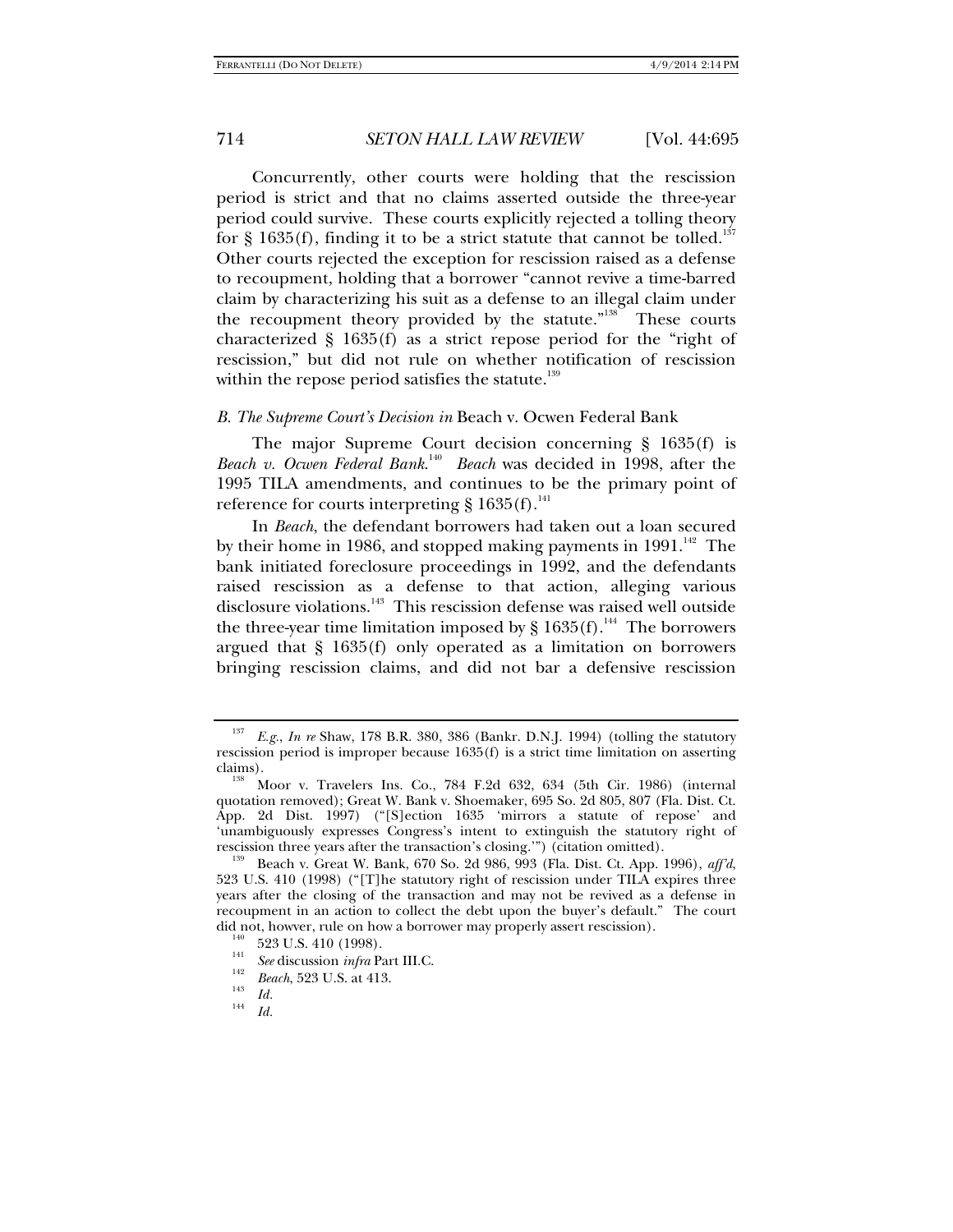claim raised outside of the three-year window.<sup>145</sup> As phrased by the Supreme Court, the issue presented was "whether a borrower may assert this right to rescind as an affirmative defense in a collection action brought by the lender more than three years after the consummation of the transaction."146 In other words, the borrowers did not argue that anything they did satisfied the three-year time limit imposed by § 1635(f)—instead, they argued that their defense should survive even though it was raised outside of the three-year period. $147$ 

Justice Souter, in a unanimous opinion for the Court, began the analysis by noting that § 1635(f) "says *nothing* in terms of bringing an action" and instead provides a time period for expiration of the right of rescission.<sup>148</sup> The Court found that  $\S$  1635(f) governs the life of the underlying right granted by the statute, and not of a lawsuit's commencement.<sup>149</sup> The Court then compared § 1635(f)'s three-year time limitation to the one-year statute of limitations for actions arising out of TILA violations ("§  $1640(e)$ ").<sup>150</sup> The Court noted that § 1640(e) contains an exception for claims of TILA violations raised as a defense in recoupment or set-off actions.<sup>151</sup> According to  $\S$ 1640(e), claims for recoupment damages *can* be brought as a defense to any action with no statutory time limitation.<sup>152</sup> The Court held that this indicated that Congress intended to treat  $\S$  1635(f)'s rescission time limitation differently, because § 1635(f) contains no similar exception.<sup>153</sup> The opinion reasoned that allowing rescission to be raised perpetually as a defense in recoupment actions pursuant to §  $1640(e)$  would "cloud the title" of mortgages during foreclosure.<sup>154</sup> The Court concluded that  $\S 1635(f)$ 's three-year time extension must be an absolute bar on rescission, raised defensively or otherwise, if asserted outside the three-year period.<sup>155</sup>

Thus, *Beach* stands for the proposition that § 1635(f) is a strict

<sup>&</sup>lt;sup>145</sup> *Id.* at 415.<br><sup>146</sup> *Id.* at 411–12.

<sup>&</sup>lt;sup>147</sup> *See* Gilbert v. Residential Funding LLC, 678 F.3d 271, 278 (4th Cir. 2012) ("The Beach Court did not address the proper method of exercising a right to rescind or the timely exercise of that right.").<br><sup>148</sup> *Beach*, 523 U.S. at 417 (emphasis added).<br><sup>149</sup> *Id.* 150 149 15 U.S. 6. 8 1640(). (2010).

*Id.* at 418; 15 U.S.C. § 1640(e) (2012).<br> *Beach*, 523 U.S. at 418.<br>
<sup>152</sup> 15 U.S.C. § 1640(e).

<sup>&</sup>lt;sup>153</sup> *Beach*, 523 U.S. at 418.<br><sup>154</sup> *Id.* 

*Id.*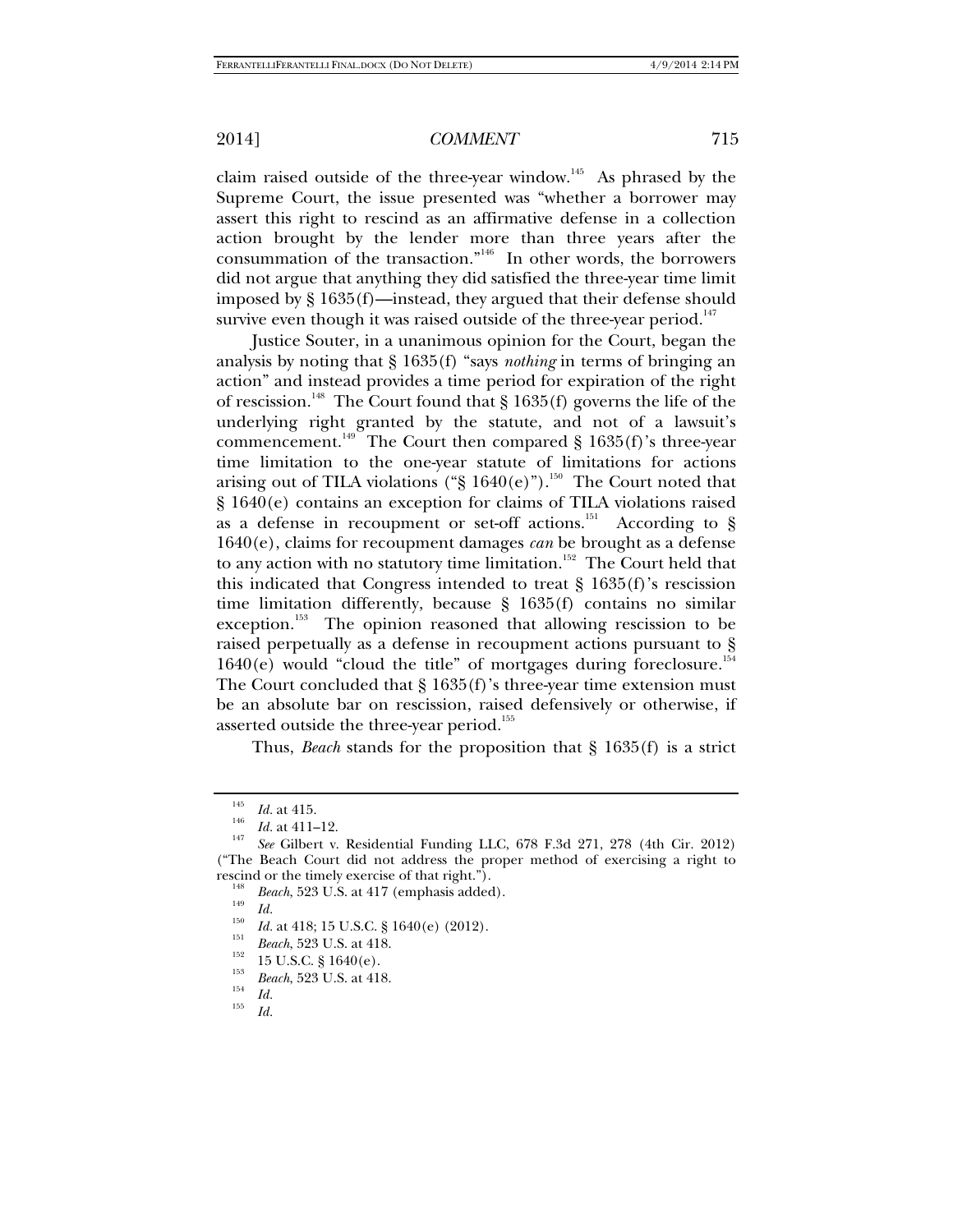three-year limitation, and that even a defense of rescission raised after the three-year period is precluded by the statute.<sup>156</sup> Subsequent cases have interpreted this decision as holding that § 1635(f) is a statute of repose,<sup>157</sup> even though the Supreme Court never used that particular phrase.<sup>158</sup> The Court left open the exact method of The Court left open the exact method of exercising the rescission right *within* the three-year statutory period whether notice to the lender is sufficient, or filing of a lawsuit is an additional requirement.<sup>159</sup> The *Beach* Court only affirmatively The *Beach* Court only affirmatively rejected any claims raised *outside* the three-year period.<sup>160</sup> The Court addressed the nature of  $\S$  1635(f)'s time limitation contemplated by the Limitations cases<sup>161</sup> but did not resolve the confusion among the courts expressed in the Exercising Rights cases.<sup>162</sup>

## *C. The Post-*Beach *Circuit Split Concerning the Method of Exercising the Right to Rescind.*

After *Beach*, the lower courts continued to split on what a borrower must do to properly exercise rescission rights within the

See Gilbert v. Residential Funding LLC, 678 F.3d 271, 278 (4th Cir. 2012) ("The Beach Court did not address the proper method of exercising a right to rescind or the timely exercise of that right.").<br> *Beach*, 523 U.S. at 418.

<sup>&</sup>lt;sup>156</sup> *Id.* 157 *A* statute of repose bars an action unless it is brought within a certain time period after the occurrence of a specified event. *See* Bradway v. Am. Nat'l Red Cross, 992 F.2d 298, 301 (11th Cir. 1993) ("There is a distinct difference between statutes of limitations and statutes of repose . . . . A statute of repose stands as an unyielding barrier to a plaintiff's right of action. The statute of repose is absolute; the bar of the statute of limitations is contingent. The statute of repose destroys the previously existing rights so that, on the expiration of the statutory period, the cause of action no longer exists."); *see also* 54 C.J.S. *Limitations of Actions* § 7 (2013) ("Statutes of repose and statutes of limitations are sometimes confused . . . . The distinguishing feature between the two is the time at which the respective periods commence.").

*See, e.g.*, Rosenfield v. HSBC Bank, USA, 681 F.3d 1172, 1181 (10th Cir. 2012) (quoting *Beach*, 523 U.S. at 417) ("[T]he [*Beach*] Court . . . held that [1635(f)] 'govern[s] the life of the underlying right [of rescission],' and is therefore not a statute of limitations, but one of repose."); McOmie-Gray v. Bank of Am. Home Loans, 667 F.3d 1325 (9th Cir. 2012); Doss v. Clearwater Title Co., 551 F.3d 634, 638 (7th Cir. 2008); U.S. Bank Nat'l Ass'n v. Manzo, 960 N.E.2d 1238, 1245 (Ill. App. Ct. 1st Dist. 2011) ("The Supreme Court . . . found that the three-year deadline in section 1635(f) was not a statute of limitations but a statute of repose."). Courts have also held that, as with all statutes of repose, equitable tolling is impossible. *See, e.g.*, Jones v. Saxon Mortg*.*, 537 F.3d 320, 327 (4th Cir. 1998) ("Because § 1635(f) is a statute of repose, the time period stated therein is typically not tolled for any reason.") (citation omitted).

<sup>&</sup>lt;sup>161</sup> *See* discussion *supra* Part III.A.2.

*See* discussion *supra* Part III.A.1.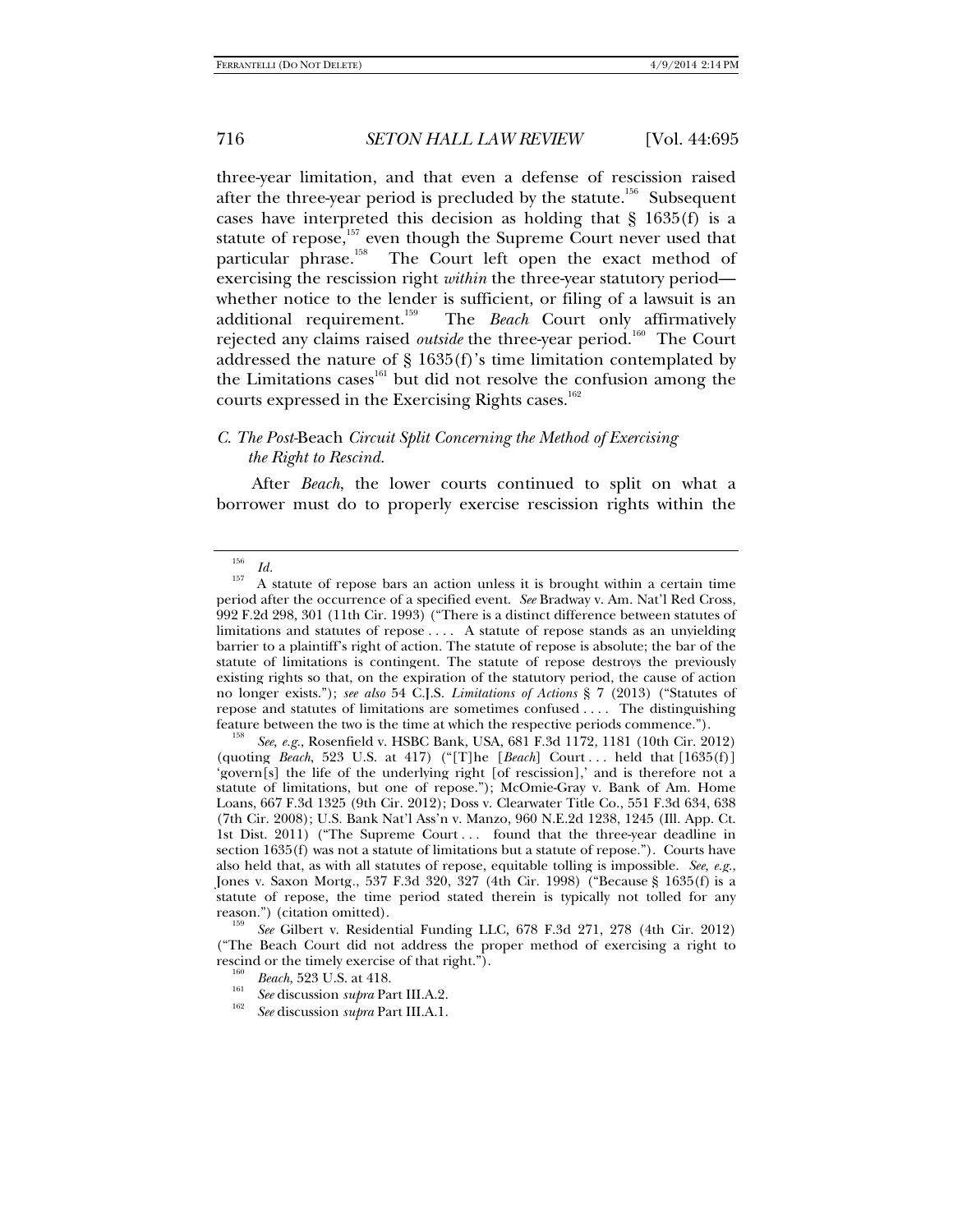three-year time window. Many cases properly allowed borrowers to satisfy § 1635(f) by notifying the lender of intent to rescind in accordance with the statute's language and Regulation  $Z.^{^{163}}$  However, a majority of cases denied relief to borrowers who notified the lender of rescission within three years, if a lawsuit was not also filed within the three-year period.<sup>164</sup> These courts generally improperly relied upon the *Beach* decision, reading in an extra requirement (filing a lawsuit) that is not present in the opinion, statute, or regulations.<sup>165</sup> Most recently, the issue of exercising rescission under TILA has been addressed by the Third, Fourth, Eighth, Ninth, and Tenth Circuits.

## 1. The Plain Language Approach of the Third and Fourth **Circuits**

The Fourth Circuit ruled on the proper method of exercising rescission rights to satisfy § 1635(f) in *Gilbert v. Residential Funding*  LLC,<sup>166</sup> while the Third Circuit recently addressed the same issue in *Sherzer v. Homestar Mortgage Services*. 167 These courts did not find the *Beach* decision dispositive on the issue.<sup>168</sup> The court conducted a

<sup>163</sup> *See, e.g.*, Barnes v. Chase Home Fin., LLC, No. 11-cv-142, 2011 WL 4950111 (D. Or. Oct. 18, 2011); Sherzer v. Homestar Mortg. Servs., No. 07-5040, 2010 U.S. Dist. LEXIS 137315, at \*26–35 (E.D. Pa. May 7, 2010); Jozinovich v. JP Morgan Chase Bank, N.A., No. C09-03326, 2010 U.S. Dist. LEXIS 3358, at \*16, (N.D. Cal. Jan. 14, 2010) (rescission permitted because notice of rescission was mailed within three years); Jackson v. CIT Group, No. 06-543, 2006 U.S. Dist. LEXIS 78897, at \*2 (W.D. Pa. Oct. 30, 2006); Johnson v. Long Beach Mortg. Loan Trust, 451 F. Supp. 2d 16 (D.D.C. 2006); *In re* Hunter, 400 B.R. 651 (Bankr. N.D. Ill. 2009).

*See, e.g.*, Geraghty v. BAC Home Loans Serv. LP, No. 11-336, 2011 WL 3920248 (D. Minn. Sept. 7, 2011); Bradford v. HSBC Mortg. Corp., 799 F. Supp. 2d 625 (E.D. Va. 2011); DeCosta v. U.S. Bancorp, No. 10-0301, 2010 WL 3824224 (D. Md. Sept. 27, 2010); Chevy Chase Bank, F.S.B. v. Carrington, No. 6:09-cv-2132-Orl-31GJK, 2010 U.S. Dist. LEXIS 17724, at \*7 (M.D. Fla. Mar. 1, 2010); Falcocchia v. Saxon Mortg., Inc., 709 F. Supp. 2d 860, 868 (E.D. Cal. 2010) ("[P]laintiffs did not file a claim seeking rescission within the three year period . . . plaintiffs' allegation that they sent a notice of rescission within the three year period is irrelevant."); Ramos v. Citimortgage, Inc., No. CIV. 08-02250, 2009 WL 86744 (E.D. Cal. Jan. 8, 2009) ("[B]ecause plaintiff filed his Complaint over three years from the date on which he consummated his loan, the court is without jurisdiction to consider his claim for rescission under TILA.").

See, e.g., Carrington, 2010 U.S. Dist. LEXIS at \*7 (citing Beach v. Ocwen Fed. Bank, 523 U.S. 410, 418 (1998)) ("15 U.S.C. § 1635(f) operates to extinguish the right of rescission itself . . . . Thus no matter what actions [Lender] took or failed to take, [Borrower]'s right to rescind was extinguished . . . well before he filed the instant suit."); see discussion infra Part IV.<br>  $^{166}$  678 F.3d 271 (4th Cir. 2012).<br>
No. 11-4254, 2013 U.S. App. LEXIS 2486 (3d Cir. Feb. 5, 2013).<br>  $^{167}$  No. 11-4254, 2013 U.S. App. LEXIS 2486 (3d Cir. Feb. 5, 2013).

borrower may exercise the rescission right).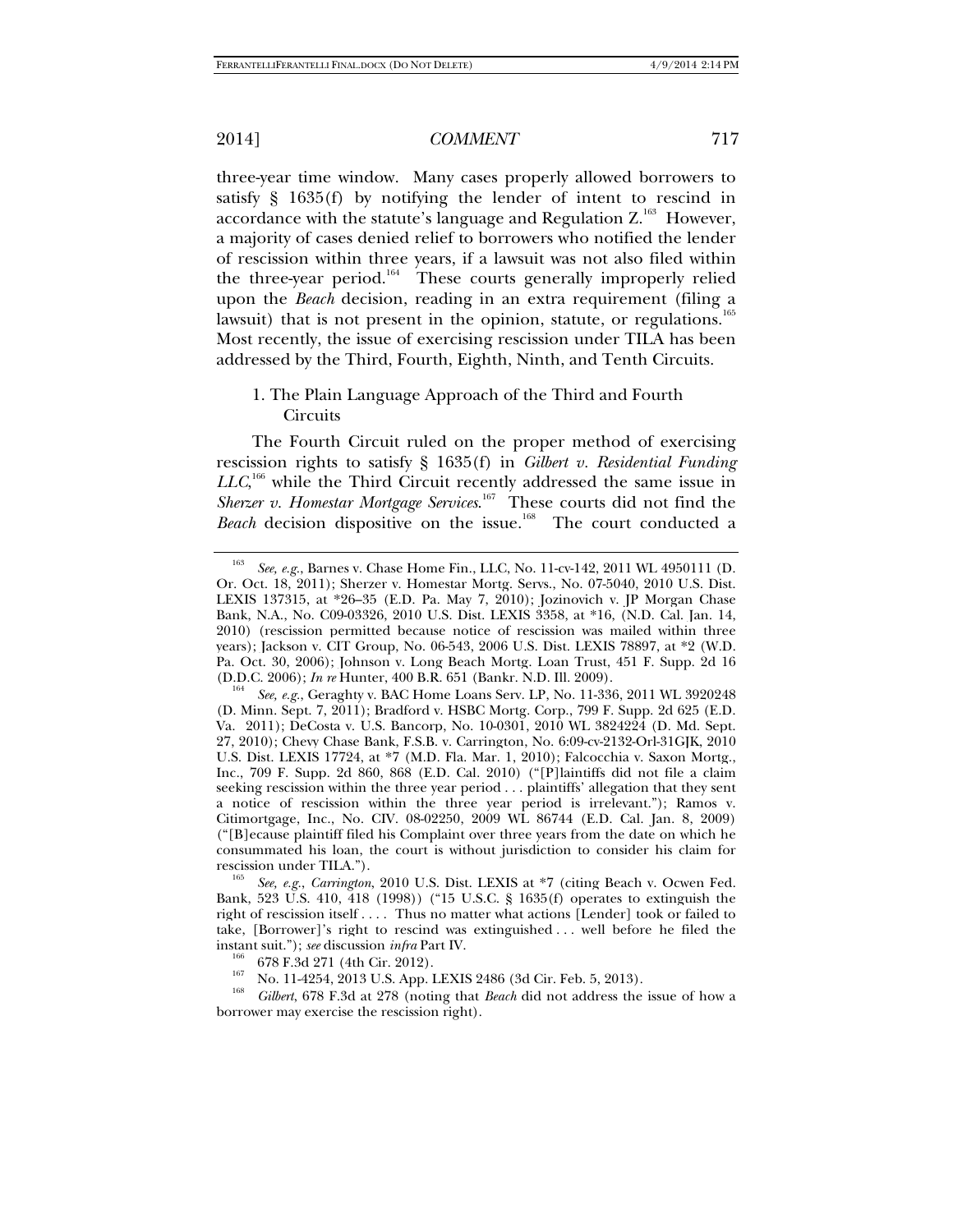plain language analysis of § 1635(f) and concluded that in order to satisfy § 1635(f), a borrower must simply notify the lender of rescission within three years.<sup>169</sup>

The bank foreclosed upon the Gilberts within three years of refinancing their mortgage.<sup>170</sup> After the foreclosure was initiated, but before the three-year window had concluded, the borrowers wrote to the lender alleging several TILA violations and notifying the lender of rescission.<sup>171</sup> The lender refused to honor the rescission.<sup>172</sup> While the Gilberts appealed the foreclosure decision, they filed a separate lawsuit seeking rescission.<sup>173</sup> They filed the rescission lawsuit outside of the three-year window under § 1635(f).<sup>174</sup> Though the Gilberts were successful in their appeal of the foreclosure, the separate rescission action alleging TILA violations was dismissed by a lower court as untimely.175 The Gilberts appealed the dismissal of the TILA claims, and the case eventually reached the United States Court of Appeals for the Fourth Circuit. $176$ 

There, the Gilberts argued that they exercised the right to rescind within the three-year window by sending the letter to the lender.<sup>177</sup> The Fourth Circuit began its analysis by recognizing that nothing in the statute or Regulation Z says anything about requiring a borrower to file a lawsuit.<sup>178</sup> The court relied on the plain language of the statute and the regulation, which both suggest that notification is a proper and sufficient exercise of rescission.<sup>179</sup> The court also properly distinguished the issue of effecting rescission from exercising the rescission right, finding that TILA only requires a borrower to exercise, but not to effect, rescission within three years.<sup>180</sup> In addition, the court also properly distinguished *Beach*, finding that the decision simply did not address the method of exercising the right of rescission.<sup>181</sup> Instead, the court noted that *Beach* addressed

- 
- <sup>174</sup> *Gilbert*, 678 F.3d. at 274–75.<br><sup>175</sup> *Id.* at 275.<br>*Id. Id.*
- 
- 
- 
- 
- *ITA Id.*, 678 F.3d. at 276.<br> *Id.* at 277.<br> *Id.*; 15 U.S.C. § 1635(f) (2012); 12 C.F.R. § 226.23(a)(2) (2011).
- <sup>180</sup> *Gilbert*, 678 F.3d at 277; *see* discussion *supra* Part II.B.2.
- *Gilbert*, 678 F.3d at 278.

<sup>169</sup>

<sup>&</sup>lt;sup>170</sup>*Id. Id.* **at 274**. <sup>171</sup>*Id.* **172** *Id.* 172

 $I_{173}$  *Id.*, 678 F.3d at 274.<br> *Id.* at 274–75.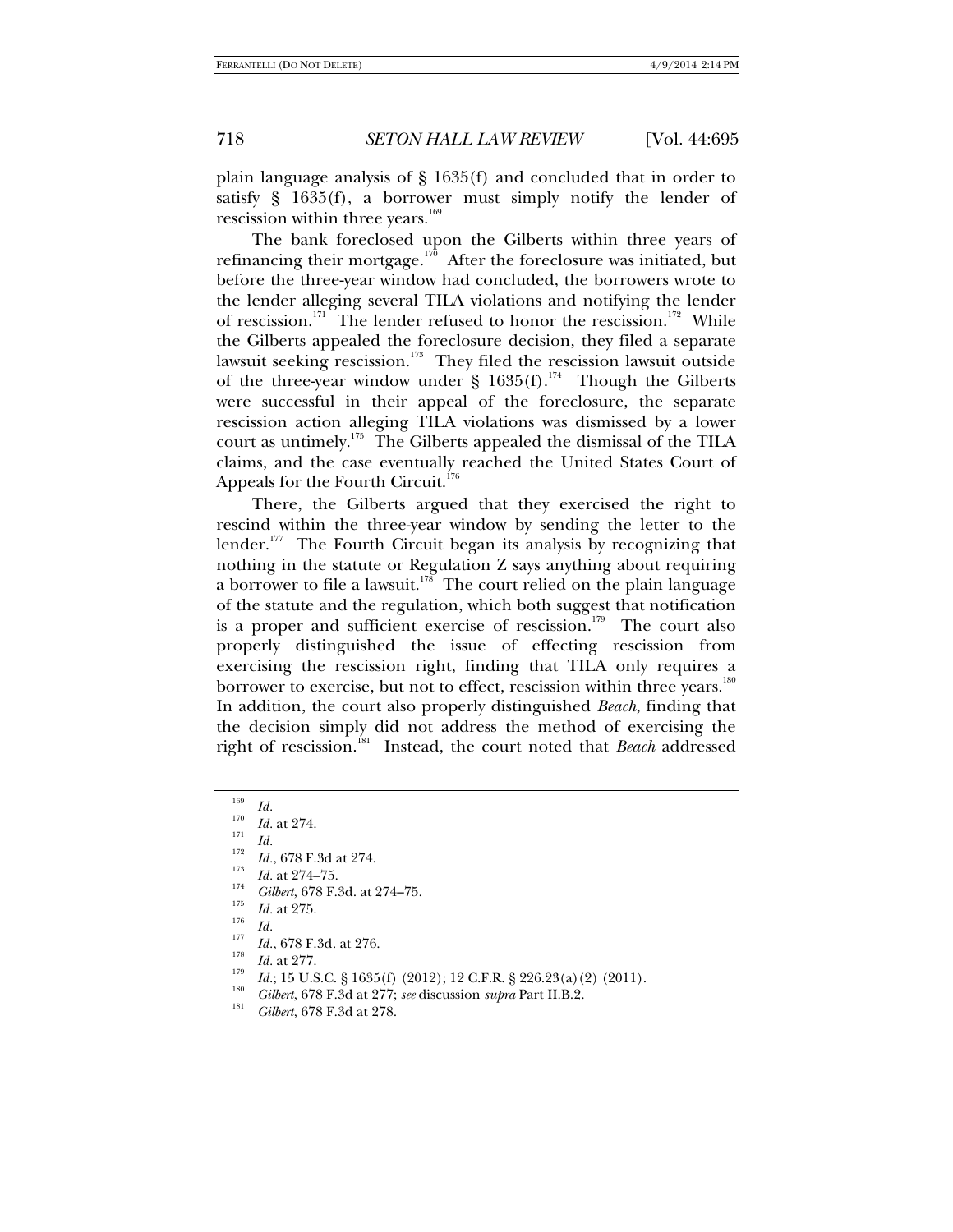the extinguishment of the right of rescission *after* three years, a completely separate issue.<sup>182</sup> The court concluded that notification of rescission is a proper exercise of rescission rights under TILA and Regulation  $Z.^{18}$ 

In *Sherzer v. Homestar Mortgage Services*, 184 the Third Circuit also held that § 1635(f) only requires a borrower to send notice of intent to rescind to the lender, rather than file a lawsuit. The plaintiffs obtained two loans, one small and one large, from defendant Homestar, but did not receive adequate disclosures.<sup>185</sup> Within three years of the closing, the plaintiffs sent a letter informing co-defendant HSBC (the assignee of the loans) of their intent to rescind both of the loans.<sup>186</sup> HSBC agreed to rescind the smaller loan, but refused to rescind the larger  $\lim_{n \to \infty}$  The plaintiffs filed a lawsuit seeking a declaratory judgment for rescission more than three years after the closing, but they argued that the claim was not barred by § 1635(f)

*Gilbert*, 678 F.3d at 278–79.<br><sup>184</sup> No. 11-4254, 2013 U.S. App. LEXIS 2486 (Feb. 5, 2013). The procedural history of this case is interesting. Initially, United States Magistrate Judge Elizabeth Hey recommended, and the Eastern District Court of Pennsylvania held, that the bank's motion for dismissal be denied, because the statute and regulations only require a borrower to provide notice of intent to rescind to satisfy § 1635(f). Sherzer v. Homestar Mortg. Servs., No. 07-5040, 2010 U.S. Dist. LEXIS 66354 (E.D. Pa. June 30, 2010); Sherzer v. Homestar Mortg. Servs., No. 07-5040, 2010 U.S. Dist. LEXIS 137315 (E.D. Pa. May 7, 2010). The Third Circuit Court of Appeals, however, subsequently issued an opinion in an unrelated case expressly following the restrictive Ninth and Tenth Circuit approaches, reading a filing requirement into § 1635(f). Williams v. Wells Fargo Home Mortg., Inc., 410 Fed. App'x 495 (3d Cir. 2011). The bank in *Sherzer* then submitted another motion to dismiss in light of the *Williams* decision, which the district court granted after resolving a "law of the case" dispute in the bank's favor. *Sherzer*, 849 F. Supp. 2d. But when the *Sherzer* case was then appealed, a separate panel of the Third Circuit Court of Appeals reversed the lower court and adopted a liberal holding similar to the Fourth Circuit's decision in *Gilbert*, as well as the magistrate judge's initial recommendation, without even mentioning the earlier *Williams* decision. Because the original *Williams* decision is also unpublished and because the *Sherzer* appellate decision is more recent and reaches a completely opposite conclusion without mentioning *Williams*, this Comment treats the appellate *Sherzer* decision as the current view of the Third Circuit.

<sup>185</sup> *Sherzer*, 2013 U.S. App. LEXIS 2486, at \*3.<br><sup>186</sup> *Id.* 187

*Id.*

 $\frac{182}{183}$  *Id.* 

*Id.* The court then addressed the Gilberts' claim for damages. According to the court, refusal to honor rescission is a separate TILA violation triggering the one year statute of limitations. *Gilbert*, 678 F.3d, at 278; 15 U.S.C. § 1640(e) (2012). Because the lawsuit seeking rescission was filed within one year of the Gilberts' letter seeking rescission, the court held that the Gilberts could also seek damages for the refusal to honor the rescission, in addition to being entitled to rescission itself.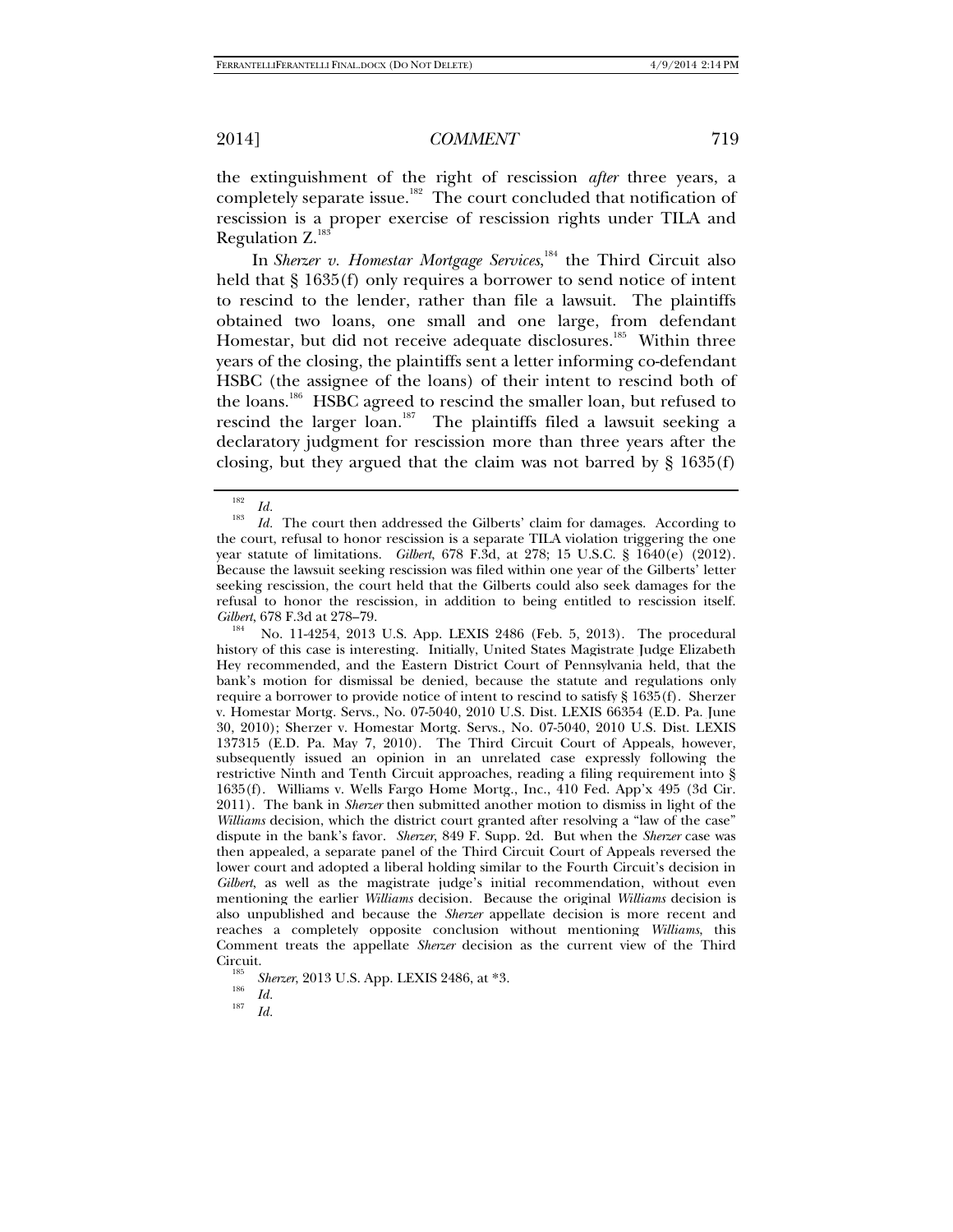because the letter of intent to rescind was sent within three years of the closing.<sup>188</sup>

The *Sherzer* opinion analyzed the plain language of the statute of regulations and recognized that there is no mention of filing a lawsuit or action.<sup>189</sup> The opinion concluded that "nothing in the text of the statute supports the view that 'it is the filing of an action in a court . . . that is required to invoke the right limited by the TILA statute of repose."<sup>190</sup> The court also rejected the bank's attempt to rely on *Beach*, properly distinguishing the case, and found that allowing notice-only rescission would not cloud title.<sup>191</sup> The opinion concluded that under  $\S 1635(f)$ , "[the right to rescind] expires if it is not exercised in three years, but borrowers who have exercised the right can file suit after the three-year period has passed."<sup>192</sup>

## 2. The Eighth and Tenth Circuits' Restrictive Approach: Concern with Clouding the Title of Mortgages, and Reliance on *Beach*

While the Third and Fourth Circuits properly distinguished *Beach* and found notification of rescission sufficient to satisfy § 1635(f), the Tenth Circuit reached the opposite conclusion, with which the Eighth Circuit subsequently agreed. In *Rosenfield v. HSBC Bank, USA*, 193 the Tenth Circuit held that *Beach* is dispositive on the issue of how borrowers may exercise the rescission right, and read an additional implied requirement into the statute—that a borrower must not only notify the lender of rescission within three years, but must also file a lawsuit enforcing rescission with three years of the transaction.

<sup>188</sup>

<sup>&</sup>lt;sup>188</sup> *Id.* at \*4.<br><sup>189</sup> *Id.* at \*11.

*Id.* at \*16–17 (quoting Rosenfield v. HSBC Bank, USA 681 F.3d 1172 (10th Cir. 2012)).<br><sup>191</sup> Sherzer, 2013 U.S. App. LEXIS 2486 at \*20–26, \*31–36.

<sup>&</sup>lt;sup>192</sup> Id. at \*28. The *Sherzer* court went further than the Fourth Circuit in *Gilbert*, holding that a valid written notice immediately effects rescission and voids the agreement, in addition to constituting a satisfactory exercise of the rescission right. *Id.* at \*8–9 ("[T]o timely rescind a loan agreement, an obligor need only send a valid notice of rescission . . . . Although the Lenders' amici have raised practical concerns that may arise if obligors are permitted to rescind their loans through written notice alone, we find ourselves constrained by the text of § 1635 in spite of those concerns."). The *Gilbert* court, on the other hand, held that rescission only occurs after either the bank agrees to rescind or a court enters an order declaring the loan rescinded, distinguishing between effecting rescission and satisfying § 1635(f). Gilbert v. Residential Funding LLC, 678 F.3d 271, 277 (4th Cir. 2012). 193 681 F.3d 1172 (10th Cir. 2012).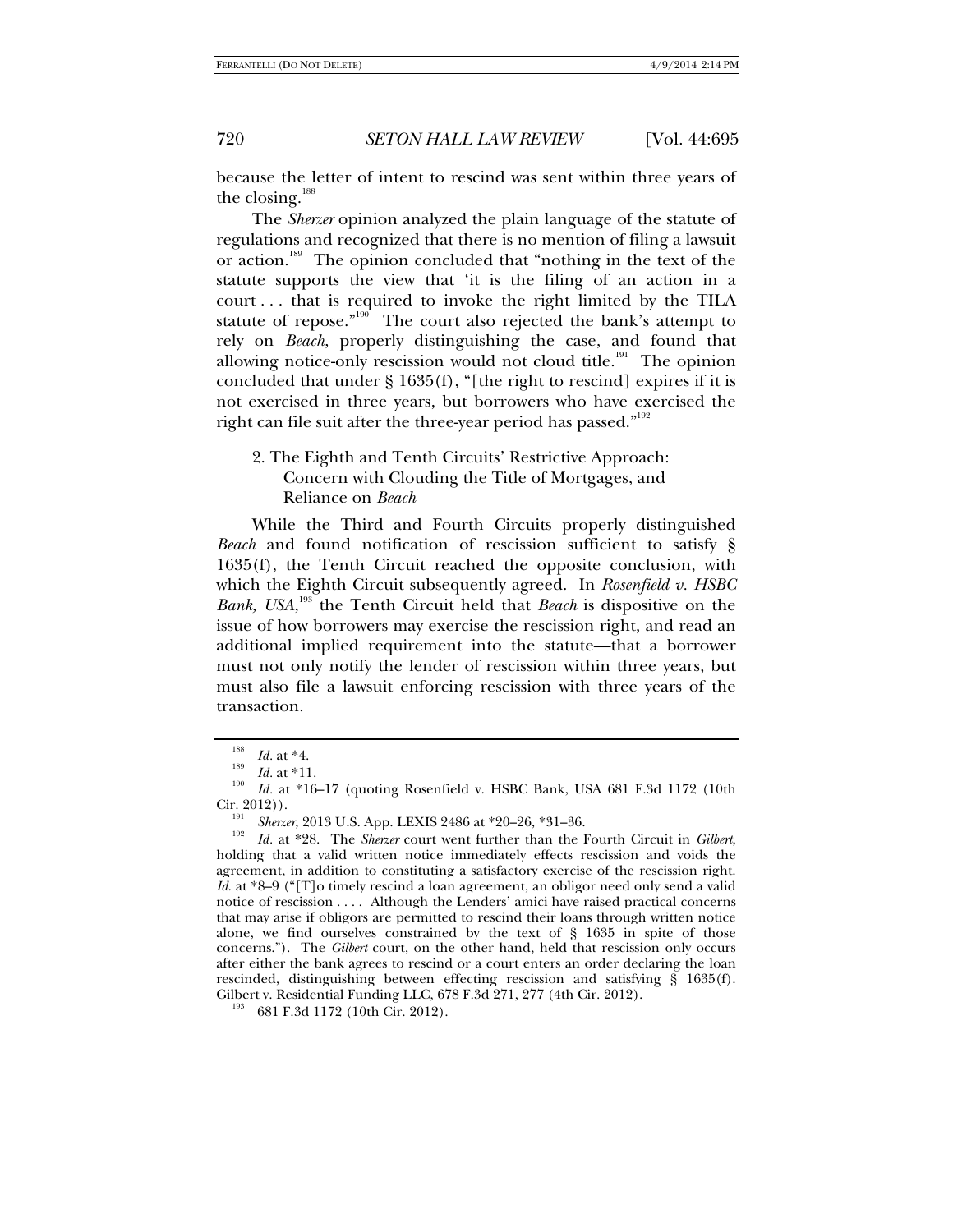Ms. Rosenfield notified the lender that she intended to rescind the transaction about two years after it refinanced on her home.<sup>194</sup> She claimed that numerous disclosures were not made, including information on rescission rights, adjustable rates, and finance charges.195 After Ms. Rosenfield defaulted, the lender sought to force a sale of the property by filing a motion with the trial court.<sup>196</sup> Ms. Rosenfield raised rescission as a defense to this proceeding *before* the three-year time window under § 1635(f) had closed.<sup>197</sup> After a foreclosure sale was ordered, the Rosenfields commenced a separate action seeking, among other claims, a declaratory judgment deeming the loan rescinded.<sup>198</sup>

Ms. Rosenfield argued that she satisfied § 1635(f)'s time limit when she notified the lender of rescission.<sup>199</sup> The court rejected Ms. Rosenfield's argument on two grounds. First, the court found the Supreme Court decision in *Beach* to be "dispositive" of the question of exercising rescission.<sup>200</sup> It described § 1635(f)'s three-year extension as a strict repose period that precludes satisfaction by merely notifying the lender of rescission.<sup>201</sup> As support for this, the court characterized the rescission right as one that can only be effected "by invoking the power of the courts."<sup>202</sup> Thus, Ms. Rosenfield did not

 *Rosenfield*, 681 F.3d at 1176. This is a key factual distinction with *Beach*. In *Beach*, the borrower raised rescission as a defense *after* the three year window had expired. *See* Beach v. Ocwen Fed. Bank, 523 U.S. 410, at 413 (1998). The Tenth Circuit's reliance on *Beach* in this different context is demonstrative of the confusion between the issue of the nature of the three year time limitation—whether it is strict or can be tolled—and the issue of how to exercise the rescission right for the purpose of § 1635(f). See discussion *supra* Parts III.A.1, III.A.2.

<sup>198</sup> Rosenfield, 681 F.3d 1172, at 1176.<br><sup>199</sup> *Id.* at 1182. Ms. Rosenfield also argued that she satisfied the statute by raising rescission as a defense in the foreclosure proceeding, but that is not the subject of this comment. Nevertheless, the court rejected this argument as well.<br> $\frac{200}{100}$  *Id.* 

<sup>201</sup> *Id*. On the other hand, the opinion noted in dicta that if the lender actually effectively responds to the rescission notice, then it may satisfy  $\S 1635(f)$ 's time limit without need for judicial intervention. *Id.* at 1183, n.8.

 *Id*. at 1183. The *Rosenfield* court relied on case law concerning statutes of repose ruled upon in other contexts and upon the common understanding that a statute of repose bars claims—the filing of a lawsuit. *Id*. at 1182–83. The Supreme Court in *Beach*, however, never used the term "statute of repose" and there are other limitation statutes that limit the time for an assertion of a right without specifically

<sup>194</sup> <sup>194</sup> *Id.* at 1175–76.<br><sup>195</sup> *Id.* at 1176.

*Id.* The Colorado Rules of Civil Procedure provide an expedited judicial foreclosure proceeding, allowing a secured creditor to file a verified motion with a trial court to order the sale of the property. C.R.C.P. 120. It is in this special proceeding that Ms. Rosenfield raised rescission as a defense.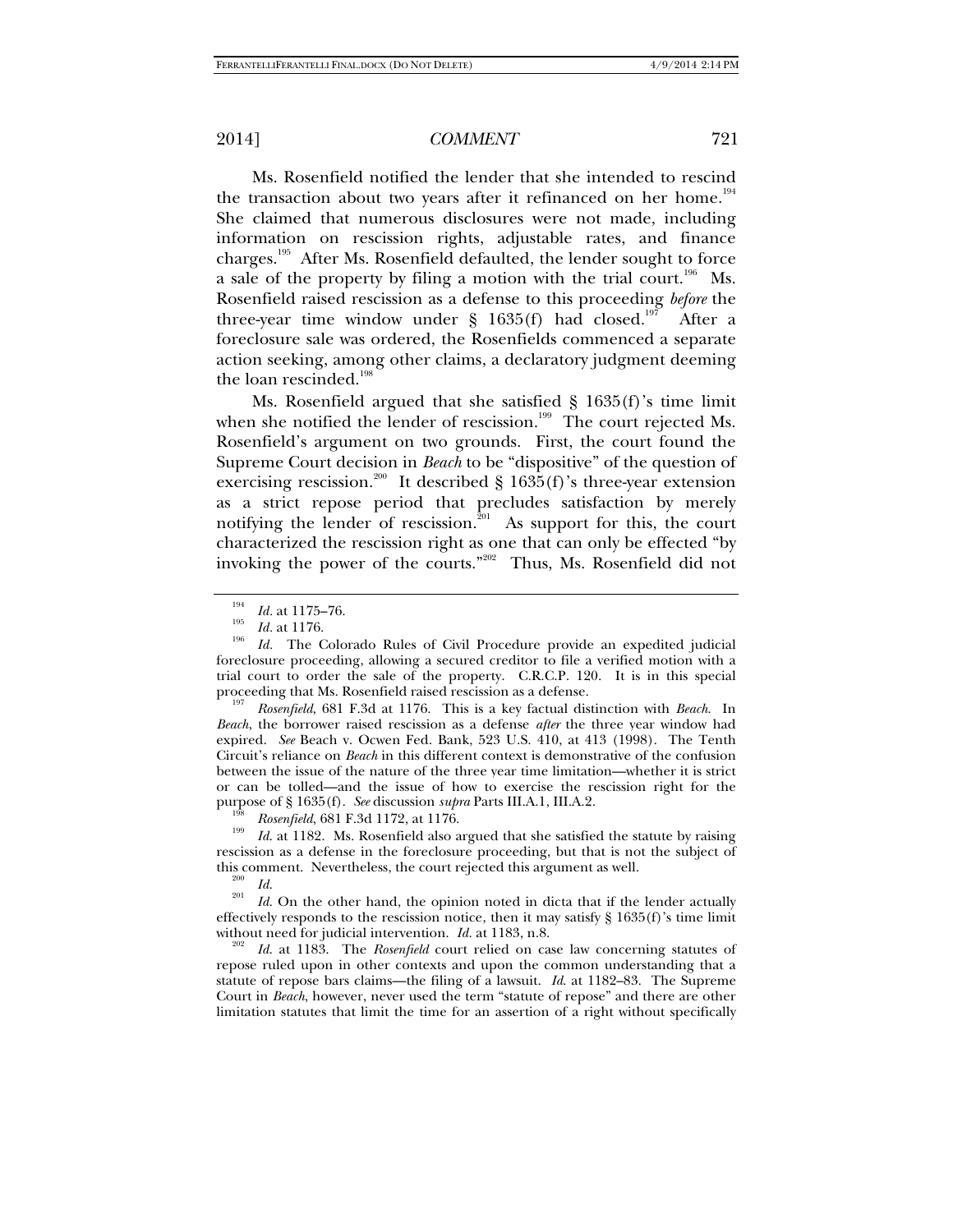satisfy § 1635(f) because she did not file a lawsuit within three years, even though she notified the lender within the prescribed time period.<sup>203</sup>

The court also rejected Ms. Rosenfield's argument on contract principles.<sup>204</sup> It first compared TILA's rescission remedy to the common law rescission process.<sup>205</sup> The court found the TILA rescission process analogous to common law rescission, and that the underlying purpose behind both is "remedial economy."<sup>206</sup> In other words, the purpose of rescission is merely to restore the parties to their positions before the transaction occurred, which is different from the "compensatory goal of a damages award."<sup>207</sup> The court reasoned that rescission is not appropriate, therefore, if enforcement is unnecessarily difficult under the circumstances.<sup>208</sup> It concluded that allowing borrowers to exercise rescission by notifying lenders would complicate enforcement.<sup>209</sup> Specifically, the court was troubled by the prospect of a borrower notifying the lender of rescission, but then waiting for some indeterminate time to seek judicial enforcement of the rescission—this possibility would "cloud a bank's title on foreclosure."<sup>210</sup>

The court then contended with the plain meaning of the statute and the regulations.<sup>211</sup> It held that the language of  $\S$  1635 and Regulation Z does require borrowers to notify lenders of rescission, but that this was not sufficient to exercise the right. $^{212}$  Instead, with little analysis, the court held that notifying the lender is merely a predicate act to exercising the right of rescission, which is accomplished itself by filing a lawsuit.<sup>213</sup> Confusing exercising the rescission right with effecting rescission, it concluded that allowing a borrower to unilaterally exercise the right to rescind would

 $\frac{1}{208}$  *Id.*  $\frac{1}{209}$ 

 *Id.* at 1185, 1186 (quoting Beach v. Ocwen Fed. Bank, 523 U.S. 410, at 418–19  $(1998)$ .

*Id.*

referring to filing a lawsuit. See discussion *infra* Part IV.C.

*Rosenfield*, 681 F.3d at 1188 ("[N]otice, by itself, is not sufficient to exercise (or preserve) a consumer's right of rescission under TILA. The commencement of a lawsuit within the three-year TILA repose period was required.").

<sup>&</sup>lt;sup>204</sup> *Id.* at 1184–85.<br><sup>205</sup> *Id.* at 1184.

 $\frac{200}{207}$  *Id.* 

<sup>&</sup>lt;sup>209</sup> *Rosenfield*, 681 F.3d at 1185.

 $I_{\text{212}}^{211}$  *Id.* at 1185–87.<br> *Id.* at 1185.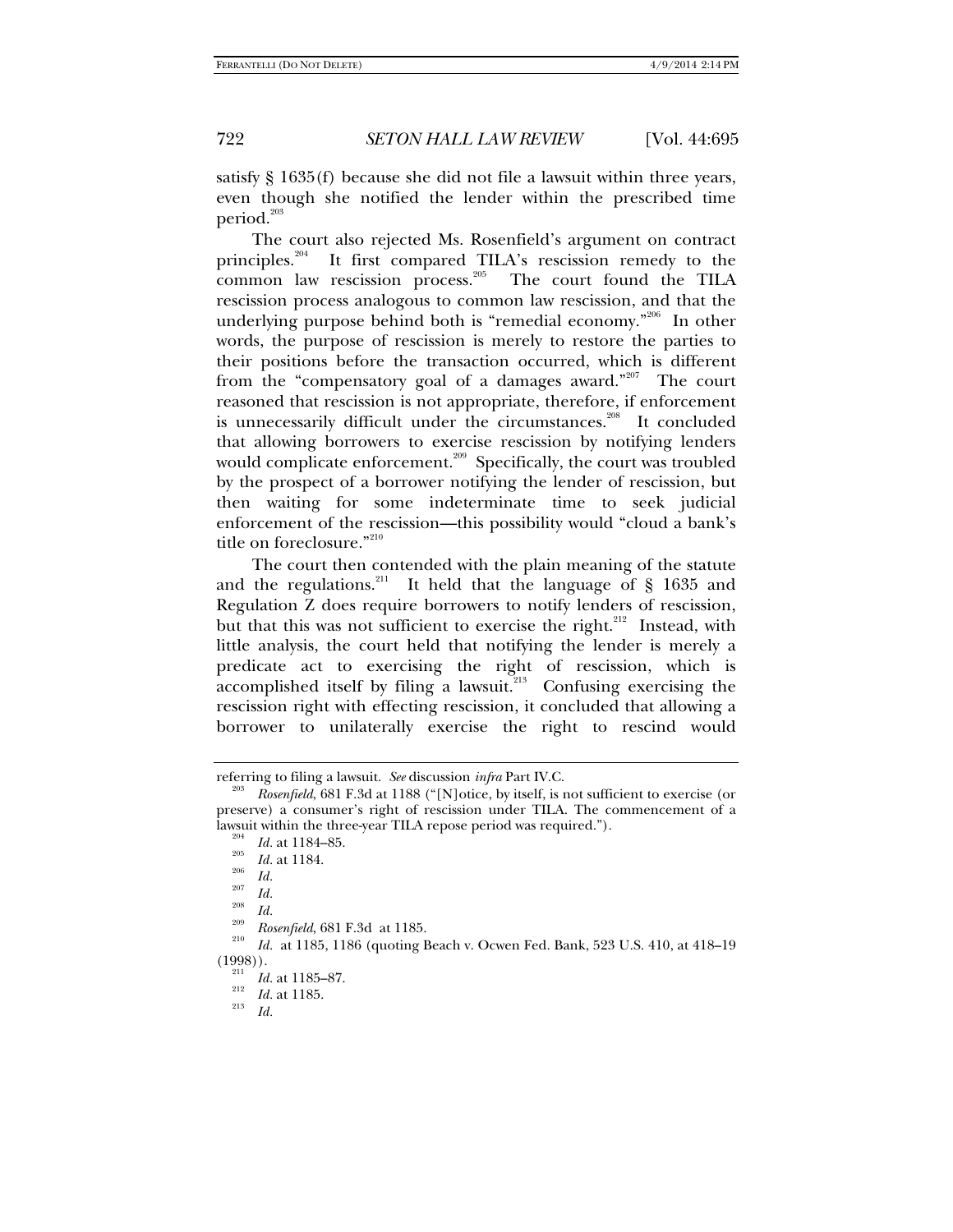impermissibly enlarge the time period for rescission and would cloud the title of property indefinitely. $214$ 

In *Keiran v. Home Capital*, the Eighth Circuit agreed with the Tenth Circuit's conclusion in *Rosenfield*. 215 The *Keiran* decision resolved two consolidated cases involving the satisfaction of TILA's period for rescission.<sup>216</sup> Both the plaintiffs—the Slobeniaks and Keirans—showed that the bank failed to comply with TILA disclosure requirements by not providing multiple copies of certain disclosure statements.<sup>217</sup> In the Keiran case, notification of rescission was delivered to the bank mortgagee and servicer within three years from the defective disclosure delivery, but the banks waited three months to respond—conveniently for the bank, this response happened to be issued right after the three year period for rescission had expired.<sup>218</sup> The Slobeniaks also notified the mortgagee within the three-year period.<sup>219</sup> Both the Keirans and Slobeniaks sued to enforce the rescission after the three-year period had expired.<sup>220</sup>

The *Keiran* decision reached the same conclusion as the *Rosenfield* court, holding that both plaintiffs' actions were barred. The court based its opinion on *Rosenfield*'s reasoning—the *Keiran*  court engaged in a similar reading of the statute and the *Beach*  decision, and cited, in support, *Rosenfield*'s application of the public policy in favor of "remedial economy" in rescission actions. $^{221}$  To the court, allowing plaintiffs to exercise rescission through notice would, borrowing a phrase from *Beach* and the Tenth Circuit, result in "casting a cloud on the property's title."222 Therefore, the court concluded that the statute explicitly requires the filing of a lawsuit to enforce rescission within three years from the date of the TILA violation.<sup>223</sup>

<sup>214</sup>

*Id.* at 1187.<br><sup>215</sup> Keiran v. Home Capital, 720 F.3d 721 (8th Cir. 2013).<br><sup>216</sup> *Id.* at 724.<br><sup>217</sup> *Id.* at 724–25.<br>*Id.* at 725.

<sup>&</sup>lt;sup>219</sup> *Id.* at 724.<br><sup>220</sup> *Id.* at 724–25.

<sup>&</sup>lt;sup>221</sup> *Keiran*, 720 F.3d at 726–29.<br><sup>222</sup> *Id.* at 728.

*Id.*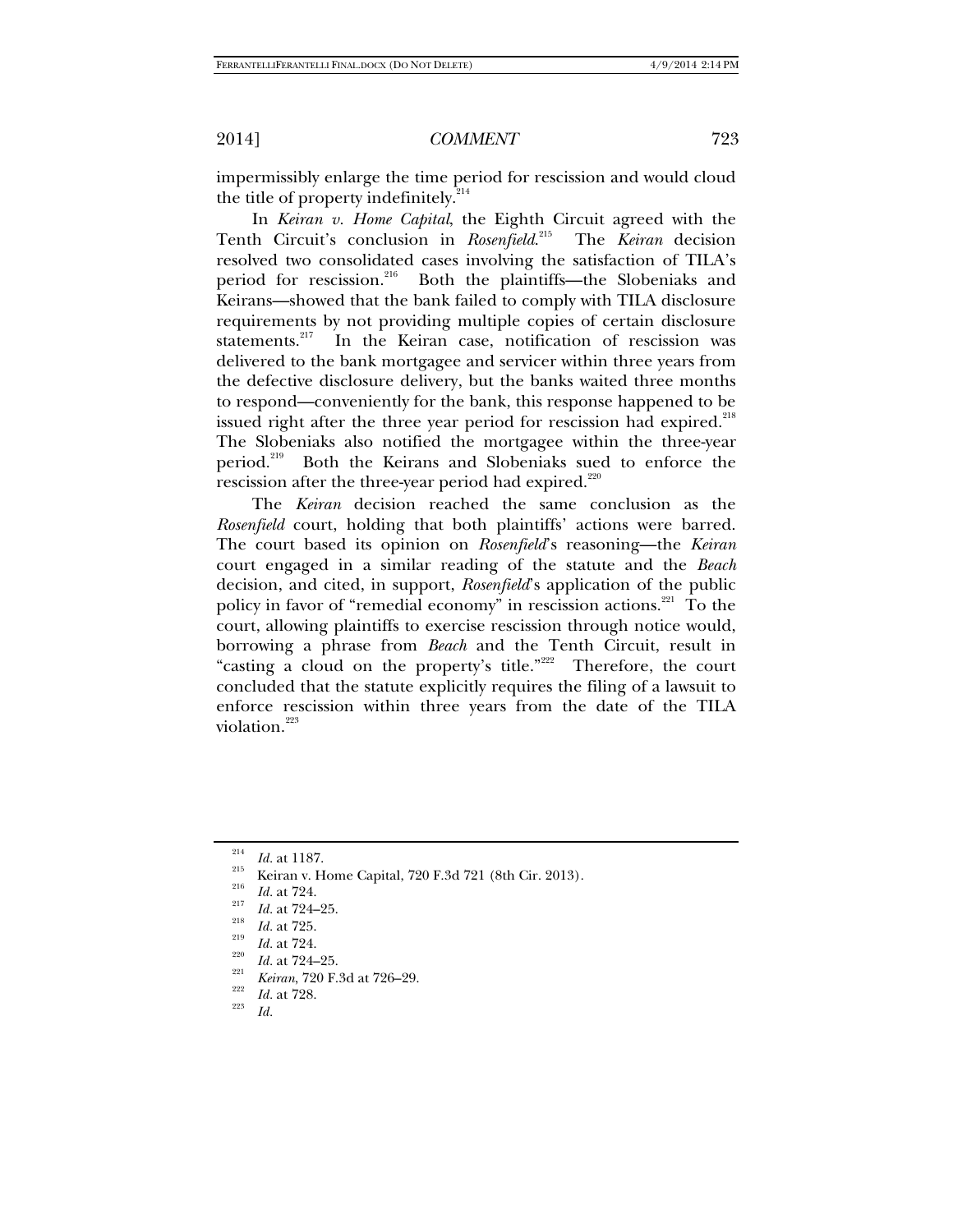### 3. The Ninth Circuit's Reliance on *Beach* to Require Borrowers to File a Lawsuit

The Ninth Circuit also recently ruled on the method of exercising rescission for the purposes of § 1635, in *McOmie-Gray v. Bank of America Home Loans*. 224 The court reached the same restrictive outcome as the *Rosenfield* court, but produced a less detailed opinion. The court found *Beach* dispositive in ruling that a borrower must file a lawsuit within three years to satisfy § 1635.

In *McOmie-Gray*, the plaintiff, Ms. McOmie-Gray, closed a first deed trust loan in 2006 and was provided with various disclosure documents to sign.225 The lender failed to inform her of the date on which this right to rescind would expire, a key disclosure requirement.<sup>226</sup> Two years after the loan was consummated, she sent a letter to the lender seeking to rescind the loan, but the bank refused rescission.<sup>227</sup> Instead, according to Ms. McOmie-Gray, the bank negotiated with her for over a year regarding the rescission.<sup>228</sup> After these negotiations failed, she filed suit to rescind the loan, which at that point was outside of  $\S$  1635(f)'s three-year time period.<sup>229</sup>

The *McOmie-Gray* court's sparse analysis first addressed the legal effect of rescission under TILA. The court found that notifying the lender merely advances a claim for rescission, and that rescission is not automatic upon notification.230 The court then held *Beach* dispositive, as well as Ninth Circuit precedent establishing § 1635(f) as a statute of repose, and thus rejected Ms. McOmie's claim.<sup>231</sup> She had argued that the lender's failure to honor the rescission notice extended the time period for seeking rescission by another year, but the court rejected this, relying on the Supreme Court's characterization of § 1635(f) as a strict limitation on the rescission right.<sup>232</sup> The court did not distinguish between deciding upon the legal effect of rescission on the loan agreement and the effect of

 $^{224}$  667 F.3d 1325 (9th Cir. 2012).<br><sup>225</sup> McOmie-Gray v. Bank of Am. Home Loans, 667 F.3d 1325, 1326 (9th Cir. 2012).<br>
<sup>226</sup> *Id.*; *see supra* Figure 1; 12 C.F.R. § 226.23(b)(1) (2011).

<sup>&</sup>lt;sup>227</sup> *McOmie-Gray*, 667 F.3d at 1326–27.<br><sup>228</sup> *Id.* at 1327.<br><sup>230</sup> *Id. Id.* 

 $\frac{231}{232}$  *Id.* at 1329.

*Id.*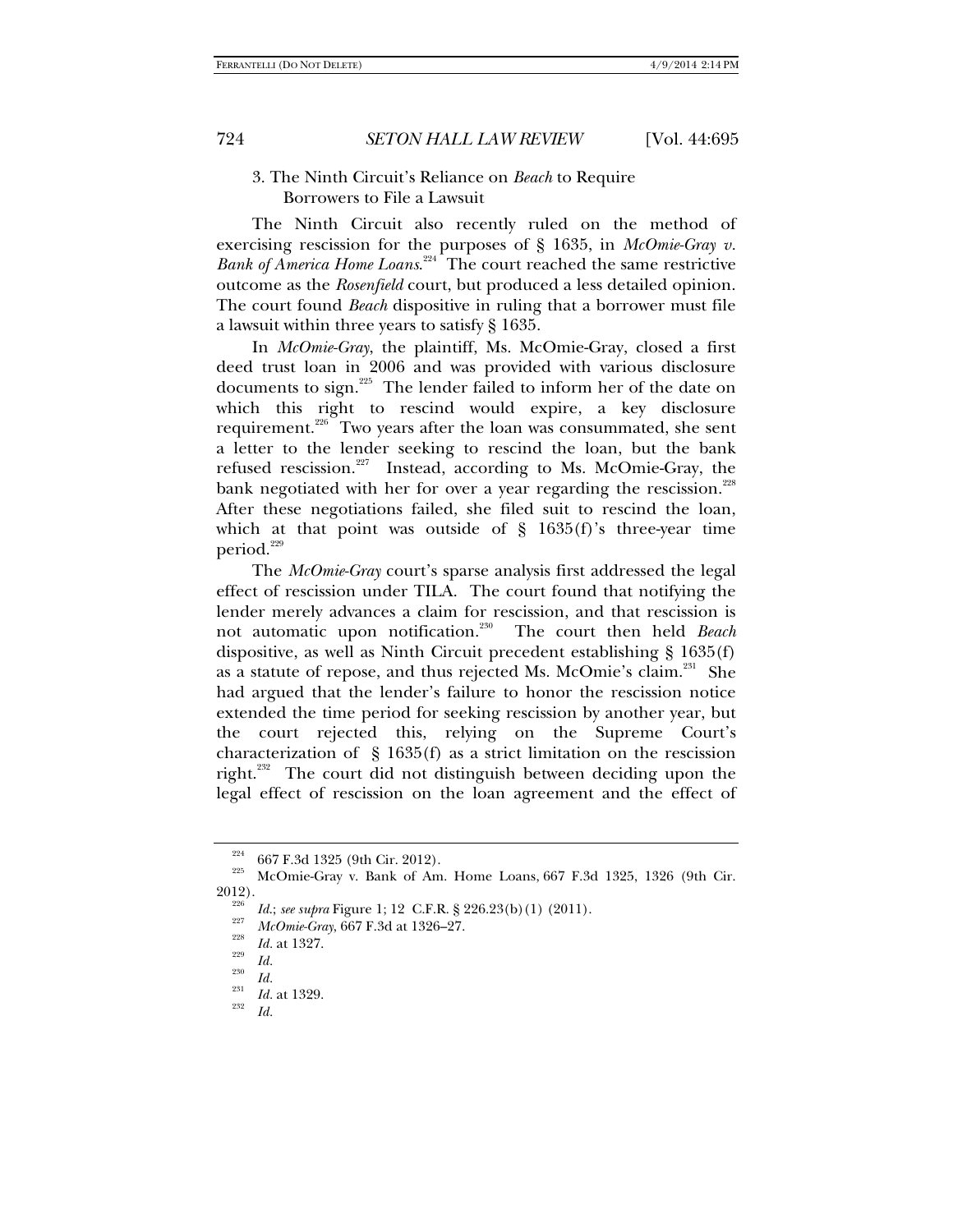exercising rescission for the purposes of  $\S$  1635(f).<sup>233</sup> Instead, it seemed to hold that because notifying the lender does not completely effect rescission of the loan agreement, it is also not an exercise of the rescission right.

IV. BORROWERS SHOULD BE ABLE TO SATISFY § 1635(F)'S THREE-YEAR TIME LIMIT ON RESCISSION BY NOTIFYING THE LENDER OF RESCISSION

Courts should not read additional burdensome requirements for borrowers into TILA. The recent trend of requiring borrowers to file a lawsuit to satisfy § 1635(f)'s three-year limit for rescission is a prime example of judicial activism overriding the plain language of a statute and even conflicting with the statute's explicitly stated purpose. As the Third and Fourth Circuits concluded, § 1635(f) only requires borrowers to exercise rescission within three years of consummating the transaction, and the rescission rights of borrowers must be protected if they notify the lender of intent to rescind in accordance with § 1635(f) and its accompanying regulation within three years.

## *A. A Rule that Borrowers May Exercise Rescission via Notification is Consistent with Congressional Intent and is Sensible Policy*

Section 1635(f) must be read in the light most favorable to the consumer to be consistent with congressional intent. Moreover, allowing borrowers to satisfy § 1635(f) via notification will not in any way cloud the title of mortgages during foreclosure. And finally, a broad reading of § 1635(f) that allows borrowers to satisfy the threeyear window via notification is sensible public policy.

## 1. Exercise of Rescission by Notification is Consistent with Congress's Intent to use TILA and Regulation Z to Protect Consumers

Courts generally agree that TILA is a remedial statute.<sup>234</sup> Its stated purpose is "to assure a meaningful disclosure of credit terms" and "to protect the consumer against inaccurate and unfair credit billing and credit card practices.<sup>235</sup> Given TILA's remedial nature,

<sup>233</sup> *McOmie-Gray*, 667 F.3d at 1327–29. The *McOmie-Gray* court did not seem to consider that the notification of rescission itself is what may satisfy  $\S$  1635(f)'s time restriction. Instead, the court took it as a matter-of-course that *Beach*'s holding requires borrowers to file lawsuits to exercise rescission, which is an incorrect reading of *Beach*. *See* discussion *supra* Part III.B, *infra* Part IV.B.2. 234

<sup>&</sup>lt;sup>235</sup> 15 U.S.C. § 1601(a) (2012); *see also* Littlefield v. Walt Flanagan & Co., 498 F.2d 1133, 1136 (10th Cir. 1974) (quoting N. C. Freed Co. v. Bd. of Governors of Fed.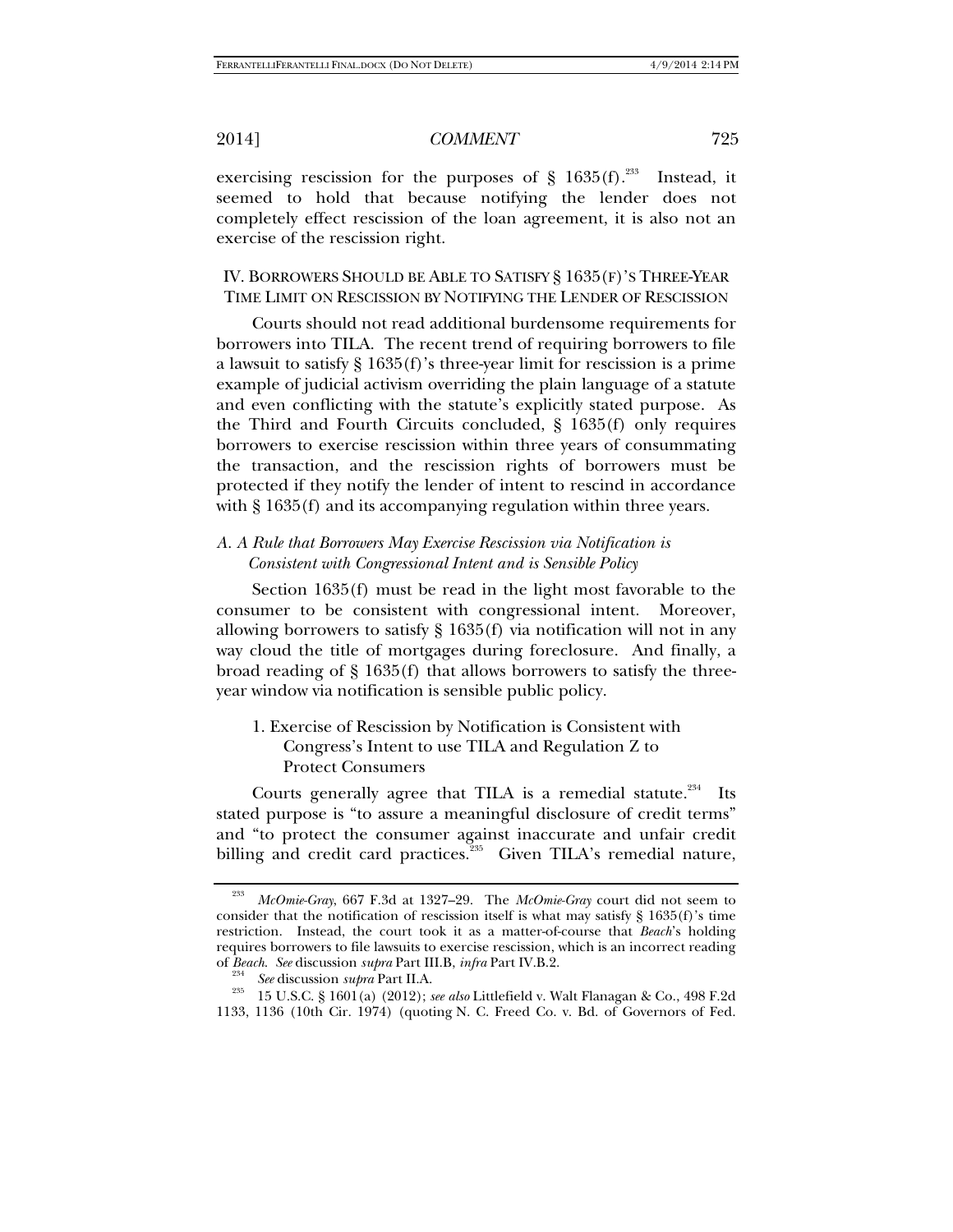courts have also agreed that the statute should be interpreted liberally to protect consumers. $236$ 

In addition to the well-established policy goals of TILA, developments in the law reflect Congress's continuing concern with ensuring that borrowers' rescission rights remain strong. Since TILA became law in 1968, Congress has had numerous opportunities to amend the rescission right but has chosen to keep the protection intact. $237$  And even after the 1995 Amendments sought to make compliance with disclosure requirements easier for lenders, rescission remained a powerful consumer protection.238 Congress had another chance to revisit TILA when it passed Dodd-Frank, a piece of legislation aimed at protecting consumers from abusive financial services practices.<sup>239</sup> Rather than limit borrower's rights in any way, Dodd-Frank's main impact on TILA was to transfer rulemaking authority away from the Federal Reserve Board (FRB) to the newly created, consumer-protection focused Consumer Financial Protection Bureau (CFPB).<sup>240</sup>

This transfer of power has had a great impact on the direction of TILA. Under pressure from lenders, the FRB had proposed making rescission more difficult under the statute's default rules by requiring borrowers to first tender the amount due—reversing the normal process for TILA rescission.<sup>241</sup> Before these rules could be implemented, however, Congress transferred rule making authority to the CFPB, effective July  $2011.^{242}$  The CFPB rejected the FRB's lender-friendly attempt to change the rules, and instead issued an

Reserve Sys., 473 F.2d 1210, 1214 (2d Cir. 1973)) ("The Act . . . designed to prevent 'unscrupulous and predatory creditor practices' . . . is remedial.").

<sup>&</sup>lt;sup>236</sup> *See* cases cited, *supra* note 39.<br><sup>237</sup> *See* discussion *supra* Part II.A.

<sup>&</sup>lt;sup>238</sup> *Id.*; THOMPSON & RENUART, *supra* note 17, § 1.2.5, at 9 ("[T]he 1995 amendments provided some additional leeway to creditors in making certain TIL disclosures."). 239 *See* Preamble to Dodd-Frank, *supra* note 16. 240

*Id*., § 1100A; *see* 15 U.S.C. §1604(a) (2012) (current statute granting TILA rulemaking authority to the CFPB); *see also* THOMPSON & RENUART, *supra* note 17, § 1.2.11, at 11; FALL 2011 STATEMENT OF REGULATORY PRIORITIES, http://www.consumerfinance.gov/regulations

<sup>/</sup>fall-2011-statement-of-regulatory-priorities/ ("[T]he purpose of the CFPB is to implement and enforce Federal consumer financial laws consistently for the purpose of ensuring that all consumers have access to markets for consumer financial products and services and that such markets are fair, transparent, and competitive.").

products and services and that such markets are fair, transparent, and competitive."). 241 75 Fed. Reg. 58539, 58700–58704 (Sept. 24, 2010); *see also* Dougherty, *supra* note 19; discussion *supra* Part II.B.1.

 $^{242}$  *Id.*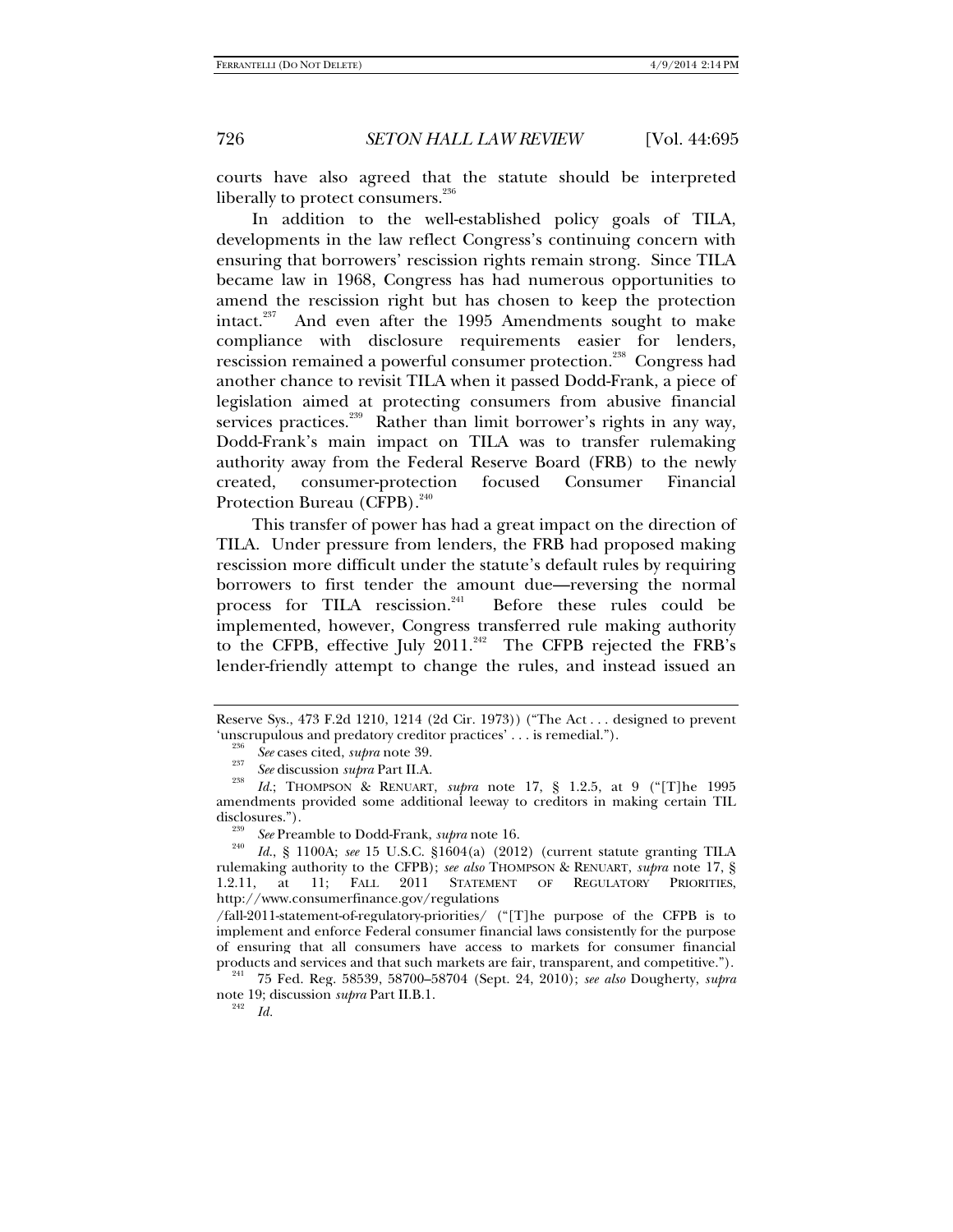interim final order affirming the default practice that the consumer must tender only after the creditor has canceled the security interest.<sup>243</sup> Though the CFPB has proposed rule changes to Though the CFPB has proposed rule changes to implement the Dodd-Frank regulations and simplify disclosure requirements, it has rejected the Board's last-ditch effort to limit rescission rights and has not once proposed limiting rescission rights.<sup>244</sup> Congress's transfer of authority from the FRB to the CFPB represents its continuing intent to promote the consumer protections provided by statutes such as TILA, including the right to rescind. Therefore, TILA must continue to be interpreted with Congress's goal of protecting the consumer in mind.

## 2. Allowing Borrowers to Exercise Rescission via Notification Will not Cloud the Title of Mortgages

The *Rosenfield* court was especially concerned with the issuing of clouded mortgage titles, first expressed by the Supreme Court in *Beach*. 245 However, while the issue *Beach* dealt with did have serious implications for clouding the title of mortgages, that concern is not present in the context of borrowers exercising the rescission right.

If a borrower exercises the rescission right by notifying the creditor, one of two things will happen. First, the lender may honor the rescission by complying with the procedures outlined in the statute and Regulation  $Z^{246}$  The issue would be resolved without involving the court.<sup>247</sup> Alternatively, the lender may not honor the rescission. In this scenario, the borrower would obviously cease

Official Comment to Interim Final Rule, 76 Fed. Reg. 79768, 79996 (Dec. 22, 2011) (Supplement Part I to 1026) ("Once the creditor has fulfilled its obligations under  $\S 1026.23(d)(2)$ , the consumer must tender to the creditor any property or money the creditor has already delivered to the consumer.").

<sup>&</sup>lt;sup>244</sup> See Press Release, Consumer Financial Protection Bureau Proposes "Know Before You Owe" Mortgage Forms, *supra* note 77; *see also* Sovern, *supra* note 1. 245

<sup>&</sup>lt;sup>246</sup> *See* discussion *supra* Part II.B.1. For a real world example of a bank agreeing to rescind without the courts, see Sherzer v. Homestar Mortg. Servs., No. 11-4254, 2013 U.S. App. LEXIS 2486, at \*3 (3d Cir. Feb. 5, 2013) ("On May 11, 2007—less than three years after the closing date—the Sherzers' counsel . . . informed the Lenders that the Sherzers were exercising their right to rescind the loan agreements under 15 U.S.C. § 1635. HSBC agreed to rescind the smaller of the two loans.").

 $\overline{P_{247}}$  As noted earlier, a lender must begin to take action to reflect the termination of the security interest within twenty days of receiving the notice of intent to rescind, ensuring the rapid commencement of the non-judicial rescission process. 15 U.S.C. § 1635(b) (2012). Moreover, this process would not cloud title—under TILA, the lender and borrower would necessarily engage in steps that result in the complete removal of the encumbrance from the property. *See* citations *supra*, notes 97–103.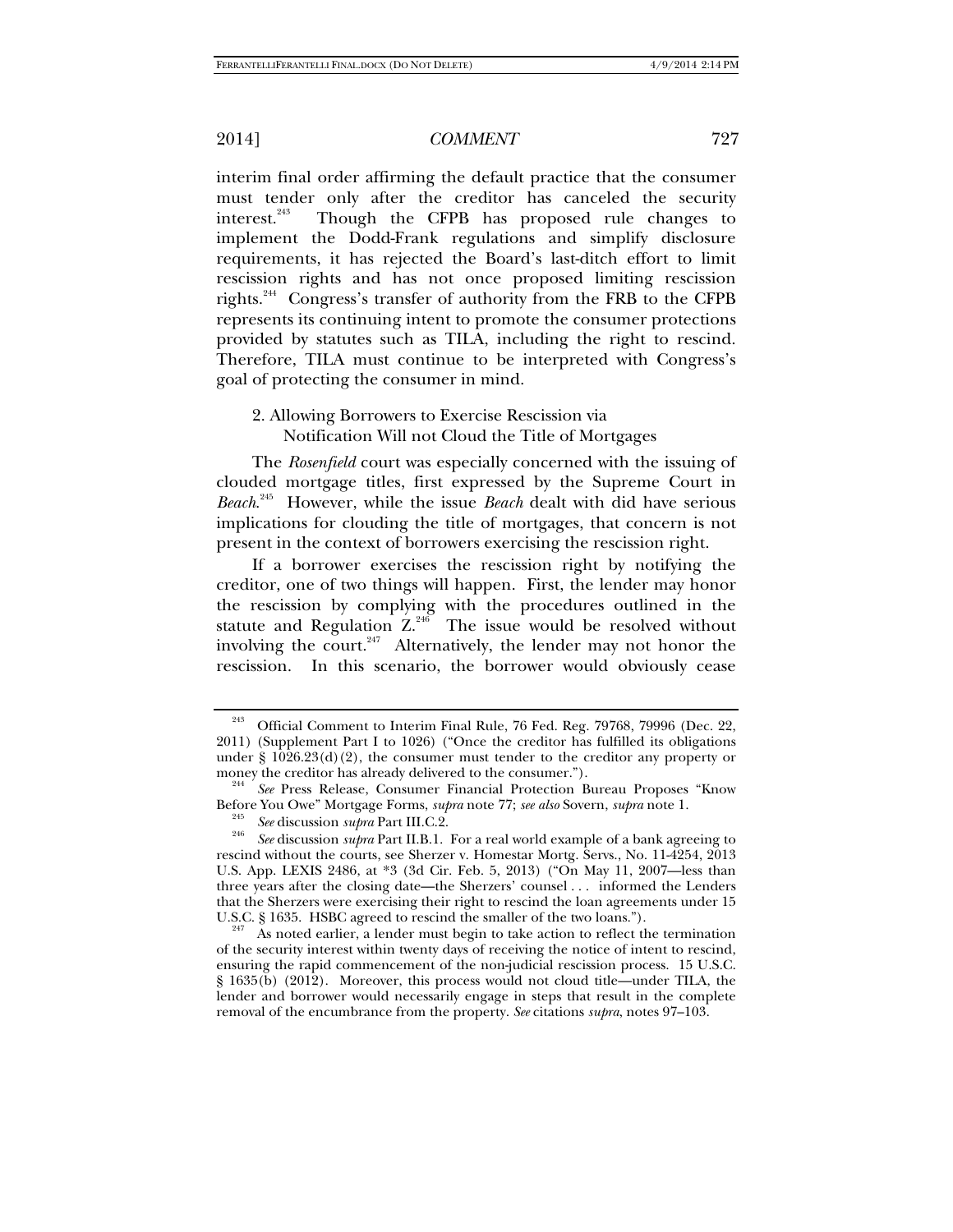payments on the mortgage if he or she believes it is rescinded. The borrower may decide to take affirmative action to seek judicial enforcement of the rescission. Or, after repeated missed payments, the lender would pursue foreclosure, and the issue would be litigated and resolved before the judgment and sale would be allowed to proceed.

The only effect of allowing borrowers to exercise rescission this way is that if there *are* TILA violations, the borrower would be protected from foreclosure on an illegal loan.<sup>248</sup> If there are no TILA violations, they would be resolved during litigation as part of the foreclosure proceeding—an inevitable outcome after the borrower ceases payments—and the title will be clear.<sup>249</sup> In the hard-to-imagine scenario where a borrower exercises rescission, but does not cease payments in an attempt to fool the lender, the borrower will likely be equitably estopped from asserting rescission as a defense, just as the borrower would be estopped under common law rescission.<sup>250</sup> Indeed, at common law when a party rescinds a contract she is bound to adhere to the rescission.<sup>251</sup> Under any scenario, then, it is hard to imagine how allowing the borrower to exercise rescission via notification clouds the title of mortgages. $252$ 

<sup>248</sup> *See* 15 U.S.C. § 1635(b) ("When an obligor exercises his right to rescind under subsection (a) of this section, he is not liable for any finance or other charge, and any security interest given by the obligor, including any such interest arising by

operation of law, becomes void upon such a rescission.").<br><sup>249</sup> Indeed, most of the cases involved in the Circuit Split that this comment addresses, all dealing with rescission, were connected to already-existing foreclosure actions. See discussion supra Part III.C.

<sup>&</sup>lt;sup>250</sup> 17B C.J.S. *Contracts* § 647 (2013) ("An election to rescind the contract must be made by the party who has the right to rescind, and once the election is made, that party must adhere to it."); 31 C.J.S. *Estoppel and Waiver* § 159 (2013) ("The doctrine of equitable estoppel precludes a person from maintaining a position or attitude which is inconsistent with another position or attitude sought to be maintained at the same time or which was asserted at a previous time.").<br><sup>251</sup> Grymes v. Sanders, 93 U.S. 55, 62 (1876) ("Where a party desires to rescind

upon the ground of mistake or fraud, he must, upon the discovery of the facts, at once announce his purpose, and adhere to it. *If he be silent, and continue to treat the property as his own, he will be held to have waived the objection, and will be conclusively bound by the contract, as if the mistake or fraud had not occurred*. He is not permitted to play fast and loose. Delay and vacillation are fatal to the right which had before subsisted.") (emphasis added).<br><sup>252</sup> It is important to note that exercising the rescission right is not the same as

effecting rescission. *See* discussion *supra* Part II.B.2. While the issue of when the rescission is *effected* does indeed affect the mortgage—if rescission is effected unilaterally by notice, then some mortgages will have no force of law without the lender knowing—the issue of when the rescission right is exercised does not affect the mortgage title.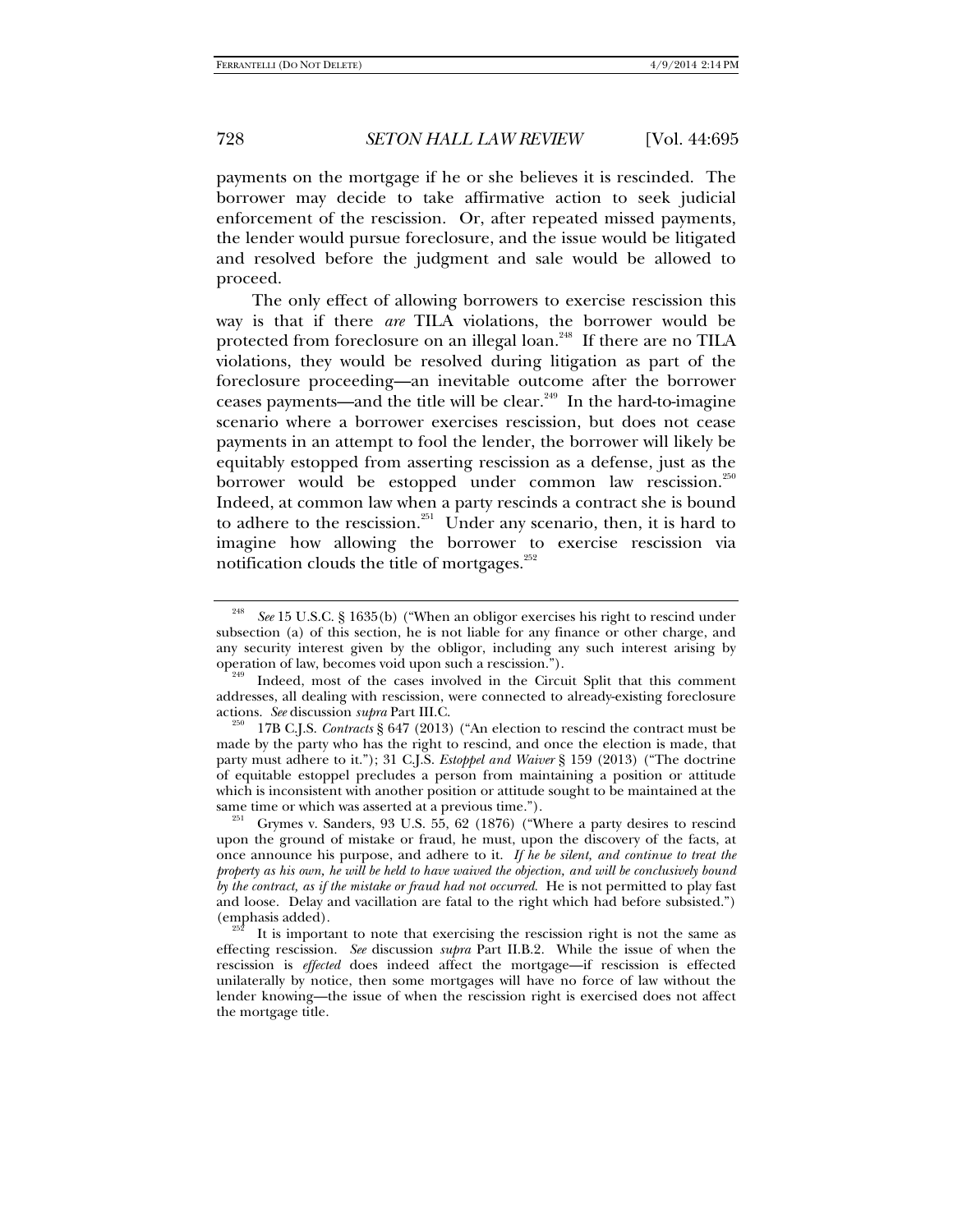The *Beach* Court clearly intended to prevent rescission from clouding the title of mortgages during foreclosure.<sup>253</sup> Indeed, it accomplished this quite effectively by precluding tolling of § 1635(f) and construing it strictly.<sup>254</sup> When using the "cloud the title" language, the Court addressed whether to allow rescission claims to be raised *at any time* as defenses to recoupment action.<sup>255</sup> In other words, the Court addressed whether an exception can be made to § 1635(f)'s three-year window, and answered that question negatively to prevent mortgage titles from being clouded.256 After *Beach*, the rescission right may *not* be asserted—whether as a filed claim, a notice of rescission, or as a defense to recoupment—*after* the threeyear period.<sup>257</sup> The Court simply did not address the method of exercising rescission *within* the three-year period. The issue of clouding title of mortgages is inapplicable to such rescissions.<sup>258</sup> Courts should not create additional statutory requirements in a misguided attempt to promote *Beach*'s principles, because it involved an entirely separate issue.

## 3. Considerations of Public Policy Call for Allowing Borrowers to Exercise Rescission via Notification

It is sensible policy to allow notification of rescission to constitute an exercise of rescission. The housing bubble that preceded the foreclosure crisis was precipitated by many borrowers accepting loans that they could not hope to repay; some argue that a primary cause of this was the inadequacy of TILA's disclosure requirements.<sup>259</sup> While the adequacy of the disclosure requirements has been questioned,<sup>260</sup> those consumers who have not received the disclosures required by law are often left with rescission as the sole way to keep their home and obtain a loan they can actually repay.

<sup>&</sup>lt;sup>253</sup> Beach v. Ocwen Fed. Bank, 523 U.S. 410, 418 (1998).<br><sup>254</sup> See discussion *supra* Part III.B.

*See* discussion *supra* Part III.B. 255 *Beach*, 523 U.S. at 418. 256 *Id.*; *see also* Jones v. Saxon Mortg., 537 F.3d 320, 327 (4th Cir. 1998) ("[A]llowing tolling under § 1635(f) and permitting a party to rescind *after* a foreclosure sale would create uncertainty in any chain of title of real estate purchased from a foreclosure sale. Real estate purchased from a foreclosure sale would be less marketable if purchasers could somehow later be divested of title. Similarly, title to real estate purchased from a foreclosure sale would be clouded.") emphasis added).<br><sup>257</sup> *Beach*, 523 U.S. at 418.<br>*258 Jones*, 537 F.3d at 327.

<sup>&</sup>lt;sup>259</sup> Sovern, *supra* note 1; Sovern, *supra* note 13.

*Id.*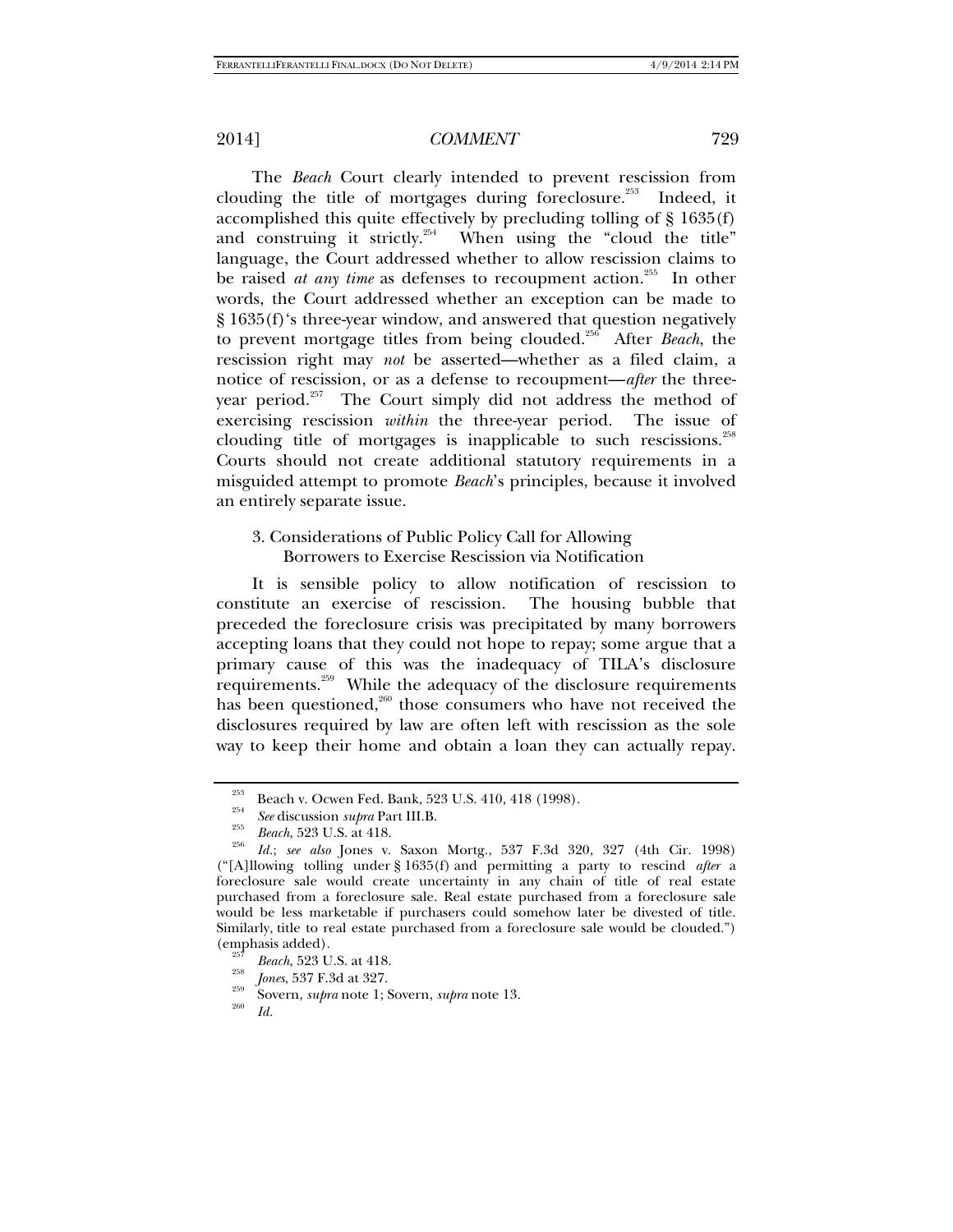Indeed, as foreclosure filings increased during the economic crisis, rescission became an increasingly powerful tool for consumers.<sup>261</sup> Thus, as the number of foreclosure filings increased, so have the number of rescission cases.<sup>262</sup> As a result of these considerations, it is in the public's interest to ensure that consumers who have been misled as a result of the practices of the mortgage industry have recourse to rescind these faulty transactions. Any policy to the contrary should come from Congress, not the courts, due to the prevalence and complicated nature of the problem.

Moreover, the statutory scheme articulated by TILA and Regulation Z works most efficiently when consumers can satisfy the limitations period by merely notifying the lender of rescission. Requiring borrowers to file a lawsuit to satisfy the limitations period is burdensome to the very consumers that Congress intended to protect. Under the statutory scheme, lenders are given twenty days to void the security transaction, after which point the borrower must tender payment.<sup>263</sup> Reading § 1635(f) to require borrowers to file a lawsuit complicates this process further. Filing a lawsuit is costly,  $2^{64}$ and borrowers who have been saddled with loans that they cannot repay should not be required to outlay money to initiate a lawsuit.<sup>265</sup> TILA recognizes the precarious position these borrowers are in, which is why its default rules only require tender of payment *after* the lender voids the security interest—a clear reversal of the traditional common law rescission process.<sup>266</sup> Requiring borrowers to initiate

<sup>&</sup>lt;sup>261</sup> *The Fed and Foreclosures*, *supra* note 20 (describing rescission as "the most effective legal tool that borrowers have to fight foreclosures").

Dougherty, *supra* note 19 (citing an estimate from Kathleen Day, spokeswoman for the Center for Responsible Lending, estimating "thousands" of rescission cases pending due to the economic crisis).<br><sup>263</sup> 15 U.S.C. § 1635 (2012); 12 C.F.R. § 226.23(d) (2011).<br>*How Much Do Lawsuits Cost?*, California Labor and Employment Law Blog (last

visited Apr. 4, 2013), http://www.calaborlaw.com/2008/09/26/how-much-do

<sup>-</sup>lawsuits-cost/.<br><sup>265</sup> TILA is a fee-shifting statute. 15 U.S.C. § 1640(a)(3). Nonetheless, filing a lawsuit remains a huge financial risk for borrowers in the event that the case is lost or a contingent-fee attorney is unavailable.

Shepard, *supra* note 99; discussion *infra* Part IV.B.3. Some courts have required a borrower to make a showing that she will be able to tender payment, before they will recognize rescission. *See generally* Shepard, *supra* note 99. Courts are not always involved in rescission, however, and not all courts require a showing of tender. *See* discussion *supra* Part II.B.1. In any case, the borrower does not have to actually tender any amount until after the security interest has been voided. Moreover, in many cases the borrower will negotiate a new loan with a new lender who will provide the tender to the original lender. *See* Dougherty, *supra* note 19.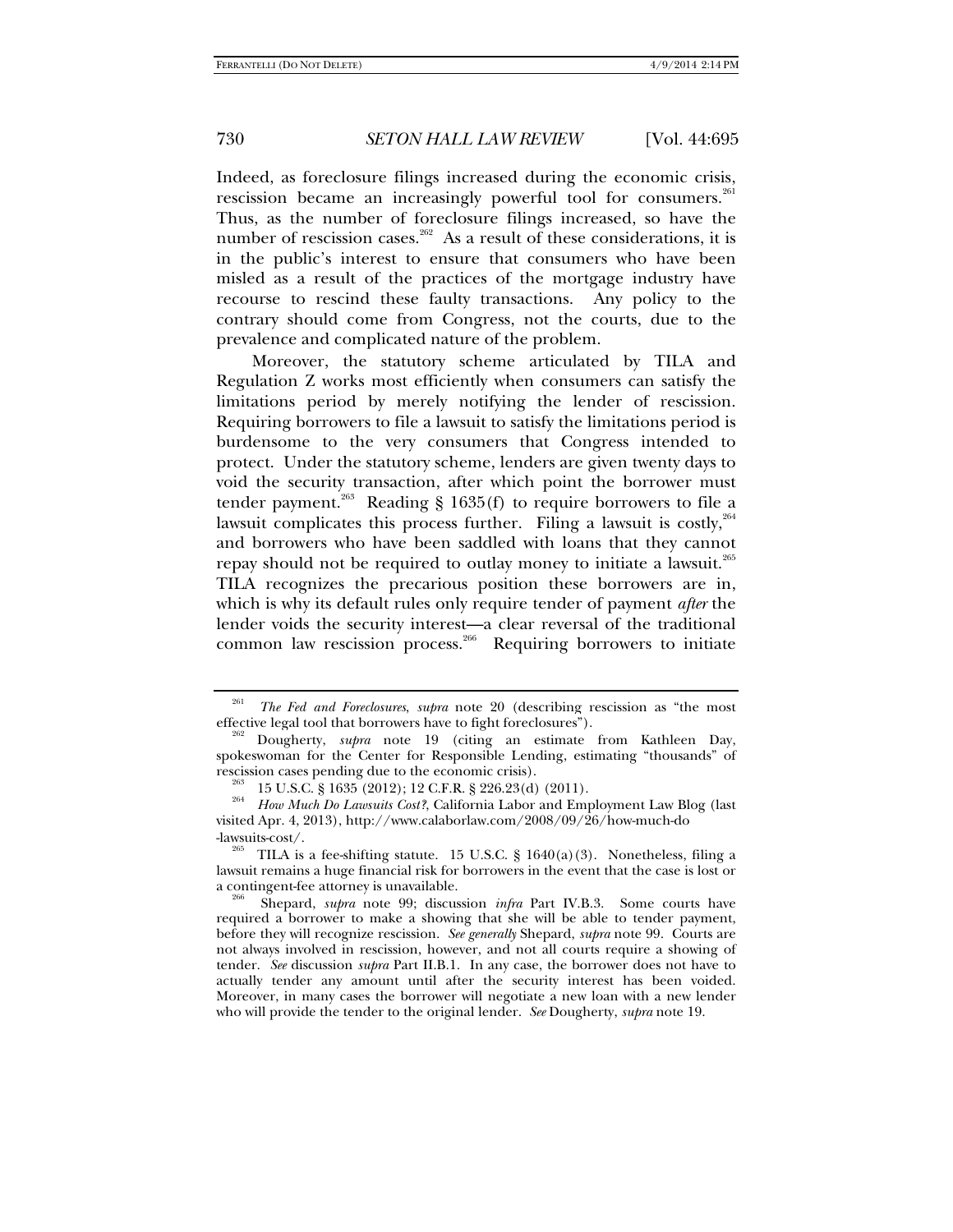litigation to satisfy the limitations period would upset this delicate balance. Indeed, neither the statute nor the regulation requires a court to oversee the rescission process.<sup>267</sup> The statutory scheme has been described as an enhancement of common law rescission.<sup>268</sup> The purpose of § 1635 is to allow rescission without judicial intervention, and requiring borrowers to file a lawsuit to satisfy the limitation period would completely frustrate that purpose.<sup>269</sup> Furthermore, the regulatory requirement that a consumer send a notice of intent to rescind form to the lender would be superfluous if the only way a consumer could exercise rescission is by filing a lawsuit, because service of process as part of the lawsuit also constitutes sufficient notice.<sup>270</sup>

Another concern is that without exercise via notification, banks violating TILA could simply not respond to a borrower's letter, or stonewall until the three-year period expires and then foreclose. $271$ The facts alleged in the *McOmie-Gray*<sup>272</sup> case are a perfect example of this.<sup>273</sup> The bank in that case responded to the notice of rescission by negotiating with Ms. McOmie until the limitations period expired.<sup> $274$ </sup> Ms. McOmie-Gray was therefore precluded from a remedy for any disclosure violations.<sup>275</sup> A rule that encourages lenders to ignore letters of rescission or to stonewall until the limitations period has expired is unacceptable given TILA's broad objective of protecting

<sup>267</sup>

<sup>&</sup>lt;sup>267</sup> See discussion *supra* Part II.B.1.<br><sup>268</sup> Shepard, *supra* note 99, at 188.

*See, e.g.*, Belini v. Wash. Mut. Bank, FA, 412 F.3d 17, 25 (1st Cir. 2005) ("[S]ection 1635 is written with the goal of making the rescission process a private one, worked out between creditor and debtor without the intervention of the courts."); Andrews v. Chevy Chase Bank, 545 F.3d 570, 573–574 (7th Cir. 2008) ("TILA rescission is therefore considered a purely personal remedy .... It is intended to operate privately, at least initially, 'with the creditor and debtor working out the logistics of a given rescission.'") (quoting McKenna v. First Horizon Home Loan Corp., 475 F.3d 418, 421 (1st Cir. 2007)).<br><sup>270</sup> See supra Figure 1; 12 C.F.R. § 226.23(b)(1)(iii) (2011).

<sup>&</sup>lt;sup>271</sup> *See Patrick Pulatie, <i>TILA and RESPA Rescission Ineffective in Real-World Foreclosure Defense*, I AM FACING FORECLOSURE BLOG (Aug. 13, 2009), http://iamfacingforeclosure.com/blog/2009/08/13

<sup>/</sup>tila-and-respa-rescission-ineffective/ ("The lender will respond [to a demand for rescission letter] in one of two ways: (a) *ignore the letter altogether*, or (b), send a reply where they deny that there are any violations of TILA and that they refuse to honor rescission.") (emphasis added). 272 McOmie-Gray v. Bank of Am. Home Loans*,* 667 F.3d 1325, 1326 (9th Cir.

 $2012$ ).

*See* discussion of the facts of *McOmie-Gray*, *supra* Part III.C.3. 274 *McOmie-Gray*, 667 F.3d at 1326. 275

*Id.*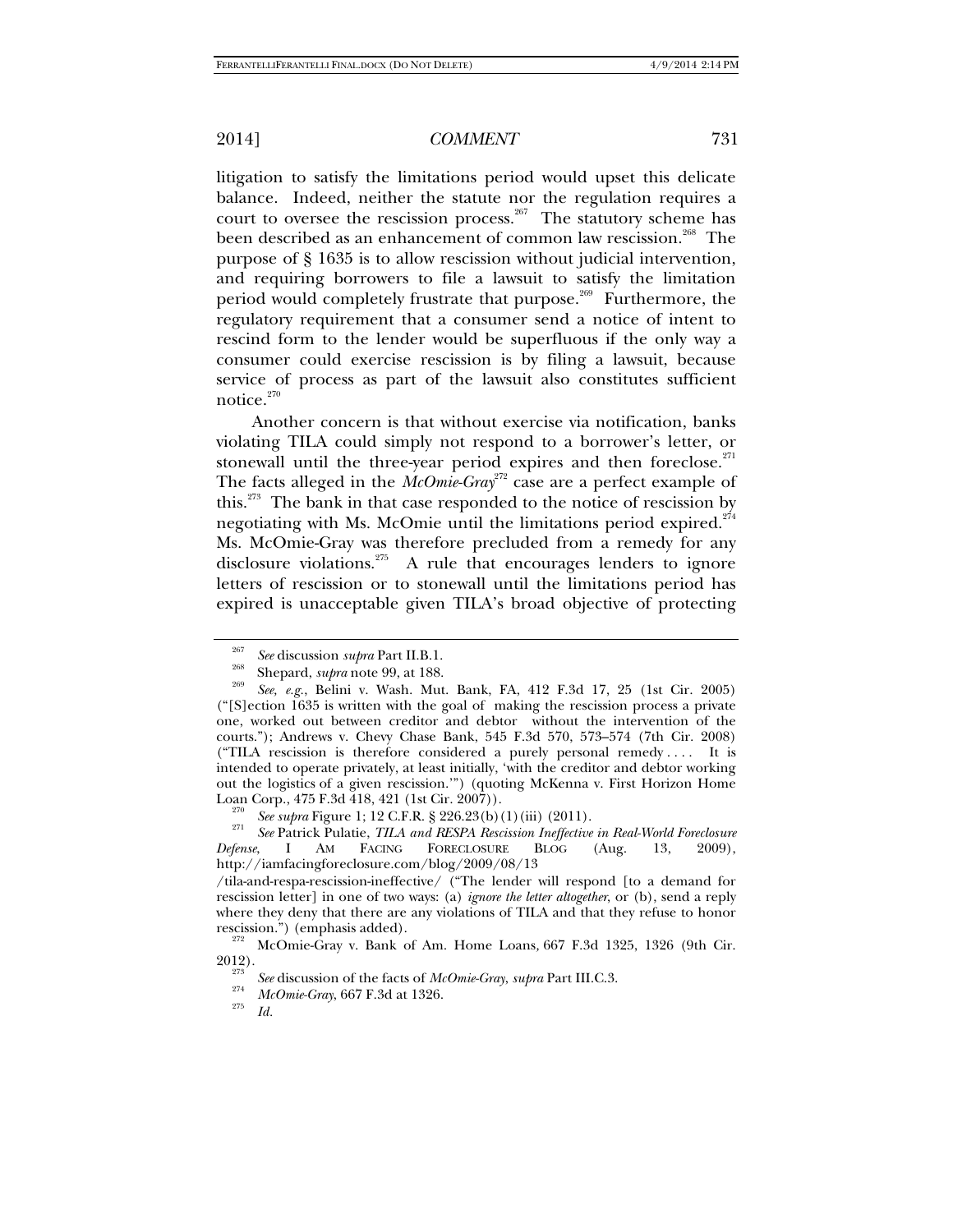consumers from deceptive lenders.<sup>276</sup>

Finally, providing two separate methods of exercising the rescission right—the treatment of each depending on whether the right is exercised within the first three days or within the extended three-year window—is likely to confuse consumers.  $277$  The current rule requires the notice of intent to rescind to include how to exercise the right to rescind, and for the lender to include a form of rescission with the lender's address on it.<sup>278</sup> The model form provided by the regulations clearly indicates that rescission is exercised by simply sending the form to the lender within three days.279 Consumers are given clear instructions to exercise rescission by notifying the creditor, and courts should not read additional requirements that do not appear in the statute, regulations, or notice forms. For a court to impose additional requirements on consumers through judicial decree unfairly burdens those consumers who reasonably on the clear instructions they are provided.

## *B. The Plain Language of the Statute Supports Exercise of Rescission via Notification, and this Interpretation is Consistent with Supreme Court Precedent and the Common Law*

After applying a plain language analysis relying solely on the words of the statute and accompanying regulation, it is clear that § 1635(f) only requires borrowers to exercise the rescission right via notification within three years.

## 1. A Plain Language Reading Supports Exercise of Rescission via Notification

It is an axiom of statutory interpretation that courts initially "presume that a legislature says in a statute what it means and means in a statute what it says there."<sup>280</sup> Thus, the starting point of any statutory analysis is the language of the statute itself.<sup>281</sup> To aid in

<sup>&</sup>lt;sup>276</sup> See discussion *supra* Part IV.A.1.<br><sup>277</sup> A proposed rule by the Federal Reserve Board noted that "[c]onsumers were confused when presented with a single disclosure that provided information about the three-business-day right to rescind and an extended right to rescind . . . ." 75 Fed. Reg. 58539 (Sept. 24, 2010).

<sup>&</sup>lt;sup>278</sup> 12 C.F.R. § 226.23(b)(1)(iii) (2011).<br><sup>279</sup> *See supra* Figure 1.

*See supra* Figure 1. 280 Conn. Nat'l Bank v. Germain, 503 U.S. 249, 253–54 (1992). 281 Kaiser Aluminum & Chem. Corp. v. Bonjorno, 494 U.S. 827, 835 (1990) (quoting Consumer Product Safety Comm'n v. GTE Sylvania, Inc., 447 U.S. 102, 108 (1980)) ("Absent a clearly expressed legislative intention to the contrary, that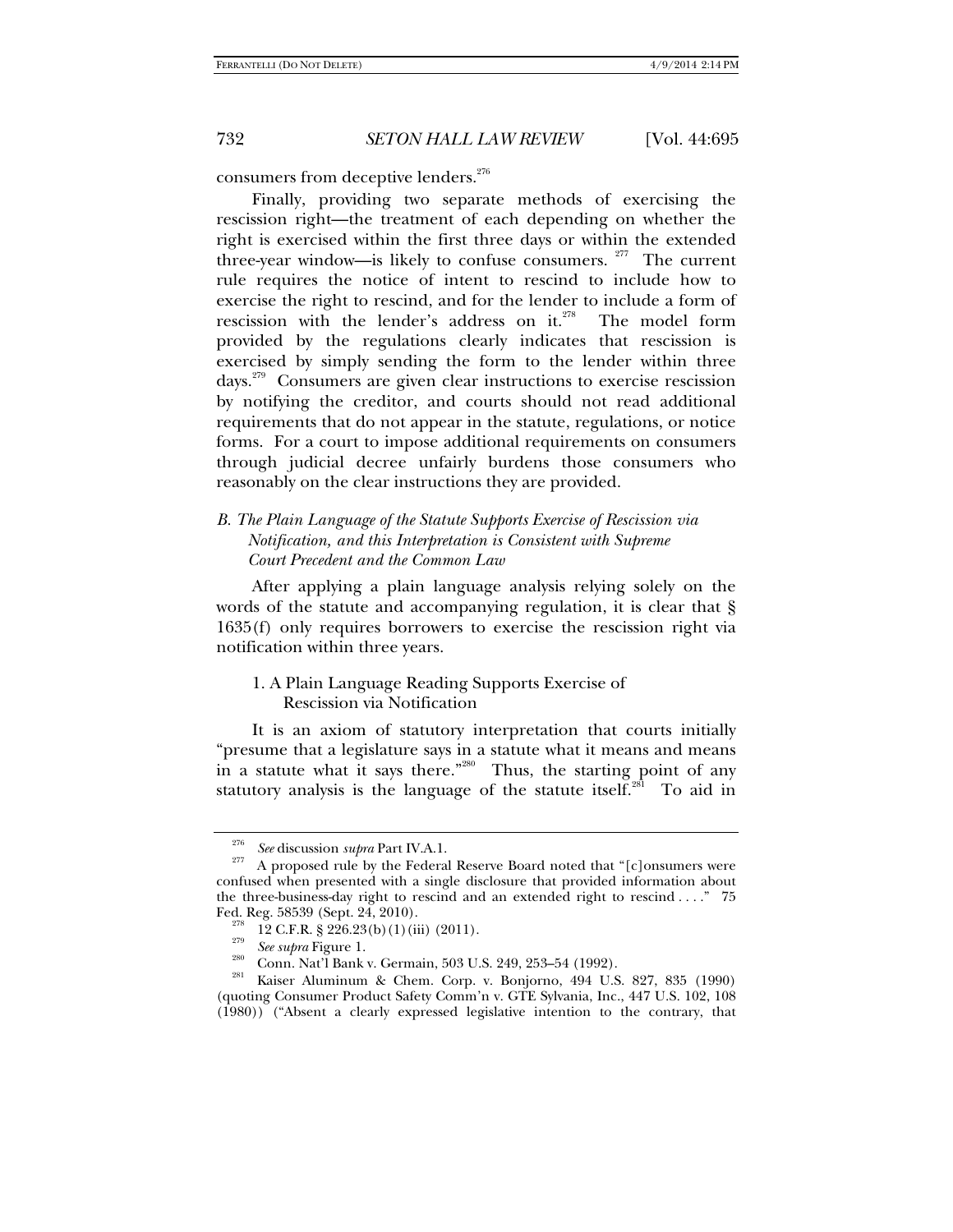understanding statutory language, the statute must be read in context with all of its various provisions.<sup>282</sup> Moreover, the Supreme Court has noted that courts should resist reading words into a statute when its plain meaning appears on its face.<sup>283</sup> The Court has also stated that when a statute prescribes action by a particular mode, it precludes action by alternative modes not mentioned in the statute. $24$ 

In addition, the right of action created by § 1635 and § 1640 did not exist at common law.<sup>285</sup> Though rescission rights generally do exist at common law,<sup>286</sup> the right to rescind in response to TILA disclosure violations is statutorily-created. Because TILA created the right of rescission, any limitations on the right should be discerned from the statute itself.<sup>287</sup> Before limiting a statutory right, therefore, courts should rely upon the contours of that right as defined by the statute.

Applying these principles to the language of § 1635 reveals that the statute simply states that the right of rescission is exercised via notification of intent to rescind to the lender. Though § 1635(f) itself is silent as to the proper method of exercising rescission, read in context it is clearly an extension of the same right guaranteed by the buyer's remorse provision.<sup>288</sup> In reference to the three-day buyer's remorse rescission, § 1635(a) states that a borrower may rescind the transaction by notifying the lender of his intent to do so in

language must ordinarily be regarded as conclusive."). 282 Graham County Soil & Water Conservation Dist. v. U.S. *ex rel.* Wilson, 545 U.S. 409, 415 (2005) ("Statutory language has meaning only in context.").<br><sup>283</sup> Dean v. United States, 556 U.S. 568, 572 (2009) (quoting Bates v. United

States, 522 U.S. 23, 29 (1997)) (stating that courts should "ordinarily resist reading words or elements into a statute that do not appear on its face").

<sup>&</sup>lt;sup>284</sup> Christensen v. Harris Cnty., 529 U.S. 576, 583 (2000) (quoting Raleigh & Gaston R. Co. v. Reid, 80 U.S. (13 Wall.) 269, 270 (1872)) ("[W]hen a statute limits a thing to be done in a particular mode, it includes a negative of any other mode.").

James v. Home Constr. Co., 621 F.2d 727, 729 (5th Cir. 1980) ("§ 1635 is a statutorily created right."); Beach v. Great W. Bank, 670 So. 2d 986, 992 (Fla. Dist. Ct. App. 1996) ("The right of rescission of a security interest for material violations of TILA disclosures is not a right existing under the common law. It is clearly and only the creation of statute."); Jenkins v. Landmark Mortg. Corp., 696 F. Supp. 1089, 1092 (W.D. Va. 1988) ("The rights which plaintiff seeks to invoke are wholly statutory creatures."). 286 *See* discussion *infra* Part IV.B.3. 287

*Great W. Bank*, 670 So. 2d at 992 ("While the legislature may be without power to abolish common law rights, the legislature may create other rights and impose on them such limitations as it deems advisable. When it does, those limitations form part of the assertion of the right itself.").<br><sup>288</sup> *Cf.* Sherzer v. Homestar Mortg. Servs., No. 11-4254, 2013 U.S. App. LEXIS

<sup>2486 (3</sup>d Cir. Feb. 5, 2013).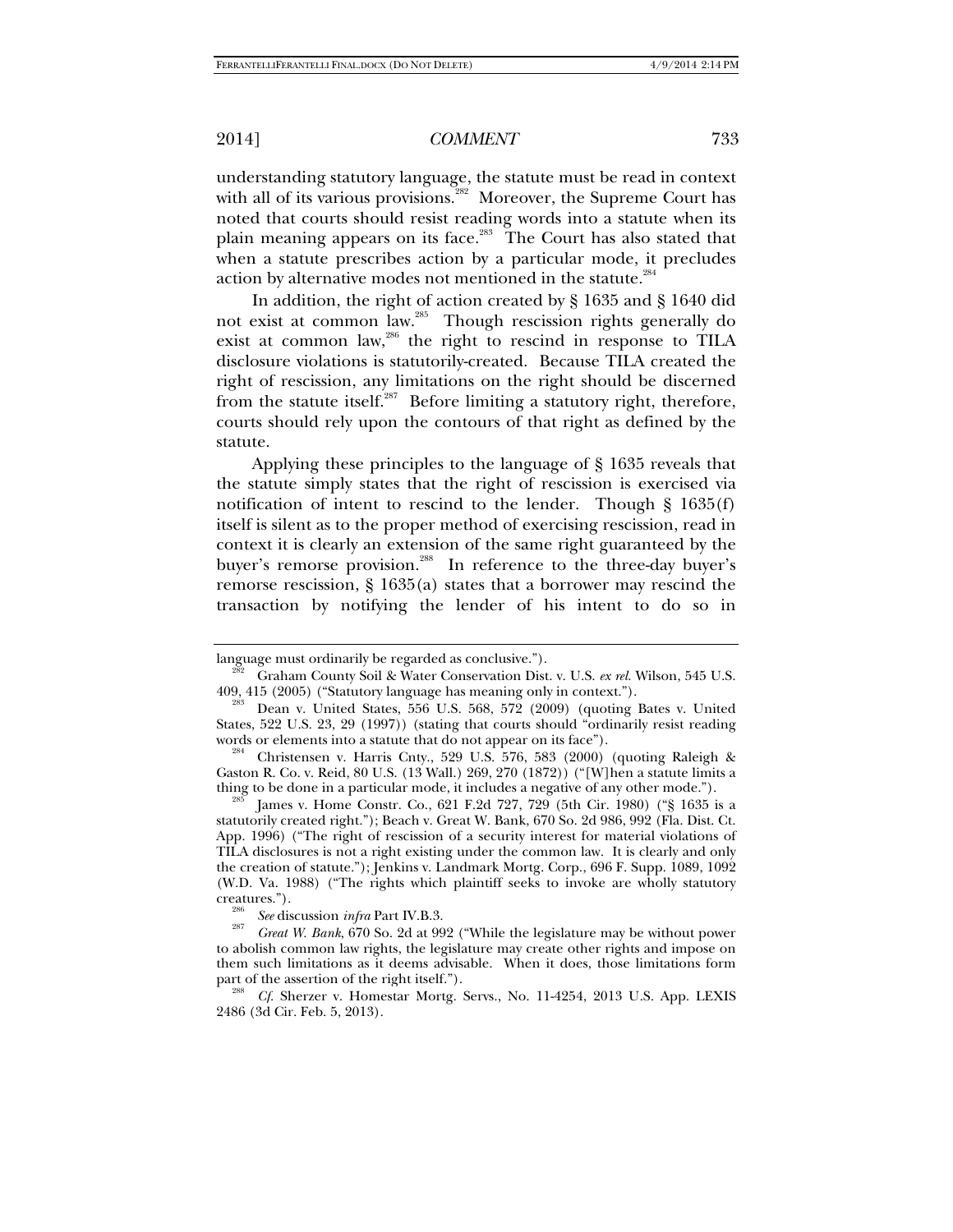accordance with the regulations.<sup>289</sup> Section 1635(f) simply states that the right of rescission expires after three years.<sup>290</sup> Read together, these two provisions state that the right to *rescind by notification* in accordance with the regulations expires *after three years* of the date of the transaction.

Because § 1635(f) is an extension of the same right provided for by the buyer's remorse provision, there is no reason to suggest that the statute contains an additional burden for borrowers asserting the right under § 1635(f) as opposed to the buyer's remorse provision. Nothing in the language of the statutes differentiates between exercising rescission under the buyer's remorse provision or under §  $1635(f).^{291}$  Indeed, the Supreme Court itself has recognized that § 1635 says nothing in terms of filing a lawsuit.<sup>292</sup> Therefore, it is a simple and logical inference that rescission is also exercised via notification for the purposes of § 1635(f). Since notice of rescission is clearly sufficient to exercise rescission within three days, it is also sufficient to exercise rescission within three years under the terms of the statute. $293$ 

### i. Sub-Issue: How Long do Borrowers have to Seek Judicial Enforcement of Unacknowledged Rescissions?

TILA's language is not as clear on the issue of the time limitation for borrowers to seek *judicial enforcement* of rescission when rescission is proper, but the lender fails to honor it. In other words, if a borrower properly exercises the right to rescind by notifying the creditor, how long does she have under TILA to seek judicial enforcement if the lender fails to respond?

<sup>289 15</sup> U.S.C. § 1635(a) (2012) ("[T]he obligor *shall have the right to rescind* the transaction until midnight of the third business day following the consummation of the transaction or the delivery of the information and rescission forms required under this section together with a statement containing the material disclosures required under this title, whichever is later, *by notifying the creditor, in accordance with regulations of the Bureau, of his intention to do so.*") (emphasis added).

<sup>15</sup> U.S.C. § 1635(f) (2012) ("An obligor's *right of rescission shall expire three years after* the date of consummation of the transaction or upon the sale of the property, whichever occurs first, notwithstanding the fact that the information and forms required under this section or any other disclosures required under this chapter [15 USCS §§ 1631 et seq.] have not been delivered to the obligor.") (emphasis added).

Sherzer v. Homestar Mortg. Servs., No. 07-5040, 2010 U.S. Dist. LEXIS 137315, at \*32 (E.D. Pa. May 7, 2010) ("[N]either the statute nor the regulation requires the filing of suit within the time period, and neither differentiates between the notice required to invoke rescission within the three-day or the three-year period.").<br>
<sup>292</sup> Beach v. Ocwen Fed. Bank, 523 U.S. 410, 417 (1998).<br>
<sup>293</sup> Beach v. Ocwen Fed. Bank, 523 U.S. 410, 417 (1998).

*See Sherzer*, 2010 U.S. Dist. LEXIS 137315, at \*32.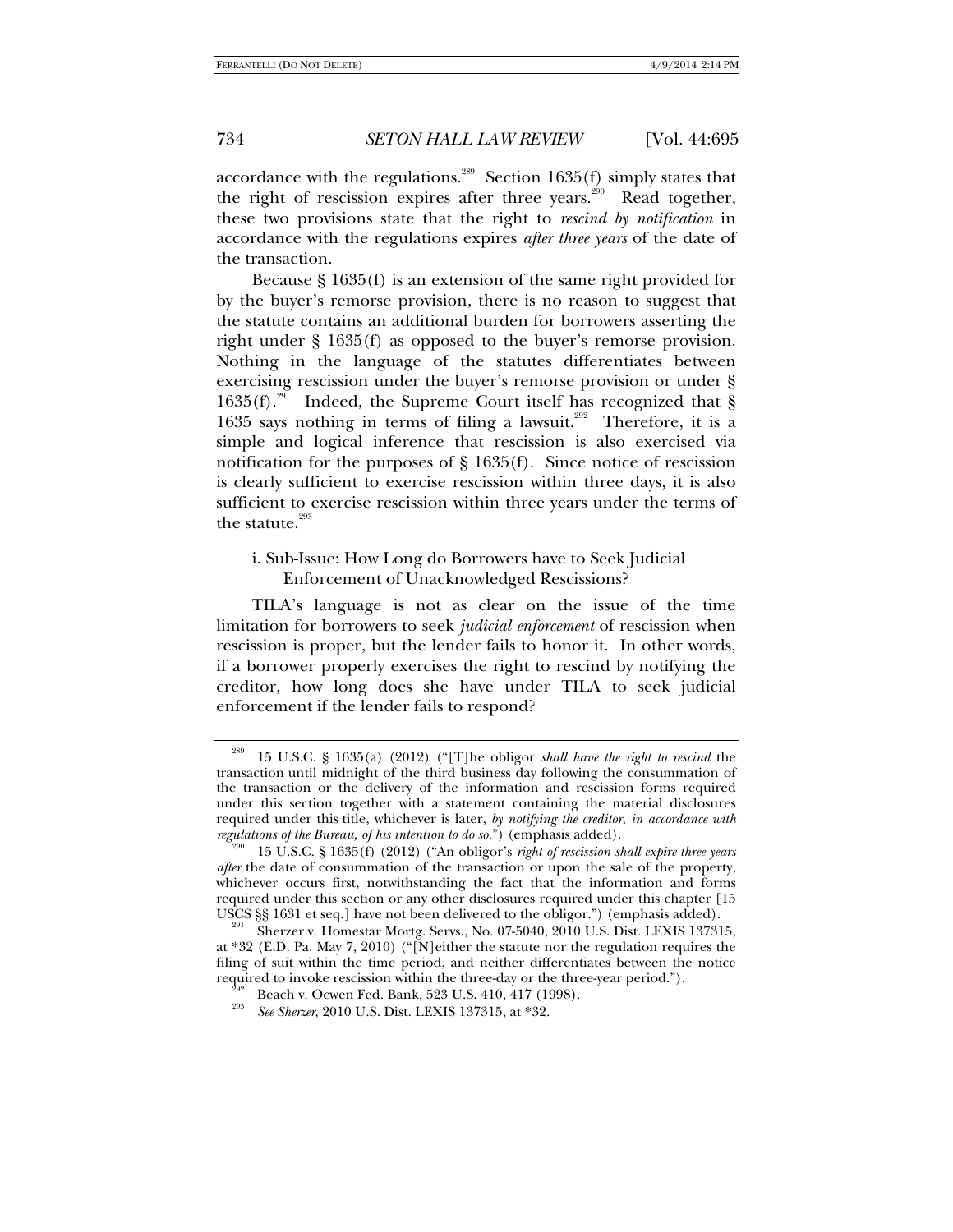Many courts applying the plain language analysis of § 1635 have imposed the one-year statute of limitations under § 1640(e) to this type of situation.<sup>294</sup> Under this view, borrowers have one year after notifying of rescission to seek enforcement and damages from the lender's failure to honor rescission. While the one-year limit to seek a damage award for failure to honor rescission is clearly appropriate under the statute, however, it is unclear whether this can or should be used as a limit on seeking judicial enforcement of rescission, an equitable remedy.<sup>295</sup> The courts have essentially read this one-year limitation on judicial enforcement of rescission into the statute to put a firm time limit on enforcement.296 Perhaps the difficulty of resolving this issue is what has inspired some courts to regard notification as an insufficient exercise of rescission, in spite of the statutory language to the contrary. $297$ 

Nonetheless, it is difficult to imagine a case where the borrower exercises rescission but does not seek to enforce it, either by refusing to make payments on the loan and forcing foreclosure or modification, or by actively seeking judicial enforcement.<sup>298</sup> In the rare instance where a borrower induces a lender to keep accepting

<sup>294</sup> *See* Gilbert v. Residential Funding LLC, 678 F.3d 271 (4th Cir. 2012); Santos v. Countrywide Home Loans, No. 09-912, 2009 U.S. Dist. LEXIS 71736, at \*4–5 (E.D. Cal. Aug. 14, 2009); Toney v. LaSalle Bank Nat'l Ass'n, 2012 U.S. Dist. LEXIS 143164, at \*27–28 (D.S.C. Aug. 9, 2012); *In re* Hunter, 400 B.R. 651, 660–61 (Bankr. N.D. Ill. 2009). Many courts have held that a lender's failure to honor rescission creates a private cause of action for money damages. Because this action would be for money damages,  $\S 1640(e)$ 's one year limitation would clearly apply and begin to run at the date of the lender's failure to honor.<br><sup>295</sup> The appropriateness of utilizing § 1640(e) to limit rescission actions is

questionable because that provision is focused on actions seeking money damages and clearly does not encompass enforcement of equitable remedies such as rescission. The issue of seeking money damages for failure to honor rescission, on the other hand, is clearly contemplated by § 1640(e). *See* text accompanying *infra*

For authority for the imposition of an analogous statute of limitations onto a federal right of action, see Graham Cnty. Soil & Water Conservation Dist. v. United States *ex rel.* Wilson, 545 U.S. 409, 414 (2005) ("To determine the applicable statute of limitations for a cause of action created by a federal statute, we first ask whether the statute expressly supplies a limitations period. If it does not, we generally 'borrow' the most closely analogous state limitations period.").<br> *297* See discussion *supra* Part IV.B.1.

 $See$  discussion *supra* Part IV.A.2. Moreover, no court disputes that exercising rescission in the initial three-day buyer's remorse period is satisfied via notification. The issue of the time limit on seeking judicial enforcement is as present in that situation as under the three year statute of repose, even if it does not arise nearly as often. Since it is not a problem under § 1635(a), it should not be a problem under § 1635(f).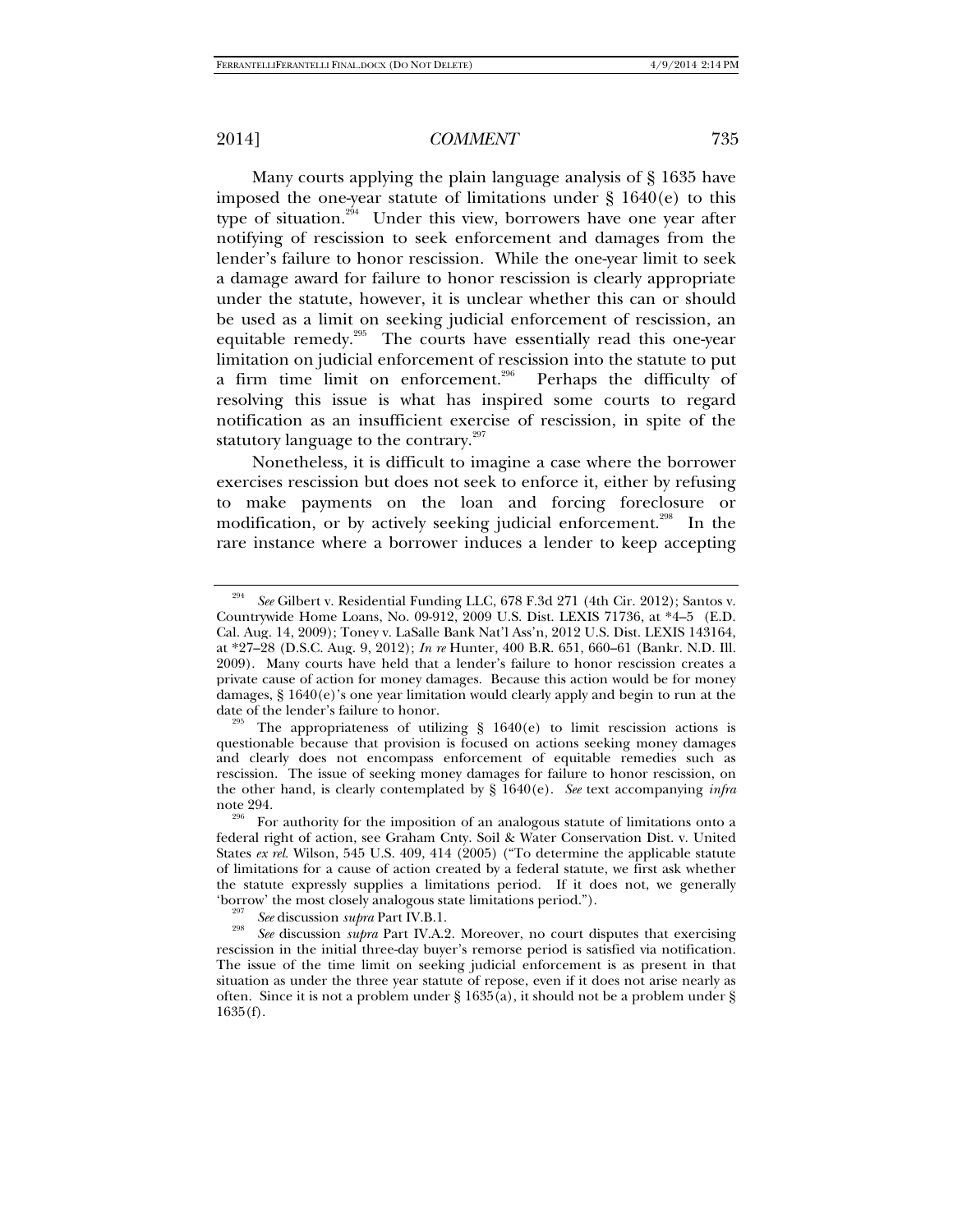payments after having purported to rescind the loan, axioms of the common law of contracts and the doctrine of equitable estoppel may be more appropriate to protect the lender than TILA's one-year damages limitation, as discussed above.<sup>299</sup> These doctrines would also protect good faith lenders who fail to void the security interest, after relying upon a borrower's actions as opposed to her words.<sup>300</sup>

2. The Plain Language Reading is Consistent with *Beach*

As detailed above, in *Beach*, the Supreme Court held that TILA "permits no federal right to rescind, defensively or otherwise, *after* the three-year period of  $\frac{8}{3}$  1635(f) has run."<sup>301</sup> However, the court made no effort to explain what actually constitutes an exercise of the right to rescind *within* the three-year period—whether it is accomplished by notice or lawsuit.<sup>302</sup> The issue of properly exercising rescission within the three-year period had already arisen by the time *Beach* was decided,<sup>303</sup> and if the Court had intended to address the issue, it likely would have done so clearly.

Even the underlying policy rationale of the *Beach* decision is consistent with borrowers exercising the rescission right for the purposes of § 1635(f) via notification. In *Beach*, the Court was concerned with whether rescission claims could be raised as defenses to recoupment actions outside of  $1635(f)$ 's three-year window.<sup>304</sup> The Court worried that allowing rescission claims to be raised perpetually as defenses in recoupment actions pursuant to  $\S$  1640(e) would "cloud the title" of mortgages during foreclosure.<sup>305</sup> This policy concern is simply not present, however, in the context of deciding whether notice is a sufficient exercise of the rescission right for the purposes of  $\S 1635(f).$ <sup>306</sup> Allowing borrowers who properly notify the lender of rescission *within* three years to be entitled to rescission has no effect on *Beach*'s policy of preventing the clouding of mortgages, because the question of whether the loan was rescinded will be resolved within a reasonable time prior to or during the foreclosure

<sup>299</sup>

<sup>&</sup>lt;sup>309</sup> *See* discussion *supra* Part IV.A.2.<br><sup>300</sup> In a foreclosure action, the borrower in this type of case would be estopped from asserting the rescission defense. *See* authorities quoted *supra* notes 287, 288. 301 Beach v. Ocwen Fed. Bank, 523 U.S. 410, 419 (1998) (emphasis added); *see*

discussion *supra* Part III.B.<br><sup>302</sup> *See* discussion *supra* Part III.A.1.<br><sup>304</sup> *See* discussion *supra* Part III.A.1.

<sup>&</sup>lt;sup>304</sup> *See* discussion *supra* Part III.B.<br><sup>305</sup> *Beach*, 523 U.S. at 418.

*See* discussion *supra* Part IV.A.2.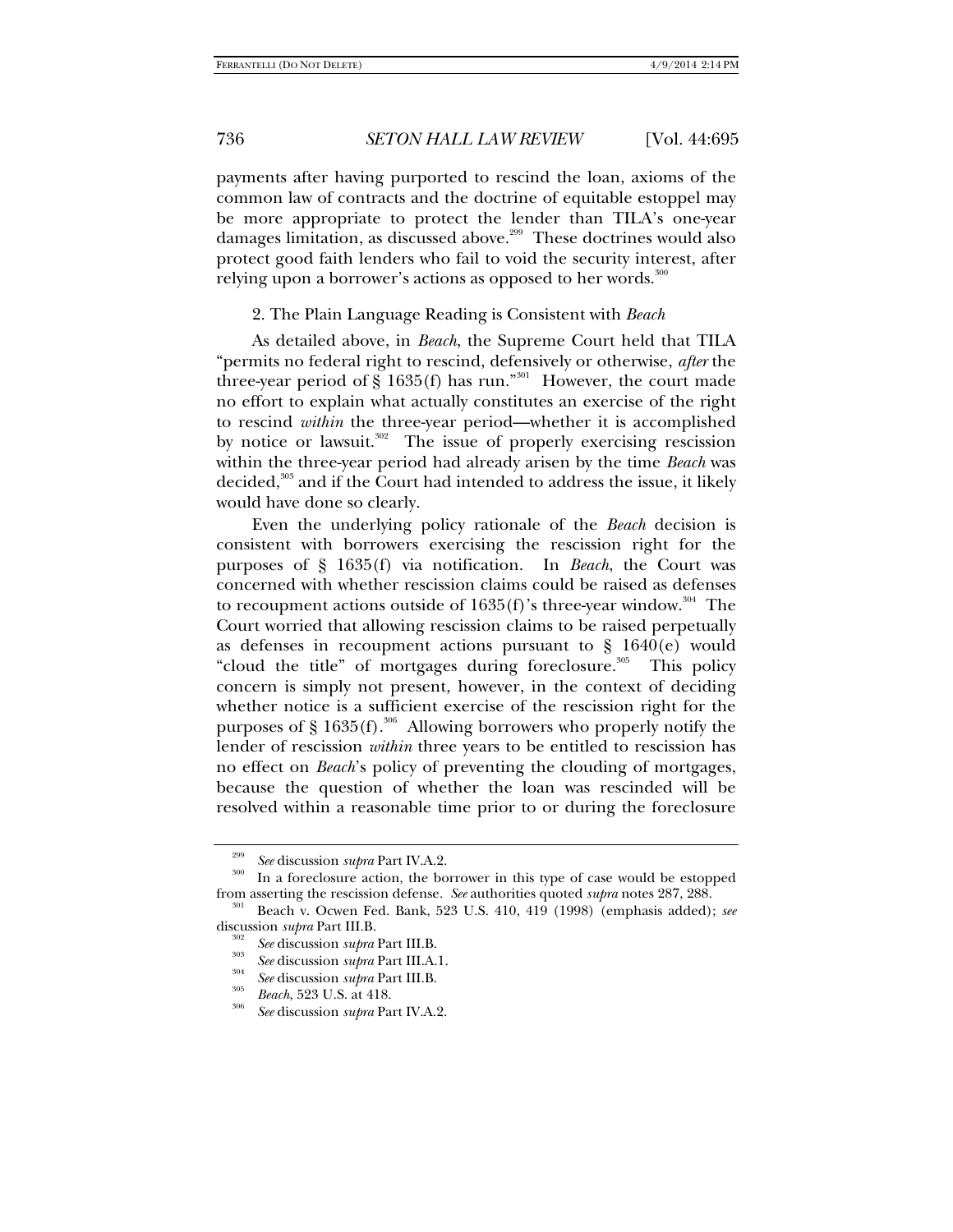proceeding itself. $307$  Therefore, the view that notice of rescission satisfies § 1635(f) is completely consistent with both the holding of *Beach* and its underlying rationale, and any additional, judiciallyconstructed requirements are premised upon a misinterpretation of *Beach*'s holdings.<sup>308</sup>

3. Principles of Common Law Rescission Also Support the Plain Reading of § 1635(f)

It is a principle of statutory construction that statutes should be construed with reference to common law principles, and that statutes should not be read to incorporate changes to the common law unless clearly prescribed.<sup>309</sup> On the other hand, principles of the common law cannot be used to override the intentions of Congress.<sup>310</sup>

Rescission as a contract remedy has existed at the common law for many years. $311$  At the common law, rescission was exercised when the aggrieved party with the right to rescind expresses it. $312$  Thus, courts have held that common law rescission is a "fact" that is "complete" when the aggrieved party makes that fact known to the other party, either by lawsuit or by unequivocal notice.<sup>313</sup> Under the

Mohamad v. Palestinian Auth., 132 S. Ct. 1702, 1709 (2012) ("Congress plainly can override those [common law] principles.").<br><sup>311</sup> *See, e.g.*, Grymes v. Sanders, 93 U.S. 55 (1876).<br><sup>312</sup> 17B C.J.S. *Contracts* § 648 (2013) ("A clear, unambiguous, and unequivocal

<sup>307</sup>

*Id.* 308 Cohens v. Virginia*,* 19 U.S. (6 Wheat.) 264, 399–400, 5 L.Ed. 257 (1821) ("[G]eneral expressions, in every opinion, are to be taken in connection with the case in which those expressions are used. If they go beyond the case, they may be respected, but ought not to control the judgment in a subsequent suit when the very point is presented for decision.").

<sup>82</sup> C.J.S. *Statutes* § 473 (2013) ("In case of ambiguity, statutes are to be construed with reference to the principles of the common law in force at the time of their passage, and statutes are not to be interpreted as effecting any change in the common law beyond that which is clearly indicated."); Moragne v. States Marine Lines, Inc., 398 U.S. 375, 392 (1970) ("It has always been the duty of the commonlaw court to perceive the impact of major legislative innovations and to interweave the new legislative policies with the inherited body of common-law principles."); Robert C. Herd & Co. v. Krawill Mach. Corp., 359 U.S. 297, 304 (1959) (quoting Shaw v. Merchants' Nat. Bank, 101 U.S. 557, 565 (1879) ("[N]o statute is to be

notice of rescission from the aggrieved party to the other party to the contract generally is necessary to effect a rescission of the contract.").<br><sup>313</sup> E.g., Griggs v. E.I. DuPont de Nemours & Co., 385 F.3d 440, 445–56 (4th Cir.

<sup>2004) (&</sup>quot;[R]escission itself is effected when the plaintiff gives notice to the defendant that the transaction has been avoided and tenders to the defendant the benefits received by the plaintiff under the contract."); Cunningham v. Pettigrew, 169 F. 335, 341 (8th Cir. 1909) ("Rescission is a fact, the assertion by one party to avoidable contract of his right (if such he had) to avoid it, and when the fact is made known to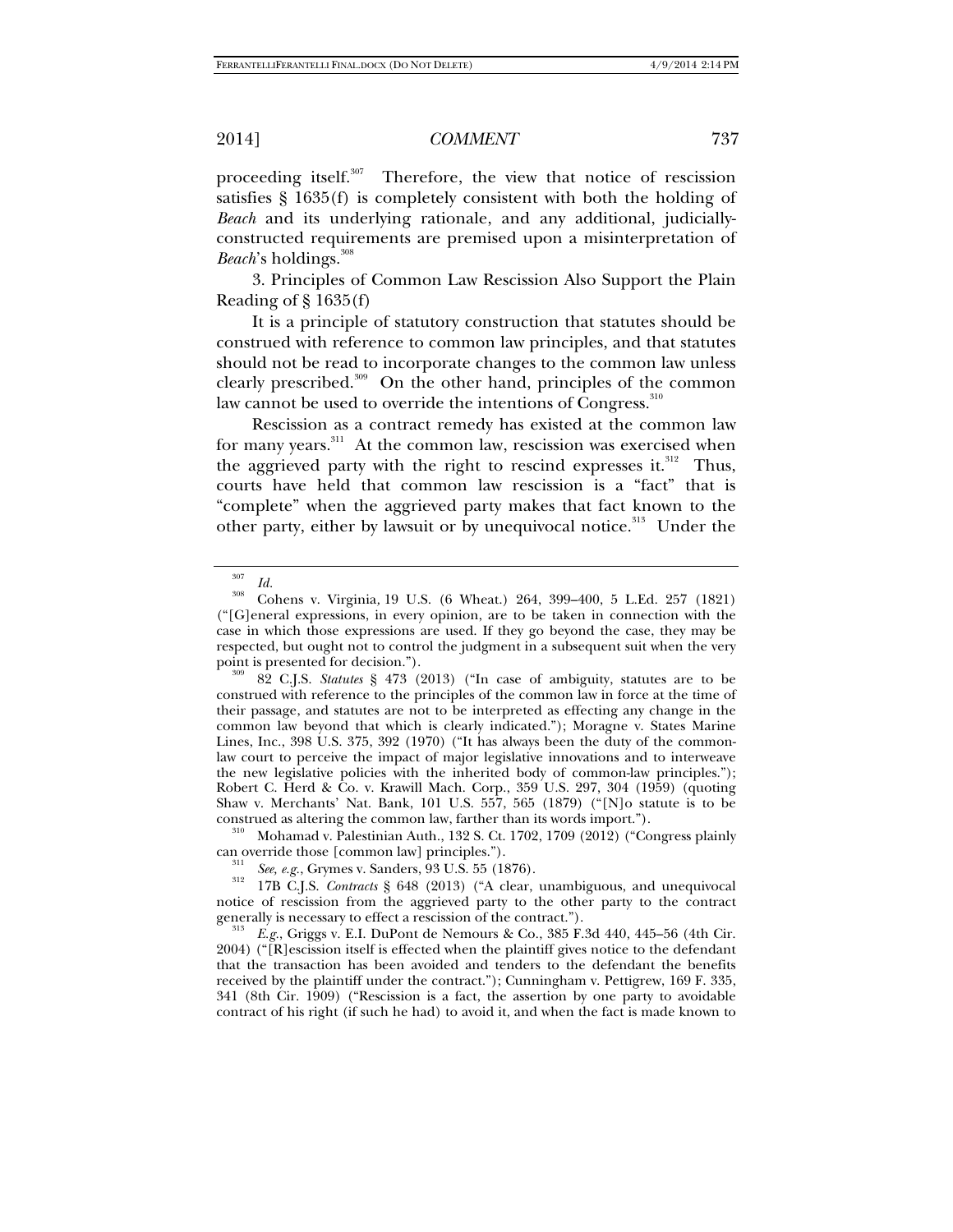common law, the other party has the opportunity to accept the rescission, and the issue is resolved without the involvement of courts.<sup>314</sup> If the other party rejects rescission, however, the borrower may file a lawsuit to enforce the rescission, but cannot seek damages under the contract. $315$  If notice of rescission was given and is considered valid, the judicial proceeding is an equitable proceeding to determine whether to confirm or deny the rescission—in other words, to confirm or deny the earlier exercise of the rescission right, to establish whether the aggrieved party had the right in the first place, and to restore the parties through restitution.<sup>316</sup> Traditionally under the common law, tender by the borrower of property received was necessary before a court would grant the equitable remedy of rescission. $\frac{317}{2}$  The purpose of this common law process is to restore the parties to the *status quo ante*, as if the contract was never signed in the first place. $318$ 

TILA's rescission remedy enhances the protections that the common law rescission remedy provides to consumers.<sup>319</sup> The procedures outlined by the statute seem to acknowledge the common

 *See, e.g.*, Peterson v. Highland Music, Inc., 140 F.3d 1313, 1322 (9th Cir. 1998) ("When a party gives notice of rescission, it has effected the rescission, and any subsequent judicial proceedings are for the purpose of confirming and enforcing that rescission.").

the other party, whether by a suit or in any other unequivocal way, the rescission is complete.").<br> $314$  C. Brown Trucking Co. Inc. v. Henderson, 305 Ga. App. 873, 874 (2010)

<sup>(&</sup>quot;Parties may by mutual consent abandon an existing contract between them so as to make it not thereafter binding and the contract may be rescinded by conduct as well as by words.") (citation omitted).<br><sup>315</sup> Hooker v. Norbu, 899 N.E.2d 655, 658 (Ind. Ct. App. 2008) ("[R]escission of

such contract terminates it with restitution."); 17B C.J.S. *Contracts* § 656 (2013) ("The rescission of a contract precludes the recovery of damages for breach of contract, since rescission and damages for breach of contract are inconsistent remedies and the decision to pursue one remedy bars the other remedy.").

 $317$  Williams v. Homestake Mortg. Co., 968 F.2d 1137, 1140 (11th Cir. 1992) ("Under common law rescission, the rescinding party must first tender the property that he has received under the agreement before the contract may be considered

Grymes v. Sanders, 93 U.S. 55, 62 (1876) ("A court of equity is always reluctant to rescind, unless the parties can be put back *in statu quo*."); Am. Serv. Ins. Co. v. United Auto. Ins. Co., 409 Ill. App. 3d 27, 35 (2011) ("Rescission is the cancellation of a contract thereby restoring the parties to their initial status.").

Shepard, *supra* note 99, at 188 (2010) ("TILA's rescission provisions shift significant leverage to consumers by enhancing the protections provided to consumers under common law causes of action and remedies, the oldest and most basic forms of consumer protection.").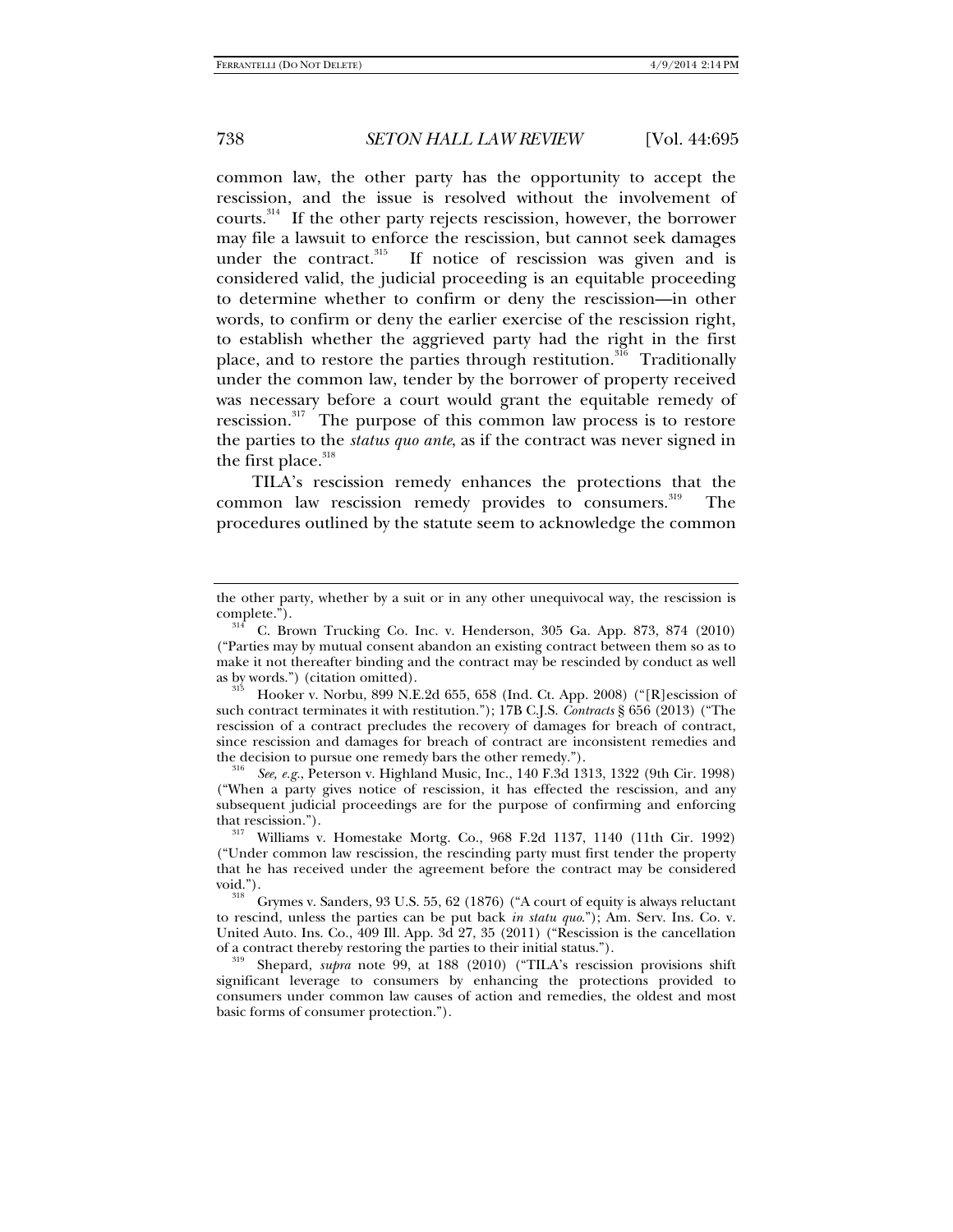law framework for rescission,<sup>320</sup> but add a few key differences to protect consumers. For instance, whereas grounds for rescission under the common law for fraud must have been pled with particularity to be confirmed, TILA liberalizes the requirements by establishing disclosure violations as strict liability for the purposes of rescission. $321$  Additionally, TILA provides borrowers three years to rescind the contract, $322$  whereas under the common law rescission must be brought within a "reasonable time."<sup>323</sup> And, significantly, TILA reverses the tender requirement, requiring the lender to void the security interest before the borrower is required to tender payment.<sup>324</sup> By reversing the tender requirement, TILA provides consumers with extra leverage and more time to obtain financing to tender.<sup>325</sup>

Despite the few changes to the rescission process made by TILA, the plain reading interpretation of  $\S$  1635(f) is consistent with the basic principles of common law rescission. Under this view, rescission may be resolved without involvement of the courts,<sup>326</sup> but the court is petitioned to either confirm or deny the validity of the rescission and to govern the restitution process.<sup>327</sup> Similarly, the common law grants the right to rescind to certain parties in certain circumstances, and the right may be exercised by a unilateral expression of intent to rescind.328 The right must be *invoked* within a reasonable time upon

re-ordered the statutory rescission process by implementing a conditional rescission requirement that depends on the borrower's ability to make a showing of ability to tender. *See generally* Shepard, *supra* note 99; 15 U.S.C. § 1635(b) ("The procedures prescribed by this subsection shall apply except when otherwise ordered by a court."). 325 Shepard, *supra* note 99, at 192. 326 Rosenfield v. HSBC Bank, USA, 681 F.3d 1172, 1183 n.8 (10th Cir. 2012)

Belini v. Wash. Mut. Bank, F.A., 412 F.3d 17, 25 (1st Cir. 2005) ("[S]ection 1635 is written with the goal of making the rescission process a *private one*, worked out between creditor and debtor *without the intervention of the courts*.") (emphasis added).<br><sup>328</sup> 17B C.J.S. *Contracts* § 646 (2013) ("As a general rule, to effect a rescission of a

<sup>320</sup>

<sup>&</sup>lt;sup>320</sup> See discussion *supra* Part II.B.1.<br><sup>321</sup> Shepard, *supra* note 99, at 189.<br><sup>323</sup> 17B C.J.S. *Contracts* § 641 (2013) ("The right to rescind a contract must be<br><sup>323</sup> 17B C.J.S. *Contracts* § 641 (2013) ("The right to exercised promptly or within a reasonable time on discovery of facts from which the right arises, but what constitutes a reasonable time depends on the circumstances of the particular case.").  $324 \quad 15 \text{ U.S.C.}$  § 1635(b) (2012); 12 C.F.R. § 226.23(d) (2011). Some courts have

<sup>(</sup>recognizing in dicta that if the lender responds affirmatively to the borrower's notice of intent to rescind under TILA, rescission may be "complete" and enforceable by a court in equity).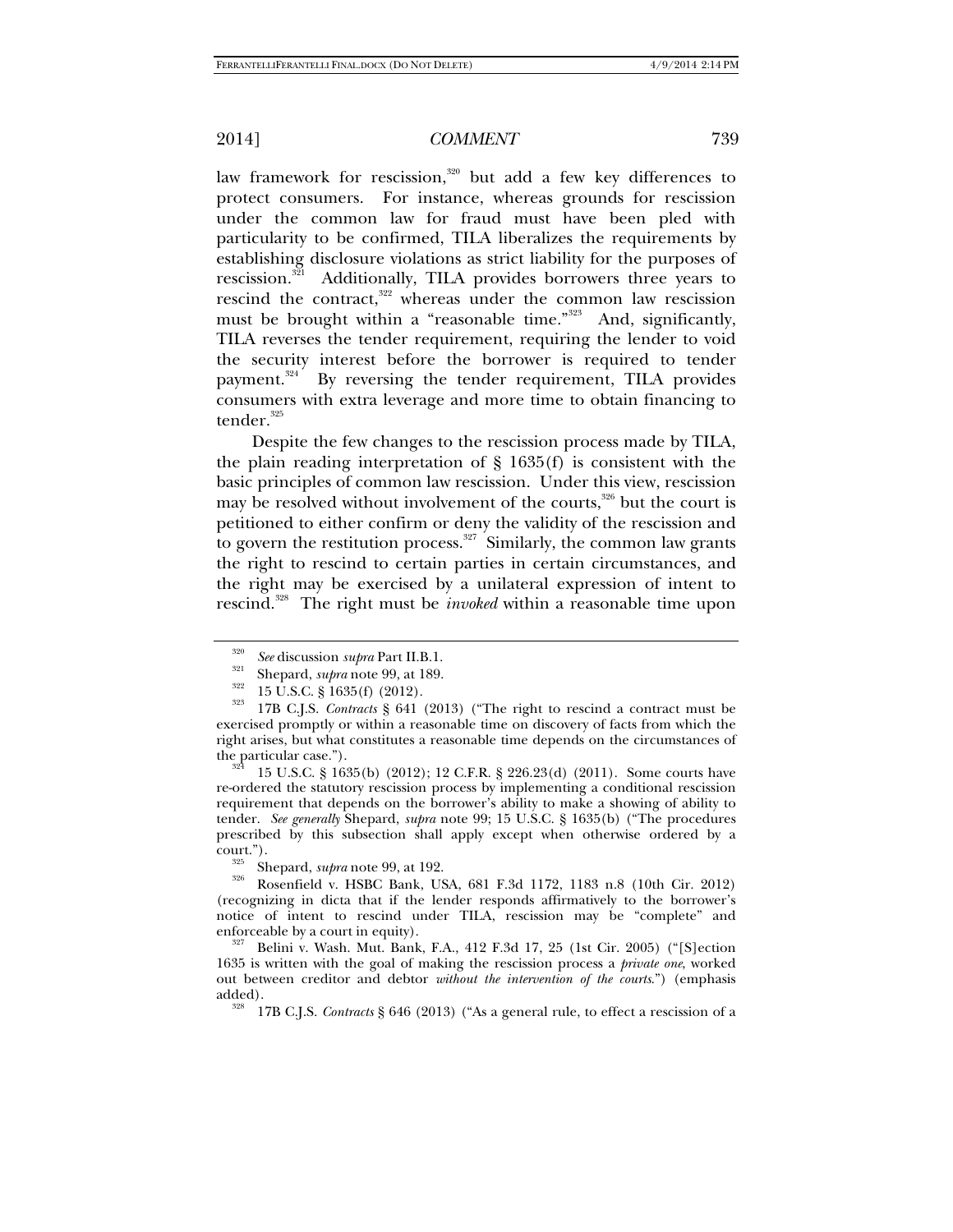discovery of the cause for rescission,<sup>329</sup> and a court may later grant an equitable remedy of rescission if the party seeking to rescind was justified. $330$  Section 1635(f) changes this common law process by mandating the time limit for the rescission right to be invoked: instead of being limited by "reasonableness," the period to exercise rescission is expanded to three years. In most other respects, this reading of § 1635(f) is consistent with the underlying process involved at common law rescission.

The *Rosenfield* court sought to justify on common law grounds its restrictive holding that § 1635(f) requires the filing of a lawsuit.<sup>331</sup> While the court accurately described TILA rescission as analogous to common law rescission,<sup>332</sup> the court nonetheless found that a key policy behind common law rescission—"remedial economy" justified its restrictive view of  $\S$  1635(f).<sup>333</sup> The court reasoned that the difficulties in enforcing the Fourth Circuit's view of § 1635(f) would jeopardize remedial economy by clouding the title of mortgages with the potential for rescission indefinitely.<sup>334</sup> The *Rosenfield* court's argument is based upon the erroneous assumption that permitting the exercise of rescission via notification would cloud the title of mortgages. Because invoking rescission via notification does not burden mortgage titles,335 the *Rosenfield* court's argument is undercut. Instead, the Fourth Circuit's reading of § 1635(f) is

contract, an affirmative act on the part of the person desiring to rescind is necessary, and a contract may be rescinded by the parties by their conduct as well as by words."). Again, to say that rescission is exercised unilaterally is not the same as saying that rescission is effected unilaterally. *See* discussion *supra* Part II.B.2.<br><sup>329</sup> 17B C.J.S. *Contracts* § 641 (2013) ("The right to rescind a contract must be

exercised promptly or within a reasonable time on discovery of facts from which the right arises, but what constitutes a reasonable time depends on the circumstances of the particular case.").<br><sup>330</sup> Peterson v. Highland Music, Inc., 140 F.3d 1313, 1322 (9th Cir. 1998) ("When

a party gives notice of rescission, it has effected the rescission, and any subsequent judicial proceedings are for the purpose of confirming and enforcing that rescission.").<br><sup>331</sup> *Rosenfield*, 681 F.3d at 1184–85.<br>*332 L*<sub>1</sub> (1184 (<sup>4</sup><sup>5</sup>LLL</sup>)

*Id.* at 1184 ("[W]e ascertain no basis for concluding that the TILA rescission remedy differs in any material respect from the general form of rescission available [at common law.]").

*Id.* ("The primary justification of rescission, however, is remedial economy . . . it is not an appropriate remedy in circumstances where its application would lead to prohibitively difficult (or impossible) enforcement.") (internal quotation omitted).

*Id.* at 1185 ("The problem with [the exercise via notification] argument is that, in a significant number of instances, the remedial economy of the remedy would be jeopardized.").

*See* discussion *supra* Part IV.A.2.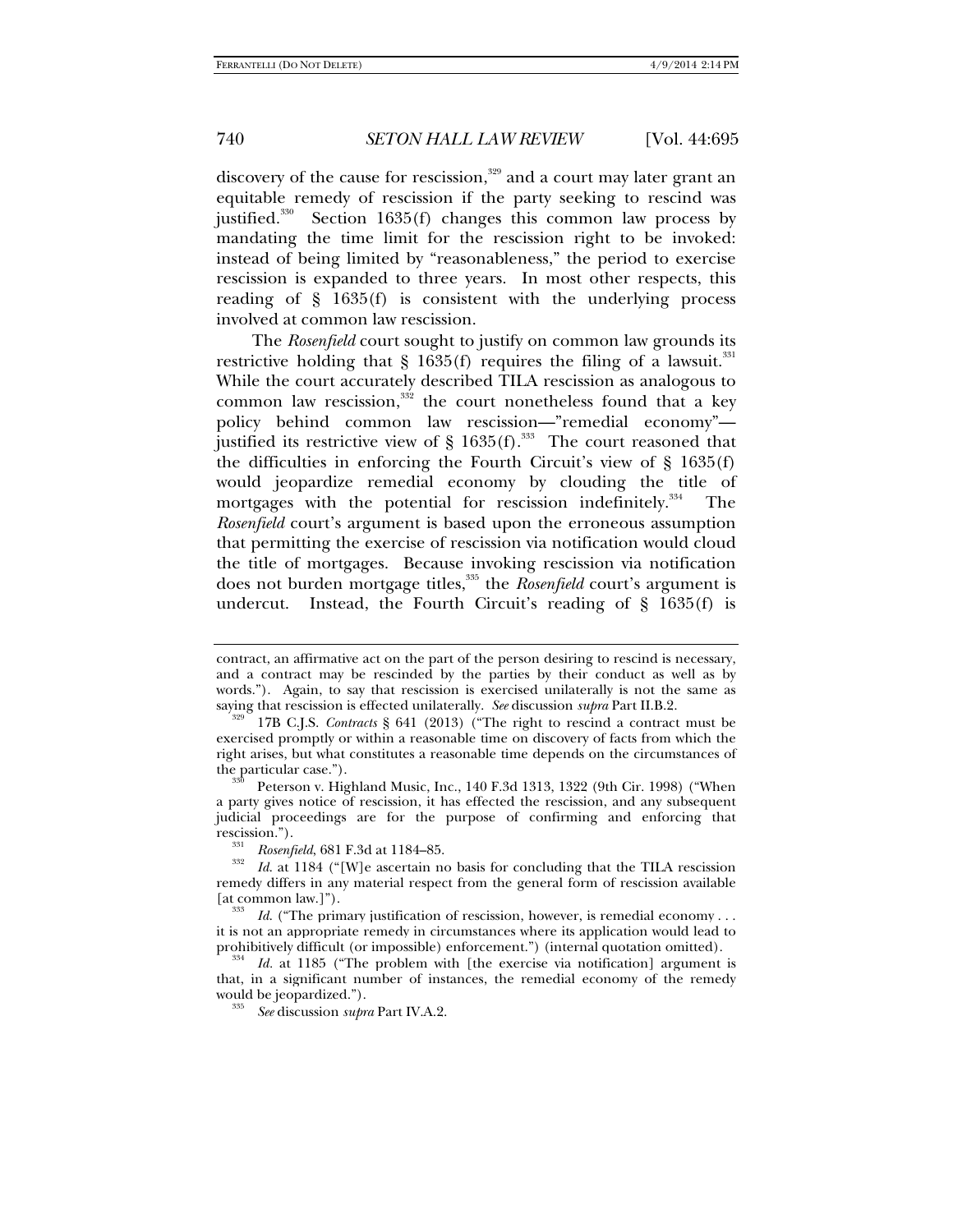indeed consistent with common law rescission.

## *C. To the Extent that § 1635(f) is Silent or Ambiguous, Courts Should Defer to the Agency's Reasonable Interpretation Contained in Regulation Z*

None of the Federal Circuit Courts of Appeals that addressed the proper method of exercising rescission under § 1635(f) deferred to the CFPB's<sup>336</sup> interpretation of the statute.<sup>337</sup> If any ambiguity is to be found in the statute, courts will give deference to the accompanying regulation if it is a reasonable interpretation of the statute. Here, such deference is warranted because Regulation Z's provisions regarding rescission are a reasonable interpretation of § 1635.

Before considering whether the agency's interpretation of § 1635 is entitled to deference, it is helpful to review what the regulations relating to rescission actually prescribe. Regulation Z states generally that to exercise the right to rescind, a borrower must "notify the creditor of rescission by mail, telegram or other means of written communication."<sup>338</sup> Unlike the statute, this regulatory provision does not differentiate between buyer's remorse rescission  $(\S$  1635(a)) and exercising the extended rescission right under  $\S$  $1635(f).$ <sup>339</sup> The following provision, under the same general heading of "Consumer's Right to Rescind," describes the applicable time periods for a consumer to exercise either buyer's remorse or § 1635(f) rescission, but states nothing further regarding the *method* of exercising rescission.<sup>340</sup> Thus, the regulations clearly state that Thus, the regulations clearly state that rescission, regardless of which rescission period applies, is exercised only by notification.<sup>341</sup> The CFPB's proposed rescission rule

Though the original regulations were promulgated by the FRB, this Part of the Comment refers to the promulgating agency as the CFPB for simplicity's sake. *See*  discussion *supra* p. 11. Since the CFPB currently has the authority to implement TILA regulations, its interpretation is the most relevant going forward.

See discussion *supra* Part III.C. The failure of these courts to address administrative deference issues is indicative of the wider phenomenon of opinions failing to address these issues in cases where they are relevant. *See generally* William N. Eskridge, Jr. & Lauren E. Baer, *The Continuum of Deference: Supreme Court Treatment of Agency Statutory Interpretations from Chevron to Hamdan*, 96 GEO. L. J. 1083 (2008).<br><sup>338</sup> 12 C.F.R. § 226.23(a)(2) (2011) (emphasis added).<br>*339 Id.* 

<sup>&</sup>lt;sup>340</sup> 12 C.F.R. § 226.23(a)(3).<br><sup>341</sup> In other words, since the only mention of exercising rescission is contained in § 226.23(a)(2), which explicitly declares notice sufficient and refers generally to the rescission right regardless of which period applies, notice is sufficient for either the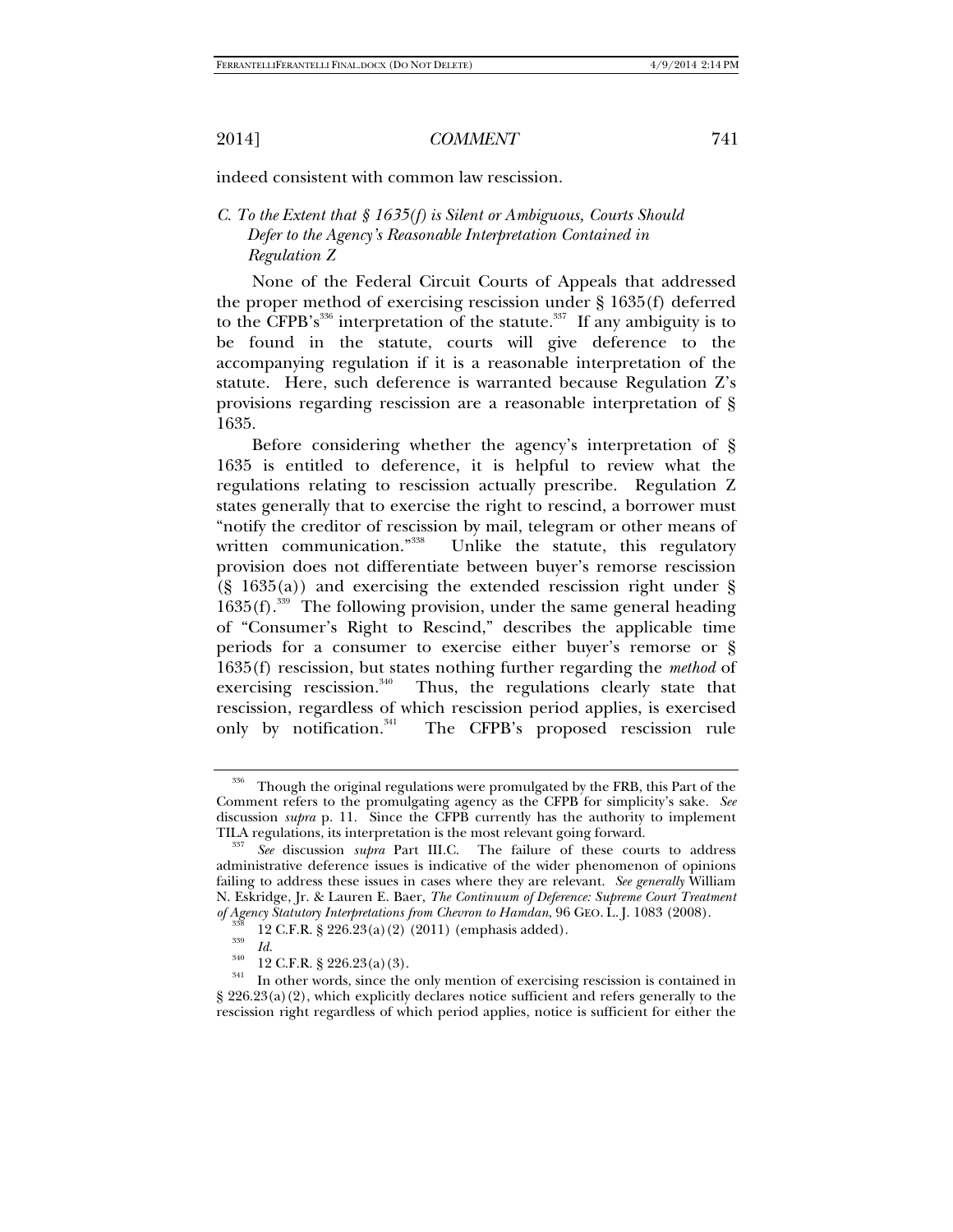maintains this organization of the regulation, $342$  and the CFPB itself has taken the position in litigation that § 1635(f) only requires rescission via notification.<sup>343</sup> This raises the question of whether the CFPB's interpretation is entitled to deference by the courts.

The hallmark case regarding judicial deference to the interpretations of statutes by executive agencies remains *Chevron U.S.A. Inc. v. Natural Resources Defense Council, Inc.*, wherein the Supreme Court established a two-part test to determine whether such interpretations are entitled to deference.<sup>344</sup> Before applying the twopart test, however, in what some commentators refer to as "*Chevron* Step Zero, $n_{345}$  courts determine whether the agency was properly delegated the authority to promulgate the regulation in the first place.346 Thus, it is essential to the analysis that TILA expressly provides the CFPB with broad authority to promulgate regulations

(reaffirming *Chevron*'s importance and applying it to uphold an FCC interpretation

<sup>345</sup> Scott A. Keller, *How Courts Can Protect State Autonomy from Federal Administrative Encroachment*, 82 S. CAL. L. REV. 45, 66–69 (2008).

three-day or three-year rescission period.<br><sup>342</sup> 2012 Truth in Lending Act (Regulation Z) (Interim Final Rule), Docket No.<br>CFPB–2011–0031, 76 Fed. Reg. 79768, 79803 (Dec. 22, 2011).

Brief for Amicus CFPB, Rosenfield v. HSBC Bank, USA, 681 F.3d 1172 (10th Cir. 2010) (No. 10-1442), *available at* http://files.consumerfinance.gov /f/201203\_cfpb\_Rosenfield\_vs\_HSBC\_Amicus.pdf; Brief for Amicus CFPB, Sobieniak v. BAC Home Loans Servicing, L.P., No. 12-1053 (8th Cir. filed Jan. 9, 2012), *available at* http://files.consumerfinance.gov/f/201204\_CFPB\_Sobieniak -amicus-brief.pdf. 344 467 U.S. 837 (1984); see also City of Arlington v. FCC, 133 S. Ct. 1863 (2013)

Bowen v. Georgetown Univ. Hosp., 488 U.S. 204, 208 (1988) ("It is axiomatic that an administrative agency's power to promulgate legislative regulations is limited to the authority delegated by congress."). A proper delegation of authority was traditionally one that provides the agency with an "intelligible principle." *See* Indus. Union Dep't, AFL-CIO v. API, 448 U.S. 607, 685-86 (1980) (Rehnquist, J., concurring). After the decision in Whitman v. Am. Trucking Ass'ns, 531 U.S. 457 (2001), in which the Supreme Court upheld a broad delegation for the Environmental Protection Agency to set air quality standards at a level "requisite to protect the public health," courts will find a delegation to be proper as long as Congress has not delegated "something approaching blank-check legislative rulemaking authority to an agency." Thomas W. Merril, *Rethinking Article 1, Section 1: From Nondelegation to Exclusive Delegation*, 104 COLUM. L. REV. 2097, 2099 (2004). Indeed, the Supreme Court has stated that "administrative implementation of a particular statutory provision qualifies for Chevron deference when it appears that Congress delegated authority to the agency *generally to make rules carrying the force of law*, and that the agency interpretation claiming deference was promulgated in the exercise of that authority." United States v. Mead Corp., 533 U.S. 218, 226–27 (2001) (emphasis added).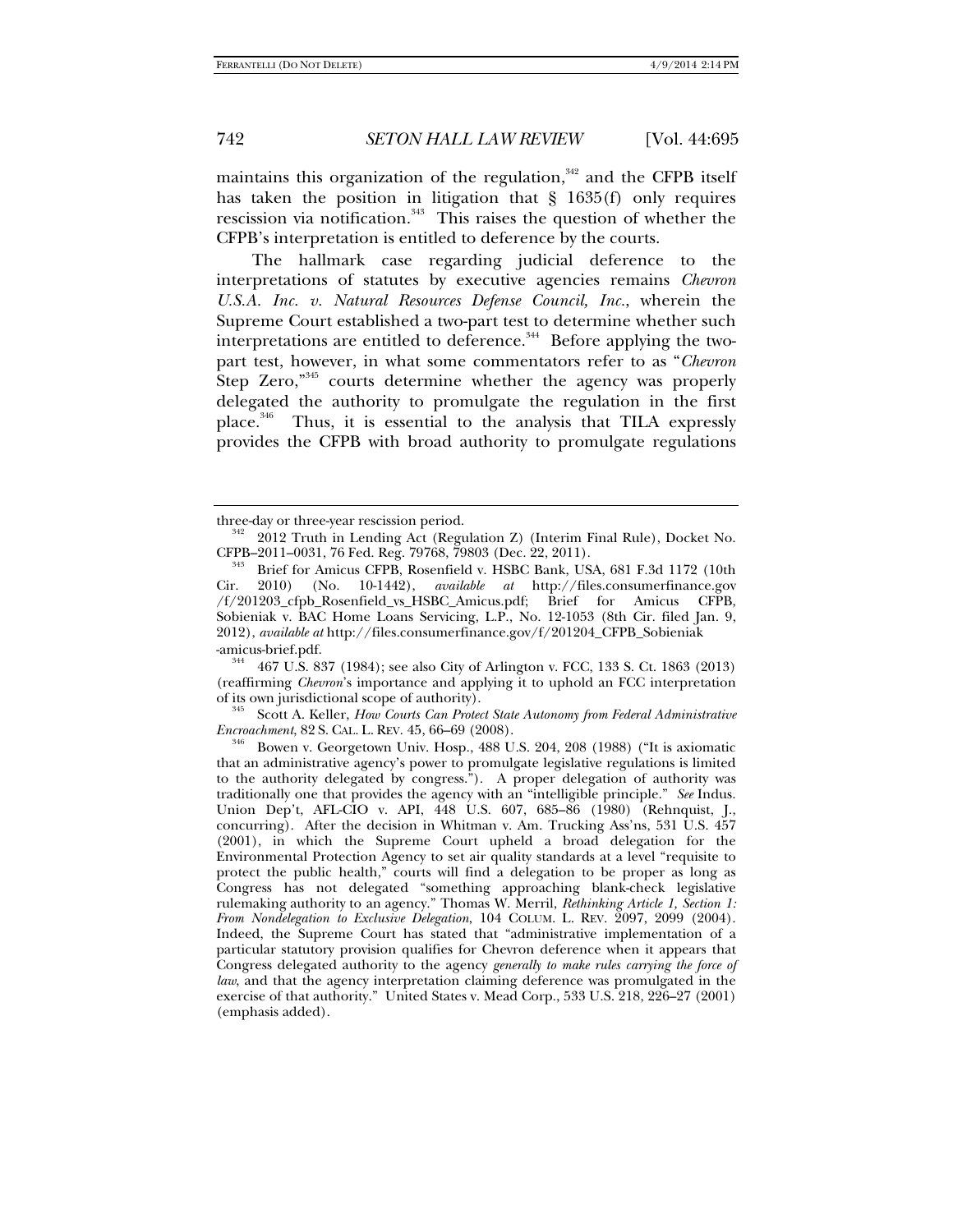implementing the statute.<sup>347</sup> As a result, the analysis can proceed to the two-step analysis under *Chevron*.

In the first step of the *Chevron* test, courts ask whether Congress has directly spoken on the precise question at issue.<sup>348</sup> If the statutory language or Congressional intent is clear, courts—and the regulatory agency—must give effect to the intent of Congress and this ends the inquiry.349 If the statute is silent or ambiguous, courts apply one of two levels of analysis to determine whether an agency interpretation within a regulation is entitled to deference. If Congress has *explicitly* left a gap in the statute for the agency to fill, this is considered an "express delegation" to "elucidate a specific provision of the statute by regulation."<sup>350</sup> If there is such an explicit gap, courts ask whether the regulation is "arbitrary, capricious, or manifestly contrary to the statute."351 If, however, Congress left an *implicit* gap in the statute, "a court may not substitute its own construction of a statutory provision for a *reasonable interpretation* made by the administrator of an agency."352

With respect to the first prong of *Chevron*, § 1635(f) is ambiguous: unlike the buyer's remorse provision, § 1635(f) is silent on the proper method of exercising rescission. Because the buyer's remorse provision specifies exercise of rescission via notification, but § 1635(f) does not specify *any* particular method of exercising the right, this may be considered an implicit gap for the implementing agency to fill.<sup>353</sup> In addition, Congress has not directly spoken on the

 $(1984)$ .<br><sup>349</sup> *Id.* at 842–43.

<sup>350</sup> *Id.* at 844; *see also* United States v. Mead Corp., 533 U.S. 218, 227 (2001) ("When Congress has 'explicitly left a gap for an agency to fill, there is an express delegation of authority . . .' and any ensuing regulation is binding in the courts unless procedurally defective, arbitrary or capricious in substance, or manifestly contrary to the statute.") (quoting *Chevron*, 467 U.S. at 843–44).<br><sup>351</sup> *Id.* (emphasis added).

<sup>353</sup> As described above, Regulation Z fills this gap by merging both the buyer's remorse provision and  $\S$  1635(f) into the same subheading and indicating that both

 $347$  15 U.S.C. § 1604(a) (2012) ("The Bureau shall prescribe regulations to carry out the purposes of this title."). In 2010, TILA was amended to strengthen the CFPB's authority to promulgate rules. *See* Dodd-Frank Wall Street Reform and Consumer Protection Act, Pub. L. No. 111-203, § 1022(b)(4)(B), 124 Stat. 1376 (2010) (codified at 15 U.S.C. § 1604(h) (2012)) ("[T]he deference that a court affords to the Bureau with respect to a determination by the Bureau regarding the meaning or interpretation of any provision of a Federal consumer financial law shall be applied as if the Bureau were the only agency authorized to apply, enforce, interpret, or administer the provisions of such Federal consumer financial law."). 348 Chevron U.S.A. Inc. v. Natural Res. Def. Council, Inc., 467 U.S. 837, 842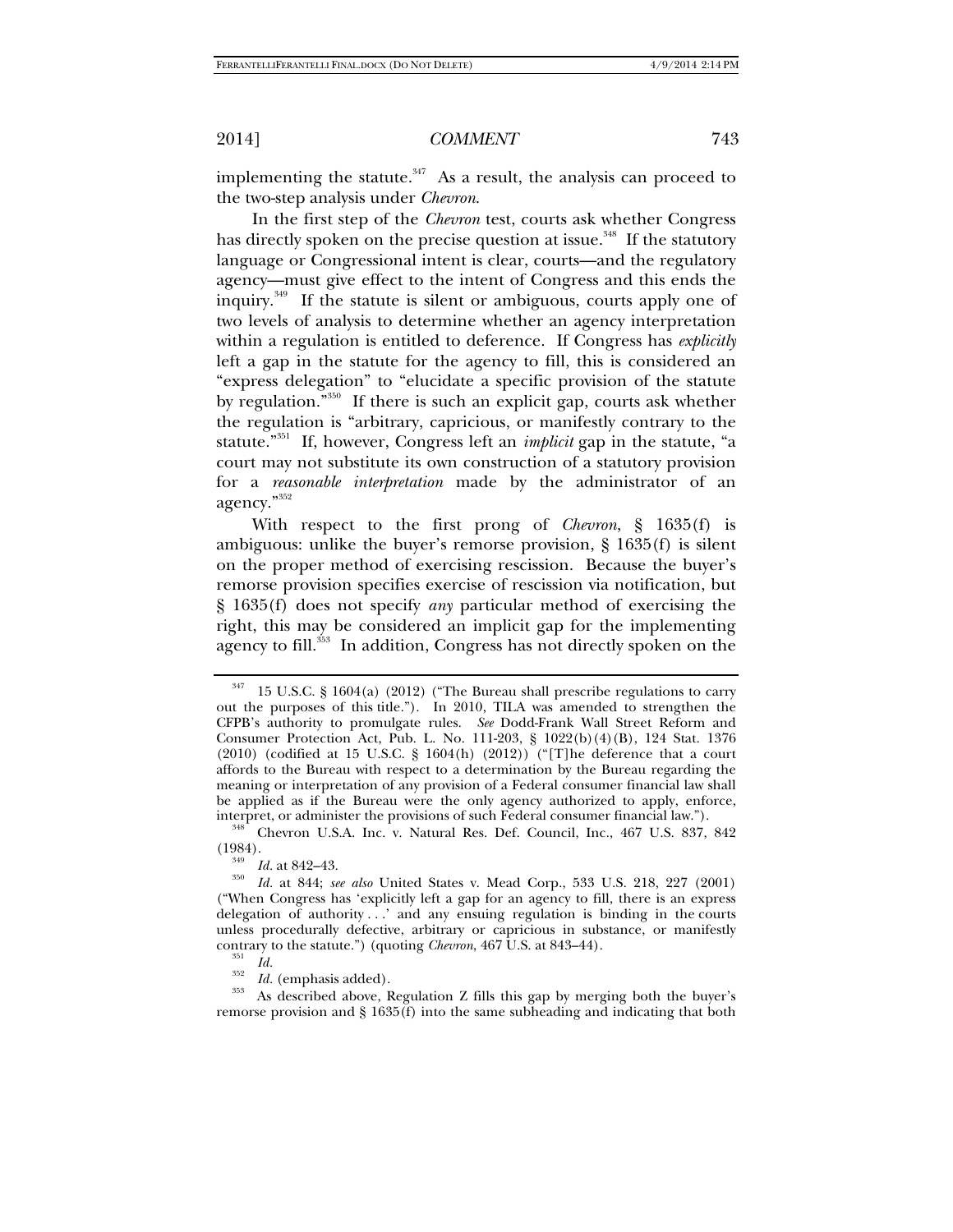issue of properly exercising rescission rights.<sup>354</sup> Though the congressional intent behind TILA, and particularly its recent transfer of rulemaking authority to the CFPB, suggests that recently Congress has been interested in easing requirements for borrowers,<sup>355</sup> this can hardly be considered a clear statement on the specific issue by Congress. Nor does anything in the legislative history of TILA or its amendments constitute a clear statement on the issue.

These considerations allow the analysis to proceed to the second part of *Chevron*. The first issue is whether the relevant regulation exists as the result of an *express* delegation from Congress, or whether Congress left an *implicit* gap for the agency to fill as part of its general rule-making authority.<sup>356</sup> It is plain from the language of the statute that determining the method of preserving the rescission right for the purposes of § 1635(f) is not expressly delegated to the CFPB. $^{357}$ Thus, the power to resolve the ambiguity must have been implicitly delegated to the CFPB as part of the agency's general authority to promulgate rules implementing TILA.<sup>358</sup>

Since the relevant portion of Regulation Z was promulgated pursuant to an *implicit* delegation of authority, the "reasonable interpretation" standard applies.<sup>359</sup> In examining the reasonableness of the interpretation, it must be noted that the Supreme Court has often favored a deferential approach to regulations contained in Regulation  $Z^{360}$  Moreover, the interpretation's reasonableness is

 $^{356}$  As noted above, different standards of deference apply depending on whether the regulation is an expressly or implicitly delegated exercise of authority. 357 TILA expressly delegates the authority to determine what constitutes *notice*. 15

U.S.C. § 1602(a) (2012) ("The Bureau shall prescribe regulations to carry out the purposes of this title."). The statute, however, does not expressly delegate the power to determine whether notice is a valid *exercise* of rescission such that it satisfies the time limitation of  $\S$  1635(f).

 *See* § 1604(a). The reason for assuming an implicit delegation is that Congress is silent on the method of exercising rescission under  $\S$  1635 $(f)$ , and only the implementing agency, with general authority to promulgated regulations, is situated

to fill that gap.<br><sup>359</sup> Chevron U.S.A. Inc. v. Natural Res. Def. Council, Inc., 467 U.S. 837, 844<br>(1984).

See, e.g., Household Credit Servs. v. Pfennig, 541 U.S. 232, 238-39 (2004); Anderson Bros. Ford v. Valencia, 452 U.S. 205, 219 (1981) ("[A]bsent some obvious

rescission procedures are exercised the same way. In other words, Regulation Z interprets the statute the same way that the Fourth Circuit and this Comment do. *See*

discussions *supra* Parts III.C.1, IV.B.1.<br><sup>354</sup> This is, of course, assuming that the statutory language itself is ambiguous, a position this Comment strenuously argues against but assumes for the purposes of the *Chevron* argument.<br><sup>355</sup> See discussion *supra* Part IV.A.1.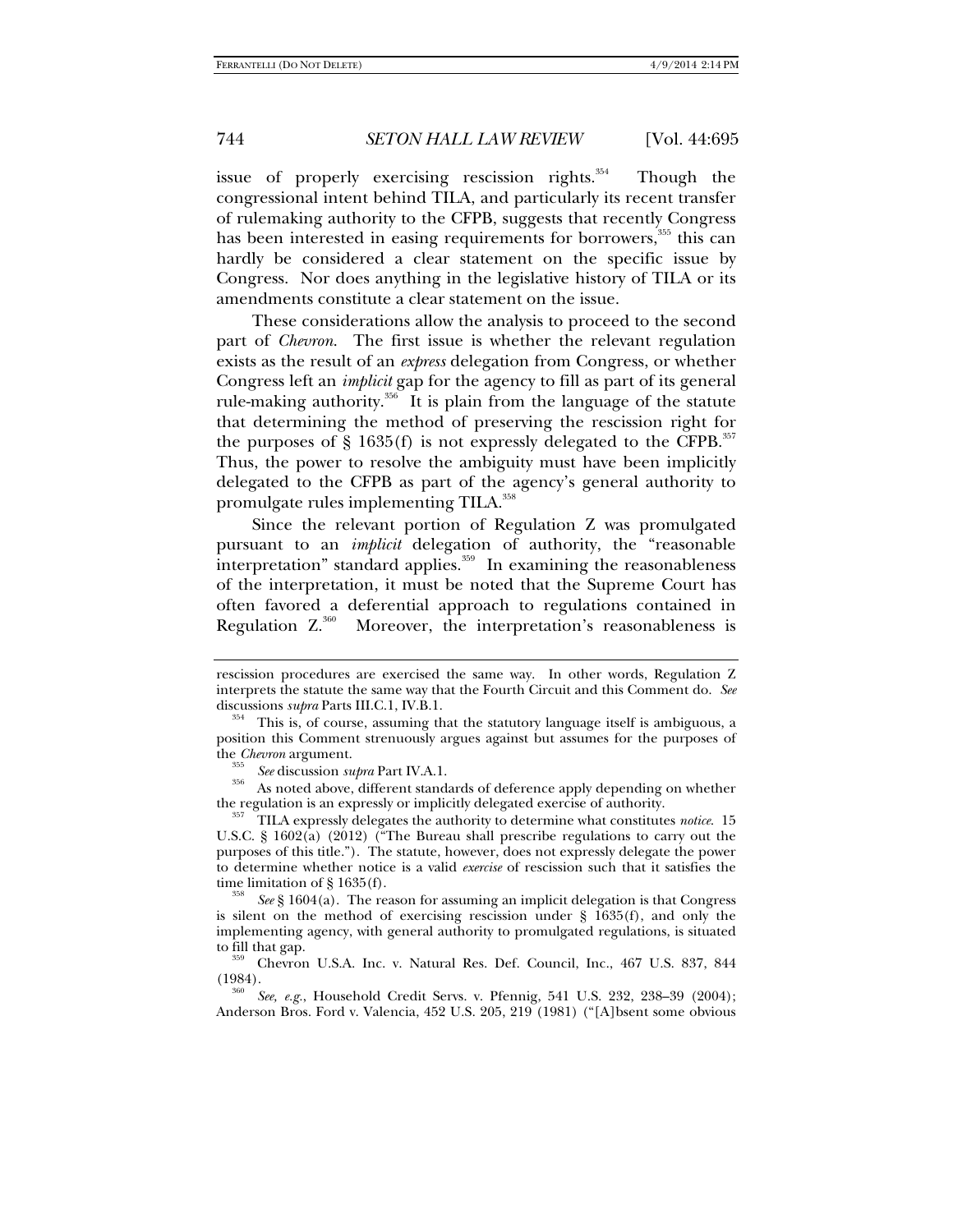evident from considerations of congressional intent, Supreme Court precedent, and principles of common law. As noted above, a borrower-friendly reading of § 1635(f) is consistent both with the underlying goals of TILA and the recent actions by Congress seeking to expand consumer protection laws.<sup>361</sup> The Regulation Z interpretation is also consistent with the Supreme Court's reasoning and policy rationale outline in *Beach*, 362 and with the process of common law rescission.<sup>363</sup> And finally, the interpretation is in accordance with the principle that a remedial statute should be construed liberally to protect the people it seeks to help.<sup>36</sup>

Another testament to Regulation Z's reasonableness is that the regulation's interpretation of § 1635(f) is consistent with similar limitations statutes in other contexts. For instance, the Uniform Commercial Code contains a one-year statute of repose that requires bank customers to object within one year of receiving notice of an unauthorized wire transfer. $365$  If objection is not made, the right to be reimbursed by the bank extinguishes.<sup>366</sup> And in some states, a valid claim against a public entity is extinguished unless the potential claimant notifies the State of the claim within a specified time period. $367$  Just as Regulation Z allows preservation of the rescission right via notification, these limitation statutes are satisfied not by

- 
- 
- *See* discussion *supra* Part IV.B.2. 363 *See* discussion *supra* Part IV.B.3. 364

 *See, e.g.*, King v. California, 784 F.2d 910, 915 (9th Cir. 1986) ("The courts have construed TILA as a remedial statute, interpreting it liberally for the consumer.") (citation omitted).

 *See, e.g.*, U.C.C. § 4A-505 (2003); Regatos v. North Fork Bank, 5 N.Y.3d 395, 403 (N.Y. 2005) ("[A] bank has an obligation to refund the principal regardless of notice, provided such notice is given within one year in accordance with UCC4-A-505 . . . . The period of repose in section 4-A-505 is essentially a jurisdictional attribute of the "rights and obligations" contained in UCC 4-A-204 (1).") (citations

omitted).<br><sup>366</sup> U.C.C. § 4A-505 (2003).<br><sup>367</sup> MASS. GEN. LAWS ch. 258 § 4 (2012); *see also* N.J. STAT. ANN. § 59:8-8 (West 2012), N.M. STAT. ANN. § 41-4-16 (LexisNexis 2013). Since tort claims against a state are only allowed to proceed due to the state's waiver of sovereign immunity, these statutes are examples of notification satisfying a repose period to preserve a right granted by the state.

repugnance to the statute, the . . . regulation implementing [TILA] should be accepted by the courts."); Ford Motor Credit Co. v. Milhollin, 444 U.S. 555, 565 (1980) ("[C]aution must temper judicial creativity in the face of legislative or regulatory silence . . . deference is especially appropriate in the process of interpreting the Truth in Lending Act and Regulation Z."). These cases typically involved the application of *Chevron* to more technical regulations, such as regulations governing specific disclosure requirements.<br><sup>361</sup> *See* discussion *supra* Part IV.A.1.<br>*See* discussion *subra* Part IV.B.2.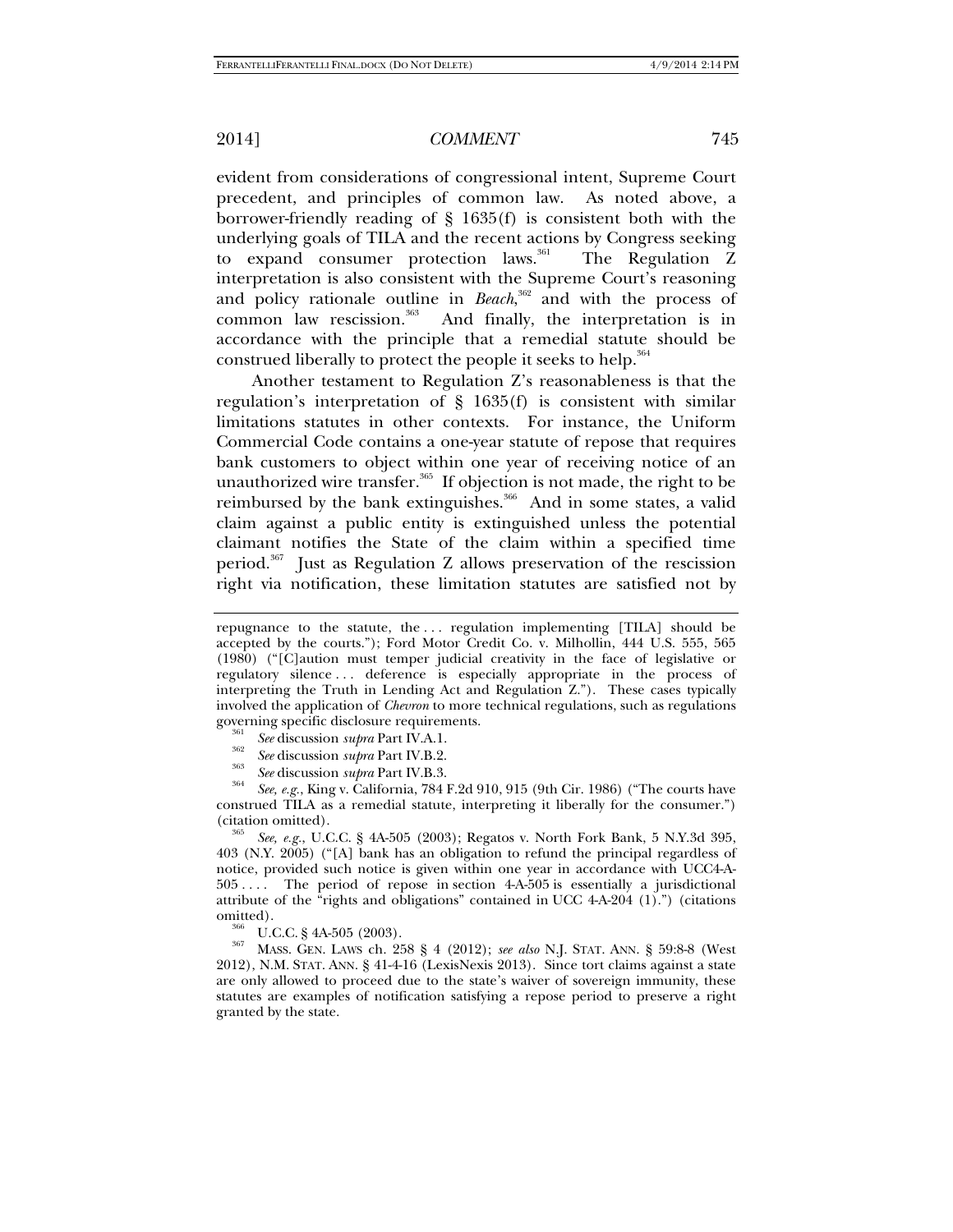filing a lawsuit, but by engaging in some other sort of action to preserve a right granted by statute. Since these types of statutes exist in other contexts, Regulation Z's interpretation of § 1635(f) to be this type of statute is reasonable and is therefore entitled to deference from the courts under *Chevron*.

#### V. PROPOSED SOLUTIONS

Though the statutory and regulatory language appear to state that exercise of rescission is accomplished via notification to the lender, either Congress or the Supreme Court may act to resolve the split among the circuits. A gross misinterpretation of a Supreme Court case, as well as an inartfully drawn statute, placed into jeopardy the rescission rights of many borrowers. Either of the following two fixes would repair the situation.

#### *A. The Supreme Court Can Resolve the Split Created by* Beach

The Supreme Court's decision in *Beach* and the subsequent surge in foreclosure filings that occurred during the financial crisis of the 2000s are the causes of the split between the circuits concerning the exercise of rescission rights.<sup>368</sup> The Third and Fourth Circuits have read § 1635(f) to only require notice of rescission, but the Ninth and Tenth circuits have reached the opposite conclusion largely by relying, albeit erroneously, on the *Beach* decision.<sup>369</sup> Both district and bankruptcy courts throughout the country have disagreed on this issue.

As a result of this confusion, the Supreme Court should revisit § 1635(f). The Court should clarify that *Beach* only stood for the proposition that § 1635(f) is a strict three-year time limitation on rescission claims, and that the Court did not rule in that case on the proper method of exercising the right to rescind within the threeyear period. Instead, the Court should confirm that the plain meaning of the statute and accompanying regulations detail the exercise of the rescission right. The Court should clarify that, as under buyer's remorse rescission, a borrower can exercise the right to rescind under § 1635(f) by notifying the lender of rescission. If the lender is properly and timely notified, the rescission right has been exercised, and a court may confirm or deny the rescission in a

<sup>&</sup>lt;sup>368</sup> See discussion *infra* Part 695III.C.

*Id.*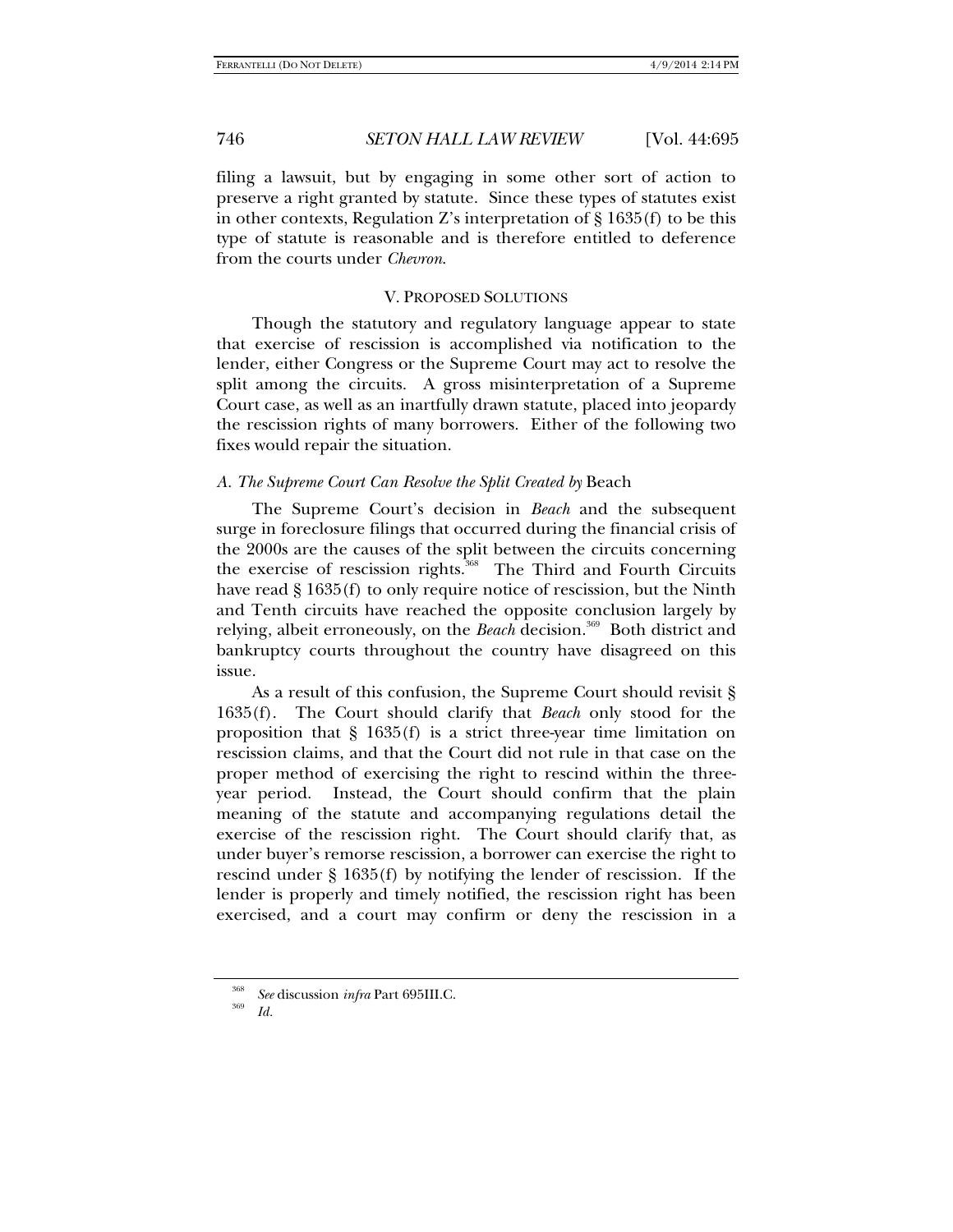subsequent proceeding. $370$ 

## *B. A Legislative Amendment To Clarify § 1635(f)*

As discussed, under the terms of the statute there is little reason to conclude that exercising the three-day rescission right is any different from exercising the three-year extended rescission right.<sup>371</sup> Regulation Z, by incorporating both modes of exercising rescission into the same regulatory heading, supports this interpretation.<sup>372</sup> Nonetheless, a legislative amendment can make the statute even more clear. Such an amendment must clearly indicate that the mode of exercising the rescission right is the same under either buyer's remorse rescission or  $\S$  1635(f). A simple amendment to  $\S$  1635(f) would accomplish this. An example of proposed legislation is provided in Figure 2, with the proposed amended language underlined.<sup>373</sup>

**Figure 2—**Sample Proposed Legislation to Clarify the Exercise of Rescission Rights under § 1635(f)

#### § 1635. Right of rescission as to certain transactions

(f) Time limit for exercise of right. An obligor's right of rescission shall expire three years after the date of consummation of the transaction or upon the sale of the property, whichever occurs first, unless the right of rescission is exercised before expiration by notifying the creditor, in accordance with regulations of the Bureau, of the obligor's intention to rescind, . . .

#### VI. CONCLUSION

TILA's right of rescission is an important remedy for many borrowers, particularly those borrowers who have unwittingly become saddled with loans they will not be able to repay. The rescission right is a strict liability right to rescind certain loans, and the right extends

. . .

<sup>&</sup>lt;sup>370</sup> The Court may also seek to answer the growing question of whether notification immediately voids the transaction, or whether the transaction is only legally voided after confirmation by a court. *See* discussion *supra* Part II.B.2. This Comment does not take a position on that issue.<br> $371$  See discussion supra Part IV.B.1.

<sup>&</sup>lt;sup>372</sup> 12 C.F.R. § 226.23(a) (2011).

*Infra* Figure 2.